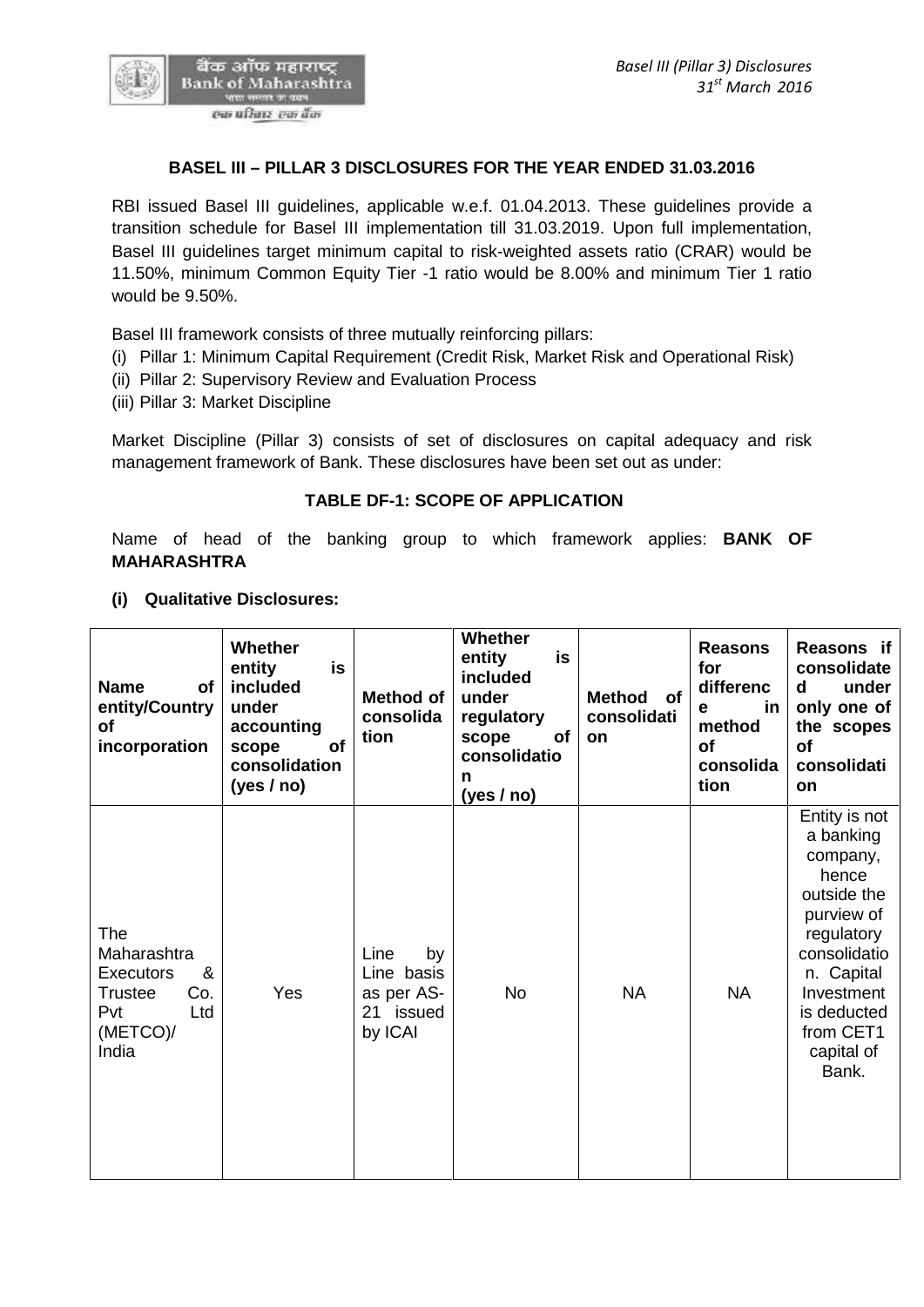

बैक ऑफ महाराष्ट **Bank of Maharashtra** 

एक परिवार-एक वैंक

| Maharashtra<br>Gramin<br>Bank<br>(MGB)/ India | Yes | Equity<br>method<br><b>Basis</b><br>as<br>per AS-23<br>issued<br>by<br><b>ICAI</b> | <b>No</b> | <b>NA</b> | <b>NA</b> | Entity is<br>RRB, an<br>associate,<br>hence<br>outside the<br>purview of<br>regulatory<br>consolidatio<br>n.<br>Investment<br>is risk<br>weighted at<br>250%. |
|-----------------------------------------------|-----|------------------------------------------------------------------------------------|-----------|-----------|-----------|---------------------------------------------------------------------------------------------------------------------------------------------------------------|
|-----------------------------------------------|-----|------------------------------------------------------------------------------------|-----------|-----------|-----------|---------------------------------------------------------------------------------------------------------------------------------------------------------------|

# **a. List of group entities considered for consolidation**

- 1. The Maharashtra Executors & Trustee Company Private Limited (METCO)
- 2. Maharashtra Gramin Bank (MGB)
- **b. List of group entities not considered for consolidation both under the accounting and regulatory scope of consolidation**

| Name of the<br>entity /<br><b>Country of</b><br>incorporation | <b>Principle</b><br>activity of<br>the entity | <b>Total Balance</b><br>sheet equity<br>(as stated in<br>the<br>accounting<br>balance sheet<br>of the legal<br>entity) | % of bank's<br>holding in<br>the total<br>equity | <b>Regulatory</b><br>treatment of<br>bank's<br>investments in<br>the capital<br>instruments of<br>the entity | <b>Total balance</b><br>sheet assets<br>(as stated in<br>the accounting<br>balance sheet<br>of the legal<br>entity) |  |
|---------------------------------------------------------------|-----------------------------------------------|------------------------------------------------------------------------------------------------------------------------|--------------------------------------------------|--------------------------------------------------------------------------------------------------------------|---------------------------------------------------------------------------------------------------------------------|--|
|                                                               |                                               |                                                                                                                        | <b>NIL</b>                                       |                                                                                                              |                                                                                                                     |  |

### **(ii) Quantitative Disclosures**

# **c. List of group entities considered for consolidation (accounting)**

(Amount in Rs million) **Name of the entity / Country of incorporation Principle activity of the entity Total Balance sheet equity (as stated in the accounting balance sheet of the legal entity) Total balance sheet assets (as stated in the accounting balance sheet of the legal entity)** The Maharashtra Executors & Trustee Co. Pvt Ltd (METCO)/ India Trusteeship | 23.43 (BOM share 100%) 113.65 Maharashtra Gramin Bank (MGB)/India Banking | 3594.47 (BOM share 35%) 74205.87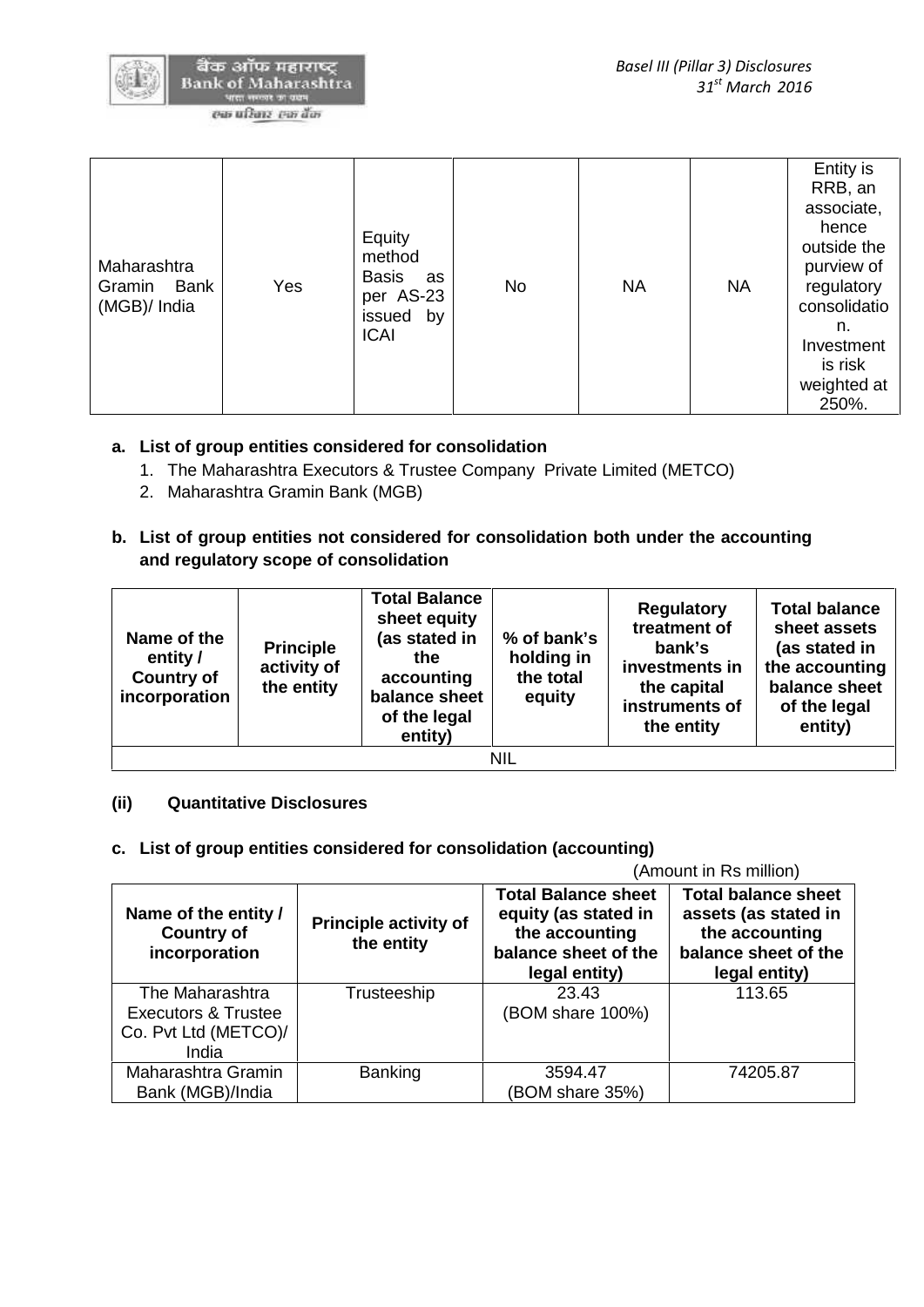

# **d. The aggregate amount of capital deficiencies in all subsidiaries which are not included in the regulatory scope of consolidation i.e. that are deducted:**

There is no capital deficiency in the subsidiary of Bank which is not included in regulatory scope of consolidation as of March 31, 2016.

# **e. The aggregate amounts (e.g. current book value) of the bank's total interests in insurance entities, which are risk weighted**

| Name of the<br>insurance entity /<br><b>Country of</b><br>incorporation | <b>Principle</b><br>activity of the<br>entity | <b>Total Balance</b><br>sheet equity (as<br>stated in the<br>accounting<br>balance sheet of<br>the legal entity) | % of bank's<br>holding in<br>the total<br>equity /<br>proportion<br>of voting<br>power | Quantitative<br>impact<br>on regulatory capital<br>using<br><b>of</b><br>risk<br>weighting<br>method<br>versus using the full<br>deduction method |
|-------------------------------------------------------------------------|-----------------------------------------------|------------------------------------------------------------------------------------------------------------------|----------------------------------------------------------------------------------------|---------------------------------------------------------------------------------------------------------------------------------------------------|
| Bank is not having any subsidiary having insurance business.            |                                               |                                                                                                                  |                                                                                        |                                                                                                                                                   |

# **f. Any restrictions or impediments on transfer of funds or regulatory capital within the banking group**

There is no restriction or impediments on transfer of funds or regulatory capital within Banking Group as of March 31, 2016.

# **TABLE DF – 2:CAPITAL ADEQUACY**

### **Qualitative Disclosures**

### **a. Capital Management**

Bank has a process for assessing its overall capital adequacy in relation to Bank's risk profile and a strategy for maintaining its capital levels. Process provides an assurance that Bank has adequate capital to support all risks inherent to its business. Bank actively manages its capital to meet regulatory norms by considering available options of raising capital.

### **Organisational Set-up:**

Capital Management is administered by Financial Management and Accounts Department in co-ordination with Integrated Risk Management Department under the supervision of Board of Directors. Bank has also formed Capital Planning Committee to provide guidance.

### **Internal Assessment of Capital:**

Bank's Capital Management framework includes a comprehensive Internal Capital Adequacy Assessment Process (ICAAP) conducted annually which determines adequate level of capitalisation for Bank to meet regulatory norms and current and future business need,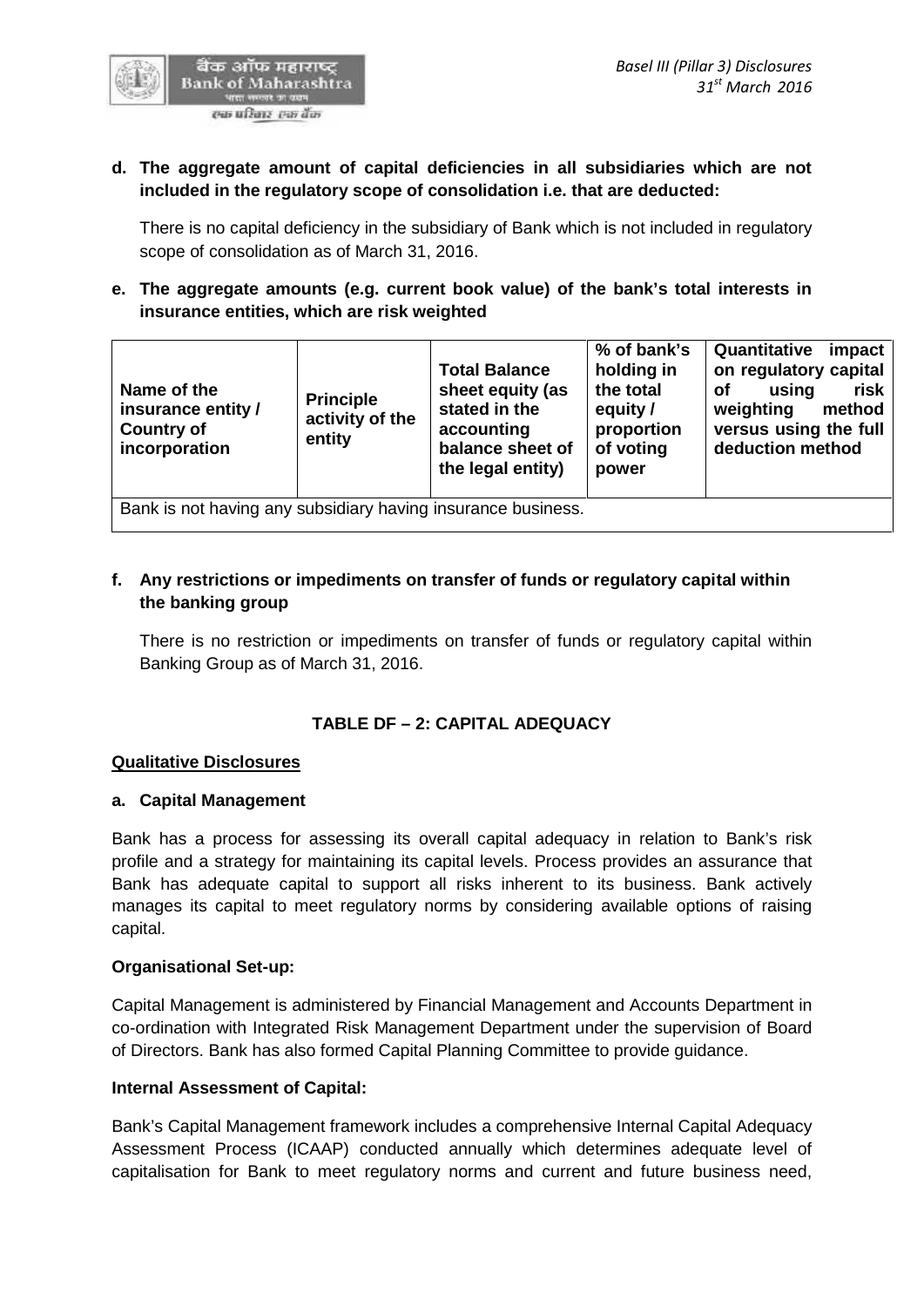including under stressed scenarios. ICAAP encompasses capital planning for two years time horizon, after identification and evaluation of significance of all risks that Bank faces, which may have an adverse material impact on its financial position. Bank considers following as risks it is exposed to in the normal course of its business and considers them for capital planning:

- Credit Risk including residuary risk Settlement Risk
- 
- Operational Risk **Constanting Constanting Constanting Constanting Constanting Constanting Constanting Constanting Constanting Constanting Constanting Constanting Constanting Constanting Constanting Constanting Constantin**
- Credit Concentration Risk Strategic Risk
- 
- Country Risk **Country Risk Country Risk Country Risk**
- 
- 
- Market Risk **Interest Rate Risk on Banking Book** 
	-
	-
- Liquidity Risk  **Pension Obligation Risk** 
	-
- Compliance Risk **Compliance Risk Compliance Risk Compliance Risk of underestimation of Credit Risk** under the Standardized approach

Bank periodically assesses and refines its stress tests in an effort to ensure that stress scenarios capture material risks as well as reflect possible extreme market moves that could arise as a result of business environment conditions. Stress tests are used in conjunction with Bank's business plans for the purpose of capital planning.

## **Monitoring and Reporting:**

The Board of Directors of Bank monitors capital adequacy levels of Bank. On a quarterly basis an analysis of the capital adequacy position and risk weighted assets and an assessment of various aspects of Basel III on capital and risk management are undertaken by Board.

### **Quantitative Disclosures**

### **b. Capital Requirement**

Bank's capital requirements have been computed using Standardized Approach for Credit Risk, Standardized Duration Method for Market Risk and Basic Indicator Approach for Operational Risk. Minimum capital required to be held at 9.625% for credit, market and operational risks is given below:

|            |                                                                                   | (Amount in Rs million) |               |  |
|------------|-----------------------------------------------------------------------------------|------------------------|---------------|--|
| Sr.<br>No. | <b>Particulars</b>                                                                | Amount                 | <b>Amount</b> |  |
| (A)        | <b>Capital Required for Credit Risk</b>                                           |                        |               |  |
| (i)        | Portfolios subject to Standardised Approach                                       | 85691.58               |               |  |
| (ii)       | For Securitisation Exposure                                                       | 0.00                   |               |  |
|            | capital charge for credit risks<br>under<br>Total<br>standardized approach (i+ii) |                        | 85691.58      |  |
| (B)        | <b>Market Risk</b>                                                                |                        |               |  |
| (i)        | <b>Interest Rate Risk</b>                                                         | 2616.63                |               |  |
| (ii)       | Foreign Exchange Risk (including Gold)                                            | 45.00                  |               |  |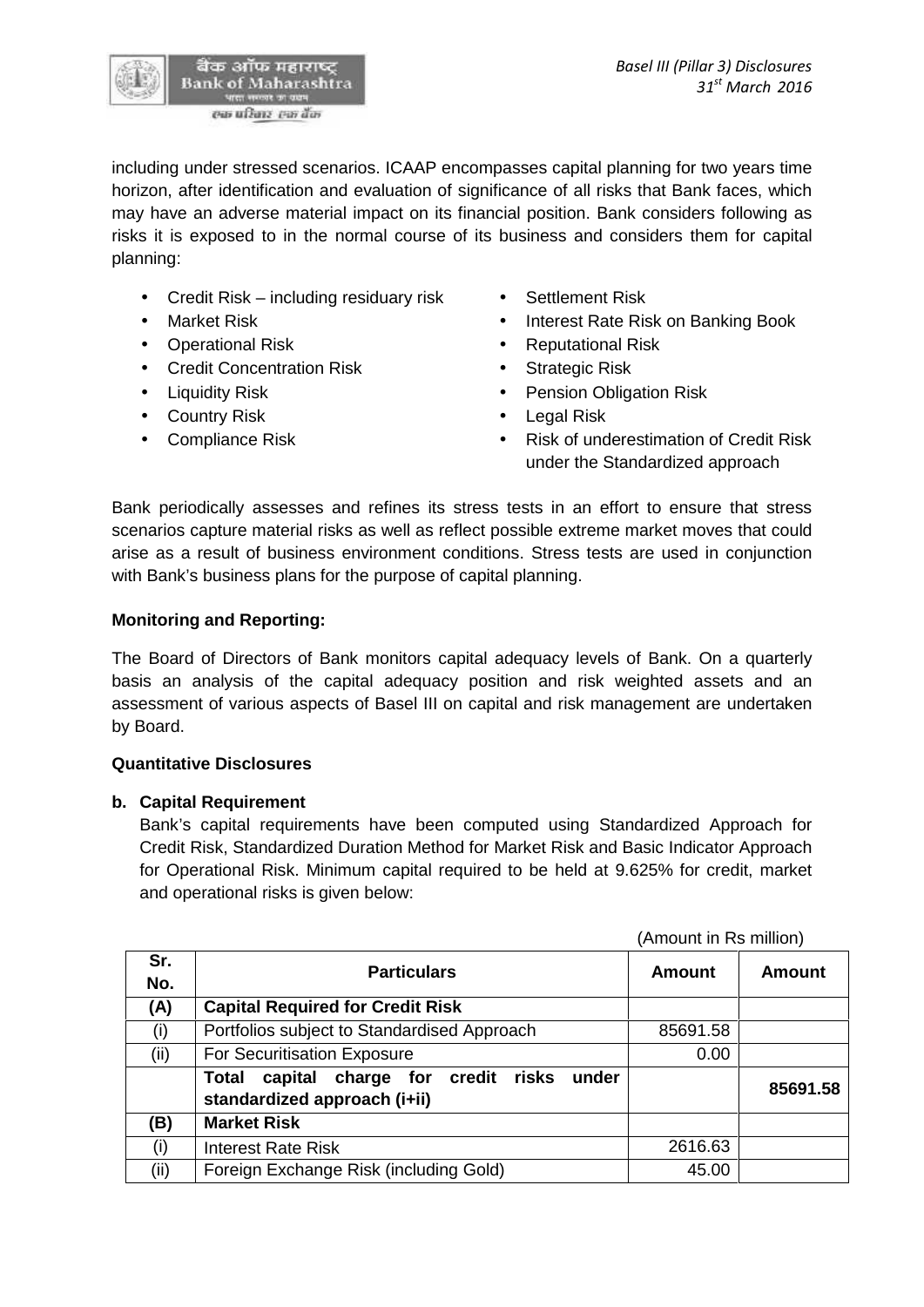| Sr.<br>No. | <b>Particulars</b>                                                                       | <b>Amount</b> | Amount                      |
|------------|------------------------------------------------------------------------------------------|---------------|-----------------------------|
| (iii)      | <b>Equity Risk</b>                                                                       | 638.51        |                             |
|            | Total capital charge for market risks under<br>standardized duration approach (i+ii+iii) |               | 3300.14                     |
| (C)        | <b>Capital Charge for Operational Risk</b>                                               |               |                             |
|            | <b>Under Basic Indicator Approach</b>                                                    |               | 6827.92                     |
|            | Under The Standardized Approach (Parallel run)                                           |               | 6612.55                     |
| (D)        | <b>Capital Ratios</b>                                                                    |               | <b>Standalone</b><br>(ln %) |
|            | <b>Common Equity Tier 1 Capital Ratio</b>                                                |               | 7.88                        |
|            | <b>Tier 1 Capital Ratio</b>                                                              |               | 9.02                        |
|            | <b>Total Capital Ratio( CRAR) – Including CCB</b>                                        |               | 11.20                       |

## **TABLE DF-3: CREDIT RISK - GENERAL DISCLOSURES**

## **Qualitative Disclosures**

Credit Risk is defined as possibility of losses associated with diminution in credit quality of borrowers or counterparties. In a bank's portfolio, losses stem from outright default due to inability or unwillingness of a customer or counterparty to meet commitments in relation to lending, trading, settlement and other financial transactions.

### **Organizational Structure for Credit Risk Management**

Bank has comprehensive credit risk management architecture. Board of Directors of Bank endorses its Credit Risk strategy and approves credit risk policies. The Board has formed committees to oversee risk management processes, procedures and systems. Risk Management Committee (RMC) is responsible for devising policy and strategy for credit risk management. For this purpose, committee co-ordinates with Credit Risk Management Committee (CRMC) of Bank. CRMC is responsible for overseeing implementation of credit risk management framework across Bank and providing recommendations to RMC.

### **Policy & Strategy**

Bank has been following a conservative risk philosophy. The important aspects of risk philosophy are embodied in various policies, circulars, guidelines etc. The business objectives and strategy of Bank are decided taking into account profit considerations, level of various risks faced, level of capital, market scenario and competition. Bank is conscious of its asset quality and earnings and judiciously matches profit maximization with risk control.

Bank has put in place following policies approved by Board.

- i) Lending & Loan Review Policy
- ii) Credit Risk Management Policy
- iii) Credit Risk Mitigation Techniques & Collateral Management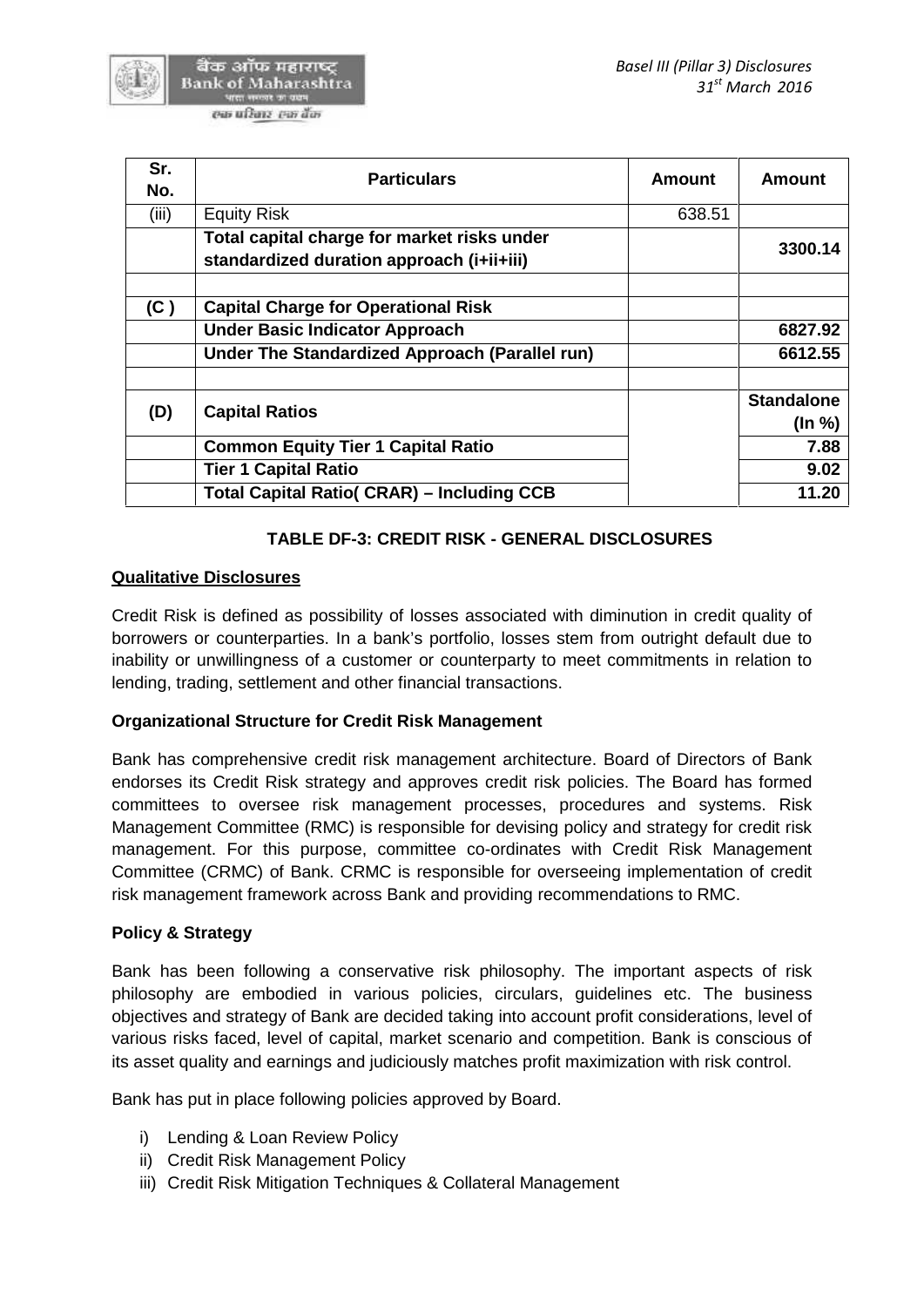

- iv) Investment Management Policy
- v) Policy for Exposure to Real Estate
- vi) Policy for Issuance of Bank Guarantees

Lending & Loan Review Policy, Credit Risk Management Policy documents define organizational structure, role and responsibilities and, processes and tools whereby credit risks carried by Bank can be identified, quantified and managed within framework that Bank considers consistent with its mandate and risk appetite. The policies prescribe various prudential and exposure limits, collateral standards, financial benchmarks for the purpose of credit risk management. The policy on Credit Risk Mitigation Techniques & Collateral Management lays down details of eligible collaterals for credit risk mitigation under Basel III framework. The Investment Management Policy, Policy on exposure to real estate and Policy for issuance of Bank Guarantee forms an integral part of credit risk.

## **Systems / Process / tools for Credit Risk Management**

**Credit Appraisal standards:** Bank has in place proactive credit risk management practices like consistent standard for credit origination, maintenance and documentation for all credit exposures including off balance sheet items. Systems of periodic reviews, periodic inspections and collateral management systems are in place.

**Exposure Limits:** Credit risk limits including single / group borrower limits, substantial exposure limits, exposure limits in respect of sectors / industries are in place. The exposure vis-à-vis the limits are monitored.

**Credit Approval Committees:** Credit Approval committees have been constituted at various levels covering very large branches / Zonal offices / Head Office for considering fresh / existing proposals with or without enhancement. Bank has also setup centralized processing cells for considering credit proposals above specified limit.

**Sanctioning Powers:** Bank follows a well-defined multi-layered discretionary power structure for sanctioning of loans. Higher sanctioning powers are delegated to sanctioning authorities for sanctioning loans and advances to better rated customers in line with RBI guidelines. In respect of high value loans, committee approach is adopted.

**Credit Risk Rating and Appraisal Process:** Bank manages its credit risk through continuous measuring and monitoring of risks at each obligor (borrower) and portfolio level. Bank has in place an internal credit risk rating framework and well established standardized credit appraisal / approval processes. Credit risk rating enables Bank to accurately assess risk in a credit proposition and take a decision to accept or reject proposal based on risk appetite of Bank. It also enables risk pricing of credit facilities for risk return trade off.

As a measure of robust credit risk management practices, Bank has in place a framework for approval of credit risk ratings. Rating for every borrower is reviewed at least once in a year. Credit risk rating, as a concept, has been well internalized in Bank.

**Loan review Mechanism:** Objectives of Loan Review Mechanism are: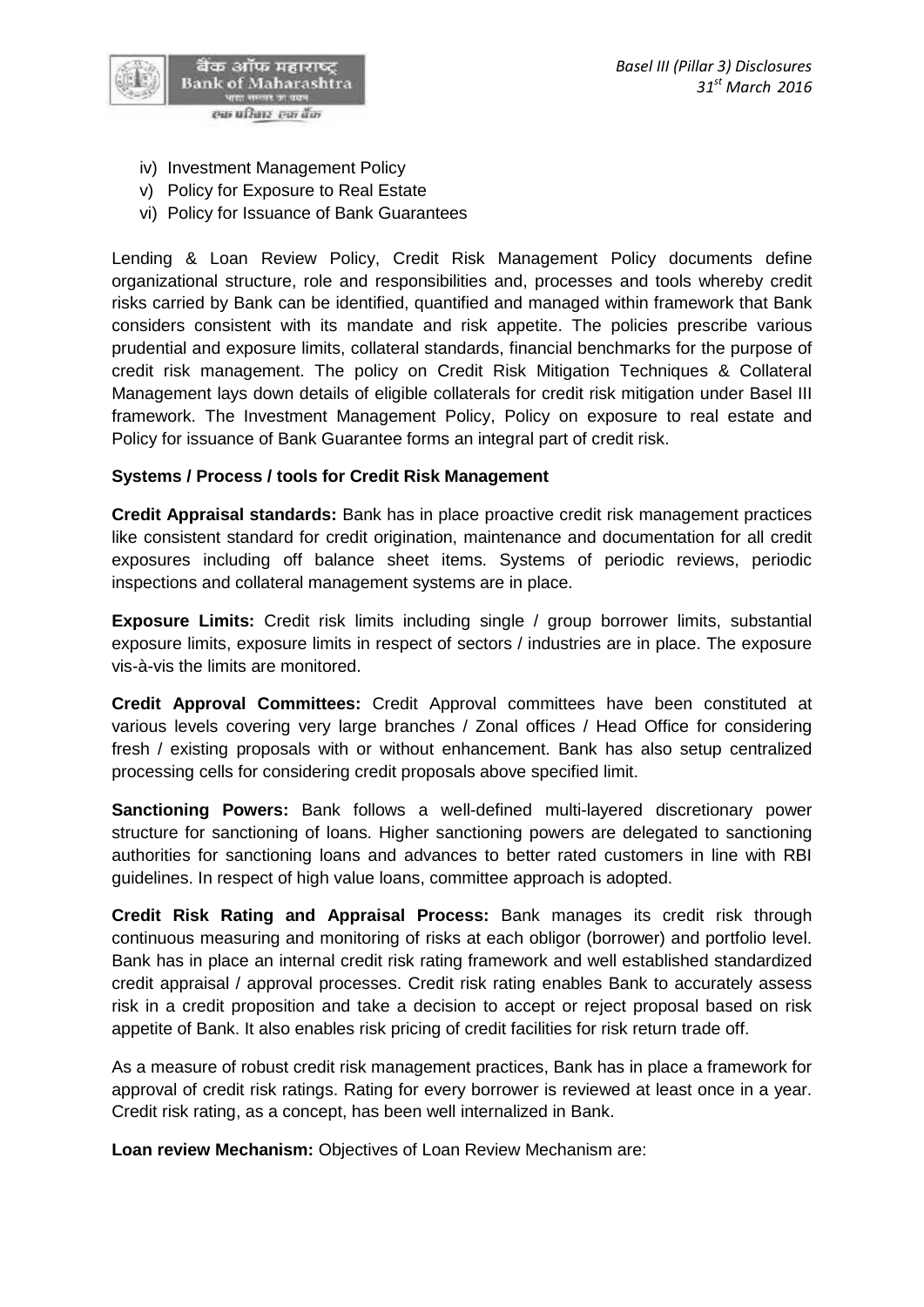

- i) To ensure that credit decisions by various authorities are in conformity with Bank's Lending Policy and delegated lending powers.
- ii) To ensure that stipulated terms & conditions of sanction are complied with and various post sanction follow up, monitoring and supervision measures prescribed by Bank are adhered to.
- iii) To ensure that all credit facilities are reviewed / renewed well in time so as to revise risk perception and take necessary corrective action if necessary, immediately.
- iv) To aim at achieving maintenance of standard assets quality and up gradation in non performing assets (NPAs) so as to have a favourable impact on profitability of Bank through prevention / reduction / up gradation of NPAs.
- v) To assess health of credit portfolio of Bank and to apprise Top Management about the same from time to time.

Checks and balances viz. separation of credit risk management from credit sanctions, system of assigning credit risk rating, validation of ratings, mechanism to price credit facilities depending on risk rating of customer, credit audit etc. are in place. Minimum entry level rating benchmarks are stipulated. A suitable mechanism is in place to monitor aggregate exposure on other banks and country exposures. A diversified credit portfolio is maintained and a system to conduct regular analysis of portfolio so as to ensure ongoing control of credit concentration is in place.

## **Loans past due and Impaired:**

Regulatory guidelines are adhered to in respect of income recognition, asset classification and provisioning. Bank considers following categories of loans and advances as Non performing Assets, wherein:

- Interest and/or installment of principal remain overdue for a period of more than 90 days in respect of a Term Loan
- Account remains 'out of order' in respect of an Overdraft/Cash Credit (OD/CC) for 90 days or more
- Bill remains overdue for a period of more than 90 days in case of Bills Purchased and **Discounted**
- In case of agricultural advances, interest and/or installment of principal remains overdue for 2 crop seasons (in respect of short duration crops) & 1 crop season (in respect of long duration crops).
- Any amount receivable that remains overdue for a period of more than 90 days in respect of other accounts.

**'Out of Order' status:** An account is treated as **'out of order'** if the outstanding balance remains continuously in excess of sanctioned limit/drawing power. In cases where outstanding balance in the principal operating account is less than sanctioned limit/drawing power, but there are no credits continuously for 90 days as on date of Balance Sheet or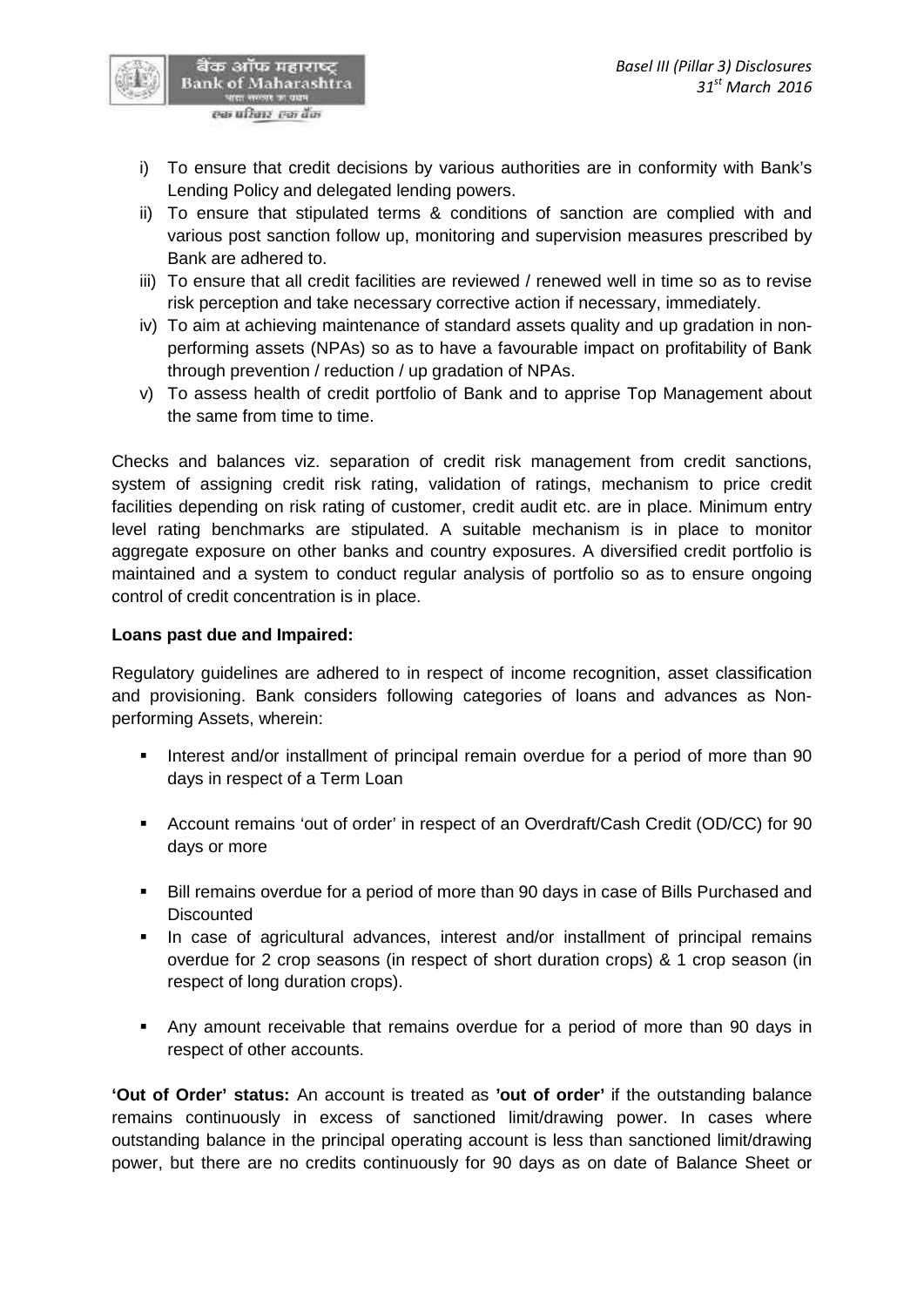

credits are not enough to cover interest debited during same period, these accounts are also treated as **'out of order'**.

**Overdue:** Any amount due to Bank under any credit facility is 'overdue' if it is not paid on due date fixed by Bank.

Advances against term deposits, National Savings Certificates, Indira Vikas Patra, Kisan Vikas Patra and Life insurance policies need not be treated as NPAs, provided adequate margin is available in the accounts.

A loan for an infrastructure project will be classified as NPA during any time before commencement of commercial operations as per record of recovery (90 days overdue), unless it is restructured and becomes eligible for classification as 'standard asset' in terms of conditions laid down as per RBI guidelines. A loan for an Infrastructure project will be classified as NPA if it fails to commence commercial operations within two years from the original Date of Commencement of Commercial Operations (DCCO), even if it is regular as per record of recovery, unless it is restructured and becomes eligible for classification as 'standard asset' in terms of conditions laid down in the related RBI guidelines.

A loan for a non-infrastructure project (other than commercial real estate exposure) will be classified as NPA during any time before commencement of commercial operations as per record of recovery (90 days overdue), unless it is restructured and becomes eligible for classification as 'standard asset' in terms of conditions laid down in the related RBI guidelines. A loan for a non-infrastructure project (other than commercial real estate exposures) will be classified as NPA if it fails to commence commercial operations within one year from the original DCCO, even it is regular as per record of recovery, unless it is restructured and becomes eligible for classification as 'standard asset' in terms of conditions laid down in the related RBI guidelines.

A loan for commercial real estate project will be classified as NPA during any time before commencement of commercial operations as per record of recovery (90 days overdue), or if the project fails to commence commercial operations within one year from the original DCCO or if the loan is restructured.

### **Quantitative Disclosures**

### **1. Total Gross Credit exposure:**

|                   | (Amount in Rs million) |
|-------------------|------------------------|
| Category          | 31.03.2016             |
| <b>Fund Based</b> | 1234258.80             |
| Non-Fund Based    | 200408.90              |

### **2. Geographic Distribution of credit exposure :**

(Amount in Rs million)

|                | 31.03.2016      |                 |  |  |
|----------------|-----------------|-----------------|--|--|
| Category       | <b>Overseas</b> | <b>Domestic</b> |  |  |
| Fund Based     | NIL             | 1234258.80      |  |  |
| Non-Fund Based | NII.            | 200408.90       |  |  |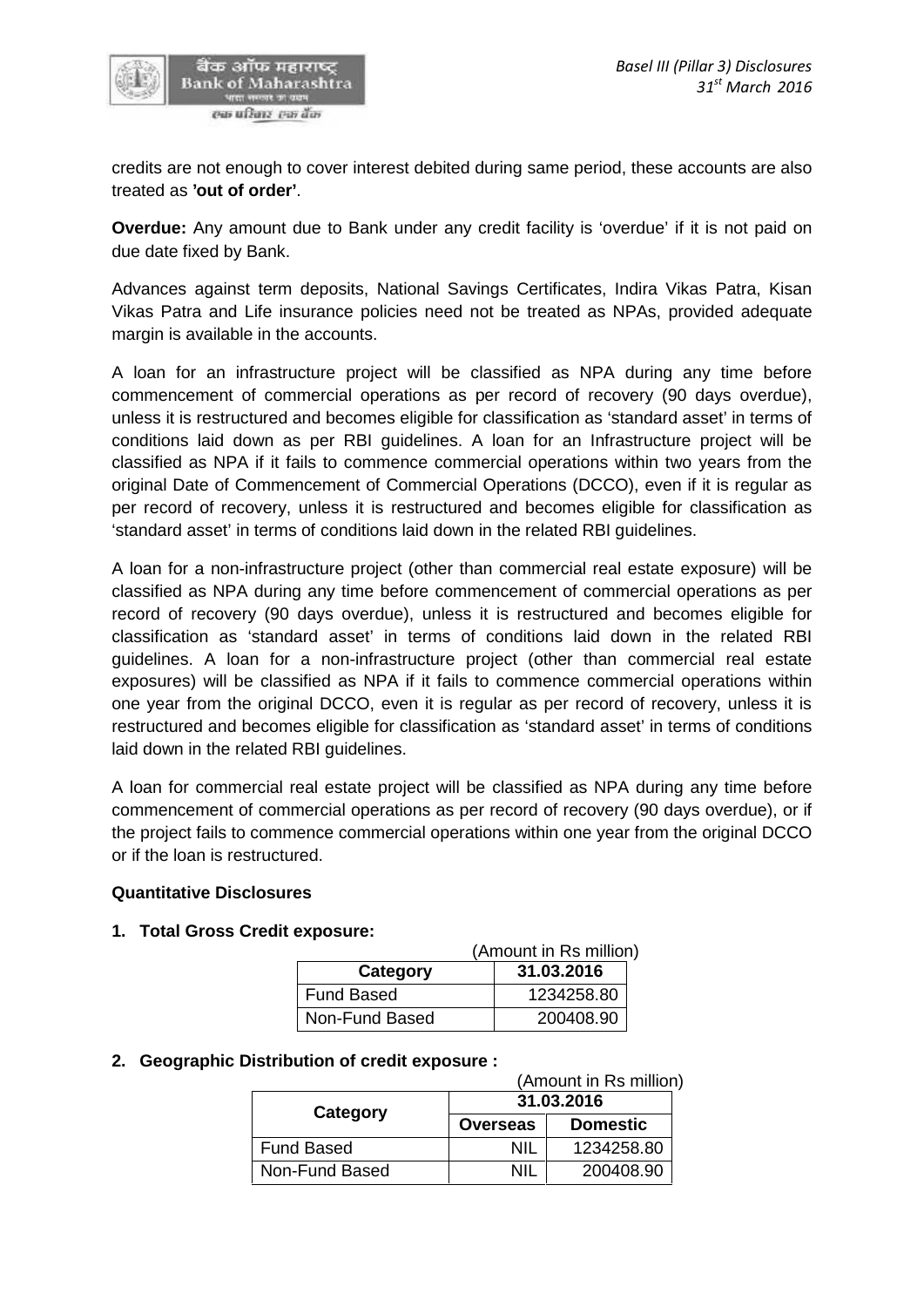

# **3. Industry-wise Distribution:**

|        |                                                  | (Amount in Rs million) |           |                          |          |  |
|--------|--------------------------------------------------|------------------------|-----------|--------------------------|----------|--|
| Sr.    | <b>Industry</b>                                  | <b>Funded Exposure</b> |           | <b>Non-Fund Exposure</b> |          |  |
| No.    |                                                  |                        |           |                          |          |  |
| 3.1    | <b>Mining and Quarrying (incl.</b>               |                        | 14332.10  |                          | 7438.90  |  |
| 3.2    | Coal)<br><b>Food Processing</b>                  |                        | 9540.50   |                          | 1238.00  |  |
| 3.2.1  | Sugar                                            | 5680.80                |           | 1159.00                  |          |  |
| 3.2.2  | Edible Oil and Vanaspati                         | 6.90                   |           | 0.00                     |          |  |
| 3.2.3  | Tea                                              | 227.90                 |           | 0.00                     |          |  |
| 3.2.4  | <b>Others</b>                                    | 3624.90                |           | 79.00                    |          |  |
| 3.3    | <b>Beverage and Tobacco</b>                      |                        | 288.90    |                          | 16.70    |  |
| 3.4    | <b>Textiles</b>                                  |                        | 29809.20  |                          | 4187.10  |  |
| 3.4.1  | <b>Cotton Textiles</b>                           | 10468.00               |           | 1605.50                  |          |  |
| 3.4.2  | <b>Jute Textiles</b>                             | 194.60                 |           | 88.50                    |          |  |
| 3.4.3  | <b>Man-Made Textiles</b>                         | 31.60                  |           | 15.40                    |          |  |
| 3.4.4  | <b>Other Textiles</b>                            | 19115.00               |           | 2477.70                  |          |  |
| 3.5    | <b>Leather and Leather</b>                       |                        | 494.30    |                          | 40.20    |  |
|        | <b>Products</b>                                  |                        |           |                          |          |  |
| 3.6    | <b>Wood and Wood Products</b>                    |                        | 1391.20   |                          | 299.60   |  |
| 3.7    | <b>Paper and Paper Products</b>                  |                        | 4548.50   |                          | 704.60   |  |
| 3.8    | <b>Petroleum, Coal Products</b>                  |                        | 24203.90  |                          | 585.60   |  |
|        | and Nuclear Fuels of which:                      |                        |           |                          |          |  |
| 3.8.1  | Petroleum                                        | 15741.30               |           | 21.00                    |          |  |
| 3.9    | <b>Chemicals and Chemical</b><br><b>Products</b> |                        | 35632.90  |                          | 2881.70  |  |
| 3.9.1  | Fertiliser                                       | 9315.40                |           | 750.90                   |          |  |
| 3.9.2  | Drugs & Pharmaceuticals                          | 14110.60               |           | 950.50                   |          |  |
| 3.9.3  | <b>Petro Chemicals</b>                           | 10874.70               |           | 922.60                   |          |  |
| 3.9.4  | <b>Others</b>                                    | 1332.20                |           | 257.70                   |          |  |
| 3.10   | Rubber, Plastic & their<br><b>Products</b>       |                        | 4960.50   |                          | 1322.70  |  |
| 3.11   | <b>Glass &amp; Glassware</b>                     |                        | 1887.00   |                          | 135.90   |  |
| 3.12   | <b>Cement &amp; Cement Products</b>              |                        | 14838.30  |                          | 370.90   |  |
| 3.13   | <b>Basic Metal &amp; Metal Product</b>           |                        | 57431.10  |                          | 13636.70 |  |
| 3.13.1 | Iron & Steel                                     | 32752.60               |           | 3897.90                  |          |  |
| 3.13.2 | Other Metal & Metal                              | 24678.50               |           | 9738.80                  |          |  |
|        | Product                                          |                        |           |                          |          |  |
| 3.14   | <b>All Engineering</b>                           |                        | 43025.50  |                          | 24289.40 |  |
| 3.14.1 | Electronics                                      | 9333.90                |           | 4870.90                  |          |  |
| 3.14.2 | <b>Others</b>                                    | 33691.60               |           | 19418.50                 |          |  |
| 3.15   | <b>Vehicles, Vehicle Parts &amp;</b>             |                        | 20829.30  |                          | 953.00   |  |
|        | <b>Transport Equipment</b>                       |                        |           |                          |          |  |
| 3.16   | <b>Gems &amp; Jewellery</b>                      |                        | 6419.00   |                          | 734.40   |  |
| 3.17   | <b>Construction (other than</b>                  |                        | 56.50     |                          | 0.70     |  |
| 3.18   | Infrastructure)<br>Infrastructure                |                        | 139392.50 |                          | 25624.20 |  |
| 3.18.1 | Power                                            | 81474.90               |           | 10045.60                 |          |  |
| 3.18.2 | Telecommunication                                | 8761.70                |           | 69.80                    |          |  |
| 3.18.3 | Roads                                            | 28694.90               |           | 9958.50                  |          |  |
|        |                                                  |                        |           |                          |          |  |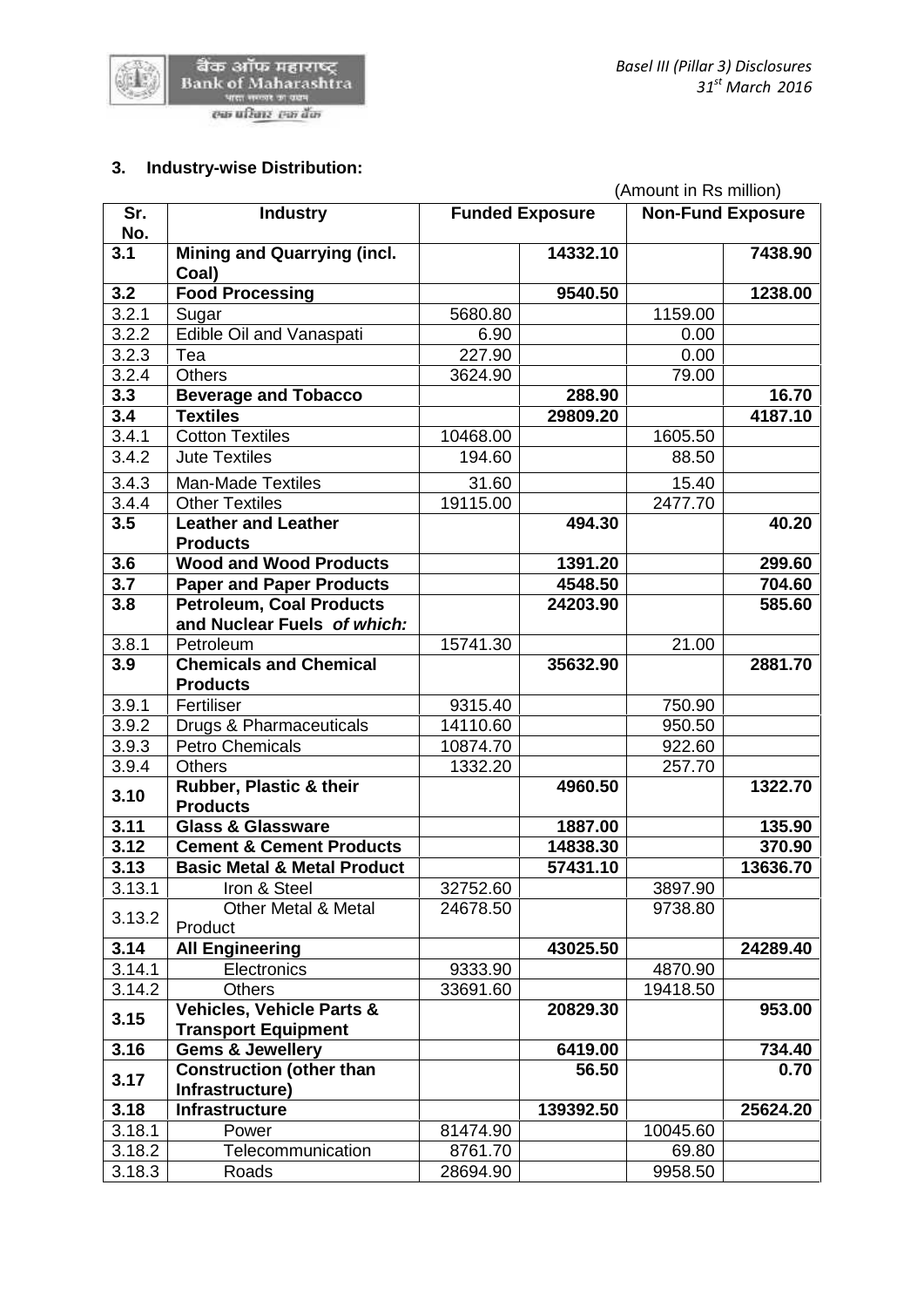र्बैंक ऑफ महाराष्ट्र<br>Bank of Maharashtra भारत मण्डल का काम<br>इन्छ प्रसिद्धार्थ इन्छा बैँक

| Sr.    | <b>Industry</b>                          |          | <b>Funded Exposure</b> |         | <b>Non-Fund Exposure</b> |
|--------|------------------------------------------|----------|------------------------|---------|--------------------------|
| No.    |                                          |          |                        |         |                          |
| 3.18.4 | Airports                                 | 4853.00  |                        | 0.00    |                          |
| 3.18.5 | Ports                                    | 3556.20  |                        | 0.00    |                          |
| 3.18.6 | Railways (other than<br>Indian Railways) | 103.70   |                        | 177.80  |                          |
| 3.18.7 | Other Infrastructure                     | 11948.10 |                        | 5372.50 |                          |
| 3.19   | <b>Other Industries</b>                  |          | 5895.70                |         | 3530.00                  |
| 3.20   | <b>Residuary Other Advances</b>          |          | 819281.90              |         | 112418.60                |
|        | <b>Total</b>                             |          | 1234258.80             |         | 200408.90                |

## **Industry having more than 5% of gross credit exposure**

| <b>Industry</b> | % of Exposure |
|-----------------|---------------|
| Power           | $6.38\%$      |

# **4. Residual Maturity break down of Assets:**

|                                 | (Amount in Rs million) |                 |                                          |  |  |
|---------------------------------|------------------------|-----------------|------------------------------------------|--|--|
| <b>Maturity Pattern</b>         | <b>Investments</b>     | <b>Advances</b> | <b>Foreign Currency</b><br><b>Assets</b> |  |  |
| 1 days                          | 110.00                 | 10711.49        | 733.68                                   |  |  |
| 2 to 7 days                     | 7547.05                | 15293.20        | 174.26                                   |  |  |
| 8 to 14 days                    | 6992.43                | 18678.82        | 267.75                                   |  |  |
| 15 to 28 days                   | 3571.58                | 80124.82        | 5904.76                                  |  |  |
| 29 days to 3 months             | 7370.36                | 77614.65        | 9248.99                                  |  |  |
| Over 3 months and upto 6 months | 4657.68                | 114233.35       | 1314.53                                  |  |  |
| Over 6 months and upto 1 year   | 13297.42               | 96401.27        | 6089.81                                  |  |  |
| Over 1 year and upto 3 years    | 59582.64               | 437771.96       | 0.00                                     |  |  |
| Over 3 years and upto 5 years   | 45660.10               | 157768.06       | 0.00                                     |  |  |
| Over 5 years                    | 214529.93              | 103805.21       | 0.00                                     |  |  |
| <b>Total</b>                    | 363319.19              | 1112402.83      | 23733.78                                 |  |  |

### **5. Disclosures for NPAs & NPIs :**

(Amount in Rs million)

| 31.03.2016<br>53426.57 |
|------------------------|
|                        |
|                        |
|                        |
| 22809.81               |
| 21262.89               |
| 917.20                 |
| 5442.06                |
| 103858.53              |
| 68320.30               |
|                        |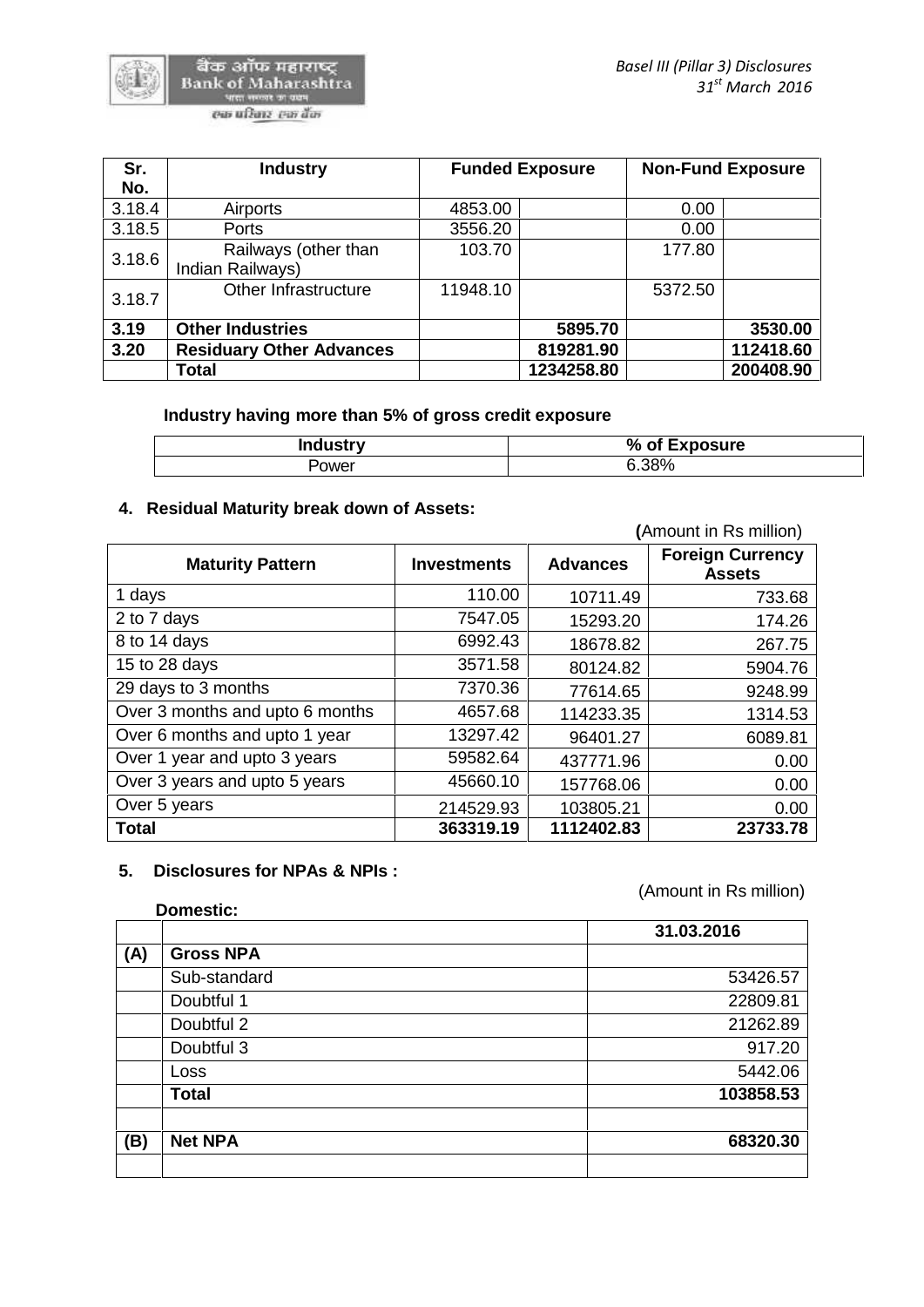

d. أفتتا

| (C)<br><b>NPA Ratios</b>                                                                  |           |
|-------------------------------------------------------------------------------------------|-----------|
| % of Gross NPAs to Gross Advances                                                         | 9.34      |
| % of Net NPAs to Net Advances                                                             | 6.35      |
|                                                                                           |           |
| <b>Movement of Gross NPA</b><br>(D)                                                       |           |
| <b>Opening Balance</b><br>$\mathbf{I}$                                                    | 64020.60  |
| $\mathbf{II}$<br>Add:-Addition during the year                                            | 57238.51  |
| III<br>Less:- Reduction during the year                                                   | 17400.58  |
| Closing balance as at the end of year (i +ii-iii)                                         | 103858.53 |
| <b>Movement of provision</b>                                                              |           |
| (E)<br>E1<br><b>Specific Provision</b>                                                    |           |
| i.<br><b>Opening Balance</b>                                                              | 19775.05  |
| ii.<br>Provisions made during the year                                                    | 21640.55  |
| iii.<br>Write-off made during the year                                                    | 8755.11   |
| Write-back of excess provisions<br>iv.                                                    | 5.80      |
| Any other adjustments including transfer between                                          |           |
| ٧.<br>provisions                                                                          | 0.00      |
| Closing Balance (i+ii-iii-iv(+/-v)<br>vi.                                                 | 32666.28  |
|                                                                                           |           |
| E2<br><b>General Provisions</b>                                                           |           |
| i.<br><b>Opening Balance</b>                                                              | 1589.84   |
| ii.<br>Provisions made during the period                                                  | 0.00      |
| iii.<br>Write-off made during the period                                                  | 0.00      |
| Write-back of excess provisions<br>iv.                                                    | 0.00      |
| Any other adjustments including transfer between<br>٧.                                    |           |
| provisions                                                                                | 0.00      |
| Closing Balance (i+ii-iii-iv(+/-v)<br>vi.                                                 | 1589.84   |
|                                                                                           |           |
| Write off during the year<br>(F)                                                          | 9033.09   |
| Recovery in the written off accounts during the<br>(G)                                    |           |
| year                                                                                      | 728.30    |
|                                                                                           |           |
| <b>Non Performing Investments (NPI)</b><br>(H)                                            | 1023.00   |
| <b>Provisions for NPI</b>                                                                 |           |
| (1)                                                                                       | 561.00    |
| $(\mathsf{U})$<br><b>Movement</b><br>provision for depreciation<br><b>of</b><br><b>on</b> |           |
| (including<br>provision<br>investments<br>of<br><b>Non</b>                                |           |
| Performing Investments, MTM depreciation and                                              |           |
| <b>Restructured Investments)</b>                                                          |           |
| I<br>Opening balance                                                                      | 542.00    |
| Ш<br>Provisions made during the year                                                      | 520.00    |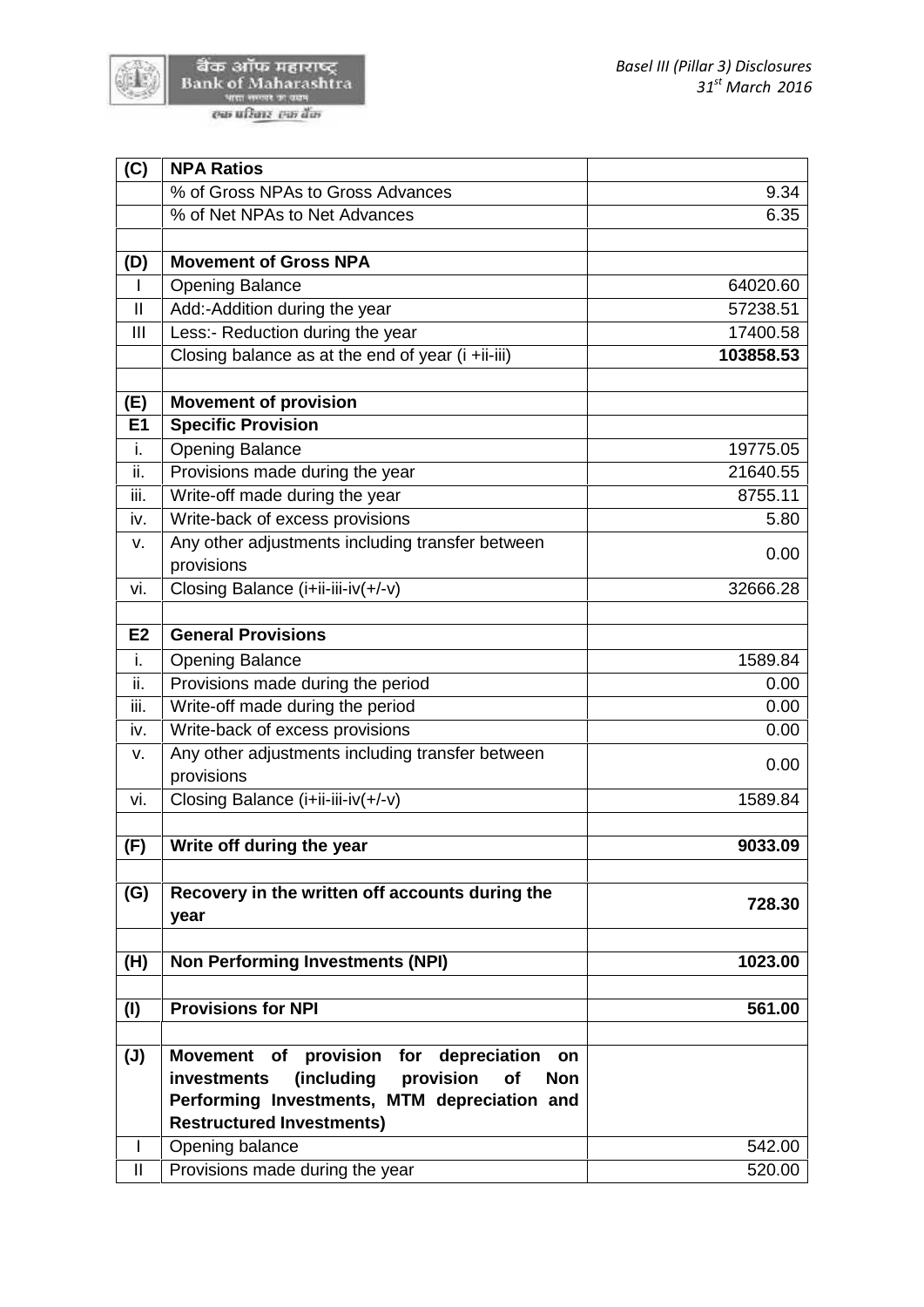

बैक ऑफ महाराष्ट **Bank of Maharashtra** एक परिवार एक वैंक

| Ш<br>Write-off made during the year                         | 0.00    |
|-------------------------------------------------------------|---------|
| IV<br>Write – back of excess provision made during the year | 52.00   |
| Provisions used during shifting                             | 0.00    |
| Closing balance (i+ii-iii-iv-v)                             | 1010.00 |

| (K) | Industry-wise                            |          |
|-----|------------------------------------------|----------|
|     | Amount of NPAs                           | 53760.10 |
|     | <b>Specific Provisions</b>               | 14166.10 |
|     | <b>General Provisions</b>                | 0.00     |
|     | Specific Provisions made during the year | 0.00     |
|     | Write offs during the year               | 0.00     |

Overseas - NIL

The Industry-wise Provision of five major industries is as below

|    | (Amount in Rs million)                                       |            |                  |
|----|--------------------------------------------------------------|------------|------------------|
|    |                                                              | <b>NPA</b> | <b>Provision</b> |
| A  | <b>Infrastructure</b>                                        | 8832.30    | 2184.70          |
|    | Power                                                        | 2240.60    | 890.50           |
|    | Roads                                                        | 5308.40    | 1029.30          |
|    | Other Infrastructure                                         | 1283.30    | 264.90           |
| В  | <b>All Engineering</b>                                       | 6977.10    | 1829.60          |
| C  | <b>Basic Metal &amp; Metal Product (Incl Iron and Steel)</b> | 20482.10   | 4001.20          |
| D  | <b>Chemicals &amp; Chemical Products</b>                     | 4038.40    | 1567.30          |
| E. | <b>Textiles</b>                                              | 4891.40    | 1609.90          |

# **6. Disclosures of Unhedged Foreign Currency Exposure (UFCE) :**

|         |                                                 | (Amount in Rs million) |
|---------|-------------------------------------------------|------------------------|
| Sr. No. | <b>Particulars</b>                              | 31.03.2016             |
|         | Additional provisioning made on account of UFCE | 248.40                 |
|         | Incremental Capital held on account of UFCE     | 737.62                 |

# **TABLE DF-4 - CREDIT RISK DISCLOSURES FOR PORTFOLIOS SUBJECT TO THE STANDARDIZED APPROACH**

### **a. Qualitative Disclosures:**

### **For portfolios under Standardised Approach:**

Bank uses standardized approach to measure capital requirements for credit risk. As per Standardised Approach, Bank accepts rating of following RBI approved ECAI (External Credit Assessment Institution) for credit risk rating and has used these ratings for calculating risk weighted assets wherever such ratings are available.

- 1. Credit Rating Information Services of India Limited (CRISIL),
- 2. Credit Analysis and Research limited (CARE),
- 3. India Ratings,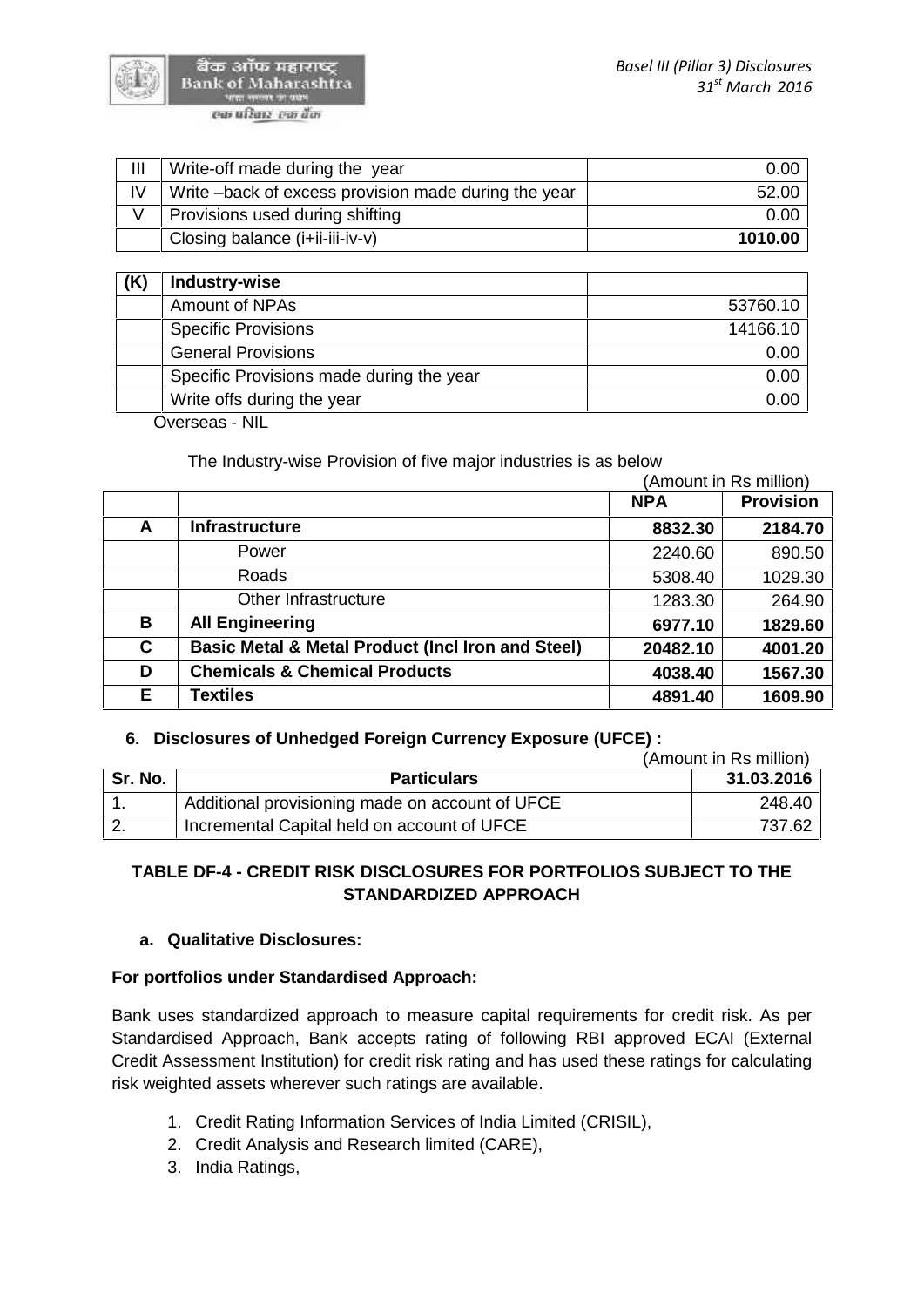

- 4. ICRA Limited,
- 5. Brickwork,
- 6. SME Rating Agency of India Ltd. (SMERA)

## **Types of exposures for which each agency is used:**

Bank has used solicited ratings assigned by the above approved credit rating agencies for all eligible exposures. Bank has not made any discrimination among ratings assigned by these agencies nor has restricted their usage to any particular type of exposure.

Key aspects of the Bank's External Ratings application framework are as follows:

- Bank shall use ratings assigned by any of these credit rating agencies as solicited and accepted by borrowers in line with RBI guidelines.
- Wherever available, Bank uses facility rating or bank loan rating for risk weighting borrower's exposures. Where issuer rating is available Bank uses such ratings unless bank loan is specifically rated.
- When a borrower is assigned a rating that maps to a risk weight of 150%, then this rating is applied on all the unrated facilities of the borrower and risk weighted at 150%.
- RBI guidelines outline specific conditions for facilities that have multiple ratings. In this context, lower rating, where there are two ratings and second-lowest rating where there are two or more ratings are used for a given facility.
- While mapping/applying the ratings assigned by credit rating agencies, Bank is guided by Regulatory guidelines.

### **Treatment of undrawn exposures:**

As required by the regulatory norms, the Bank holds capital even for the undrawn portion of credit facilities which are not unconditionally cancellable without prior notice by the Bank, by converting such exposures into a credit exposure equivalent based on the applicable Credit Conversion Factor (CCF).

### **b. Quantitative Disclosures:**

Exposure amounts as of 31.03.2016 after risk mitigation subject to Standardized Approach, amount of a bank's outstandings (rated and unrated) disclosed under following major risk buckets:-

|     |                               | (Amount in Rs million) |
|-----|-------------------------------|------------------------|
|     | Sr. No.<br><b>Particulars</b> | Exposure               |
|     |                               | Outstanding            |
|     | Below 100 % risk weight       | 1322122.91             |
| jj. | 100 % risk weight             | 275715.70              |
| iii | More than 100 % risk weight   | 241594.10              |
|     | sub total                     | 1839432.71             |
| iv  | <b>Deducted CRM Value</b>     | 55696.04               |
|     | <b>Total Exposure</b>         | 1895128.75             |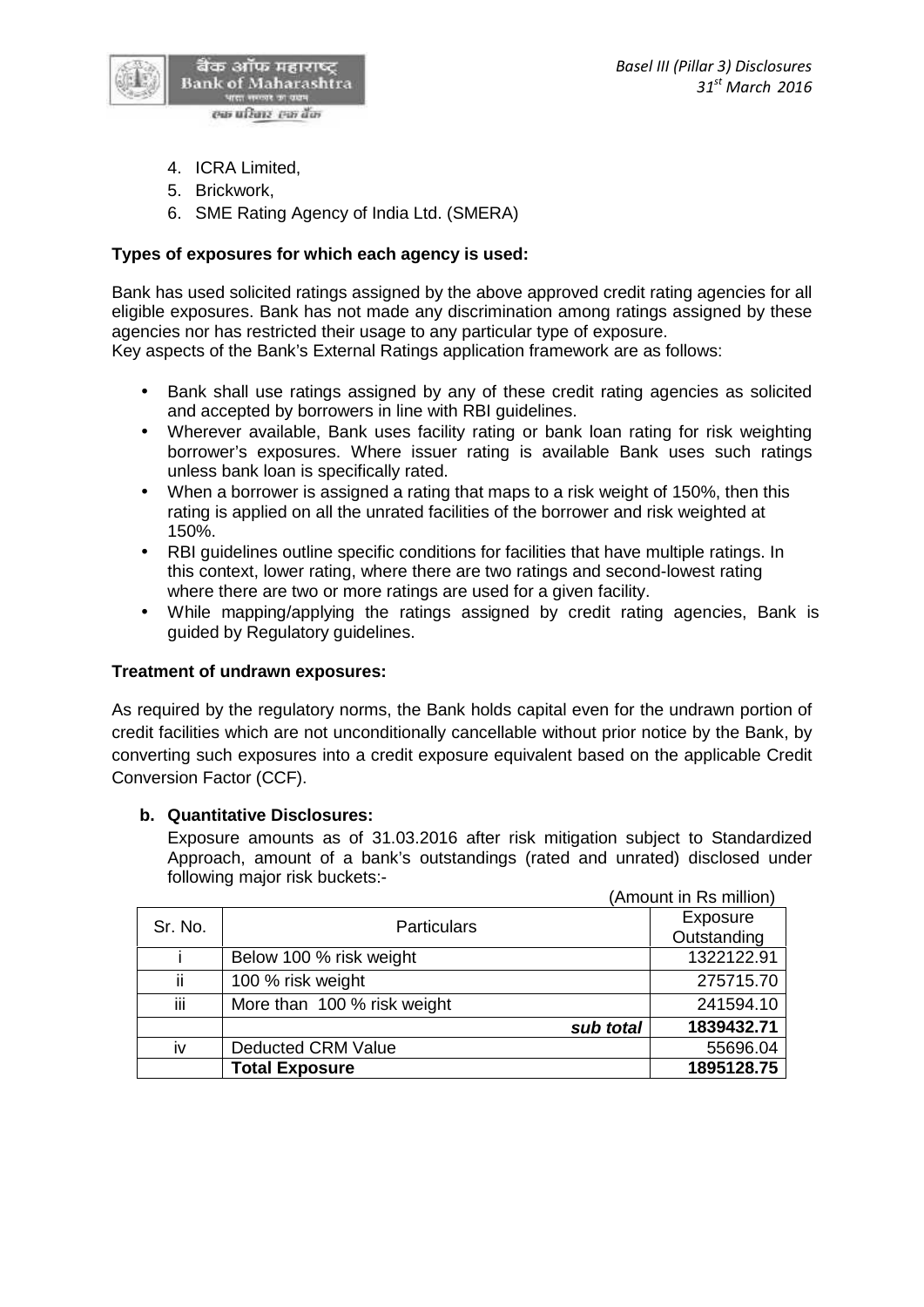

# **TABLE DF-5 – CREDIT RISK MITIGATION: DISCLOSURES FOR STANDARDISED APPROACHES**

### **Qualitative Disclosures**

#### **Policies for Credit Risk Mitigation:**

Bank has a Board approved policy framework for collateral management and credit risk mitigation techniques, which include among other aspects guidelines on acceptable types of collateral, ongoing monitoring of collateral including frequency and basis of valuation and application of credit risk mitigation techniques.

#### **Collateral Management**

Bank defines collateral as it is an additional or sub-ordinate security given, over and above primary security or in substitution thereof. It serves as an additional comfort to Bank for recovery of loans in default situations. At times, these securities are not connected to main business of the borrower or may not be owned by the borrower. Bank ensures that underlying documentation for collateral provides Bank appropriate rights over collateral or other forms of credit enhancement including right to liquidate/retain or take legal possession of it in a timely manner in the event of default by counterparty.

#### **Collateral Valuation**

As stipulated by RBI guidelines, Bank uses comprehensive approach for collateral valuation. Under this approach, Bank reduces its exposure to counterparty when calculating its capital requirements to the extent of risk mitigation provided by eligible financial collateral as specified in Basel III guidelines. Bank also applies appropriate haircuts. Bank has also put in place Lending Policy duly approved by Board, which lay down the types of securities normally accepted by Bank for lending, and administration / monitoring of such securities in order to safeguard/protect the interest of Bank so as to minimize risk associated with it. Both fixed and current assets obtained to secure loans granted by Bank as per policy prescription are subjected to valuation by outside valuers empanelled by Bank. In respect of high value of collateral, valuation from two or more valuers is obtained.

### **Description of main types of collateral taken by Bank**

For computation of capital requirement for Credit Risk, Bank recognizes only those collaterals that are considered as eligible for risk mitigation in RBI guidelines, which are as under:

- o Cash Deposit with bank
- o Gold, including bullion and Jewellery
- o Securities issued by Central and State Governments
- o Kisan Vikas Patra and National Savings Certificate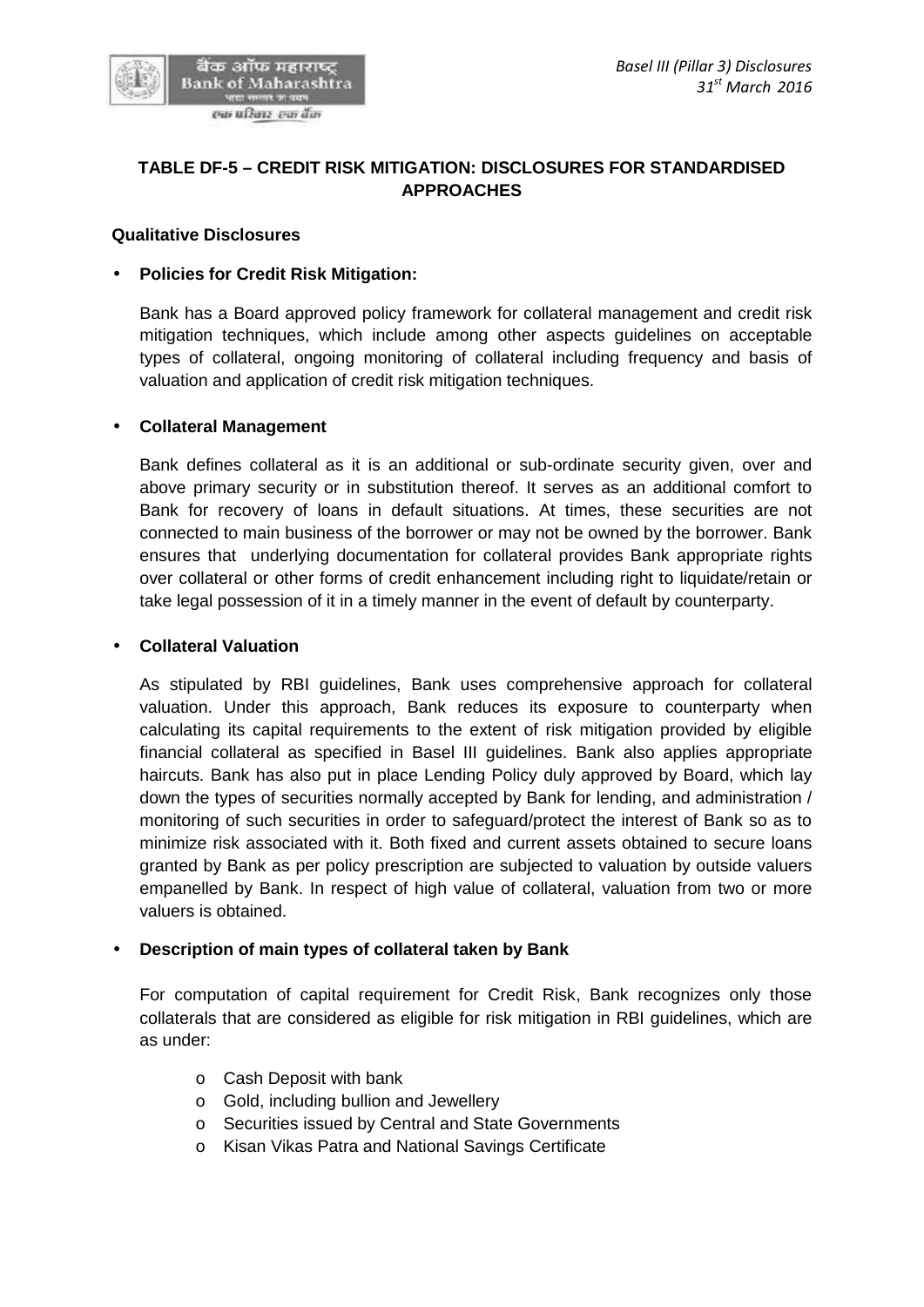

एक परिवार-एक वैंक

- o Life Insurance Policies with a declared surrender value of an insurance company which is regulated by the insurance sector regulator
- o Debt securities including Certificate of Deposit rated at least BBB(-), PR3/F3/A3
- o Units of Mutual Funds, where the investment is in instruments mentioned above

# **Main types of guarantor counterparty and their creditworthiness**

Wherever required Bank obtains personal or corporate guarantee as an additional comfort for mitigation of credit risk which can be translated into a direct claim on the guarantor which is unconditional and irrevocable. Bank also accepts guarantee given by State / Central Government/ECGC/CGTMSE as a security comfort.

# **Concentrations within Credit Risk Mitigation**

The RBI guidelines, among its conditions for eligible credit risk mitigants, require that there should not be a material positive correlation between the credit quality of the counterparty and the value of the collateral being considered. Currently, Bank does not have any concentration risk within credit risk mitigation.

## **Quantitative Disclosures:**

(a). For each separately disclosed credit risk portfolio total exposure (after, where applicable, on or off balance sheet netting) that is covered by eligible financial collateral after application of haircuts.

|                                                                                                                                                             | (Amount in Rs million) |  |
|-------------------------------------------------------------------------------------------------------------------------------------------------------------|------------------------|--|
|                                                                                                                                                             | 31.03.2016             |  |
| Total exposure (after, where applicable, on or off balance sheet netting) that is<br>covered by eligible financial collateral after application of haircuts | 55696.04               |  |

(b) For each separately disclosed portfolio total exposure (after, where applicable, on- or off balance sheet netting) that is covered by guarantees/credit derivatives (whenever specifically permitted by RBI)

(Amount in Rs

million)

|                                                                  | 31.03.2016 |
|------------------------------------------------------------------|------------|
| Total exposure that is covered by guarantees (Central Government | 21257.99   |
| Guarantee, State Government Guarantee, CGTMSE)                   |            |

# **TABLE DF-6 SECURITIZATION EXPOSURE**

### **Qualitative Disclosures:**

Bank does not have any case of its assets securitized as on 31<sup>st</sup> March 2016.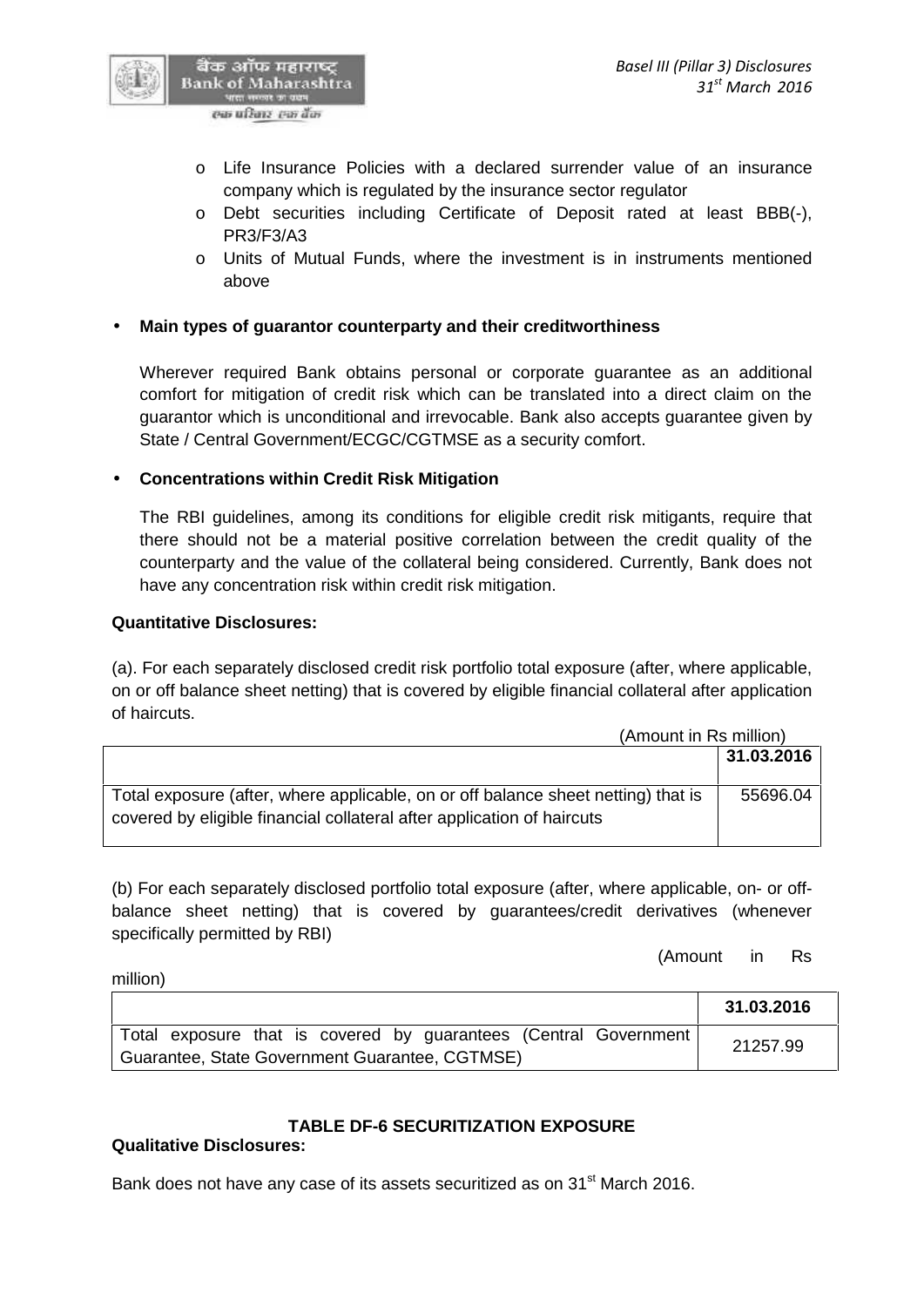

### **Quantitative Disclosures:**

Quantitative Disclosure for Standardized Approaches is **Not Applicable**

## **TABLE DF-7 MARKET RISK IN TRADING BOOK**

#### **Qualitative Disclosures:**

#### **Market Risk:**

Market Risk is defined as the possibility of loss to a bank caused by adverse movements in market variables such as interest rates, foreign currency exchange rates, equity prices and commodity prices. Bank's exposure to market risk arises from domestic investments (interest related instruments and equities) in trading book (both AFS and HFT categories), Foreign exchange positions. Bank is not trading in commodities. The objective of the market risk management is to minimize impact of losses on earnings and equity arising from market risk.

#### **Policies, strategies and processes for management of Market Risk**

Bank has put in place Board approved Investment Management Policy, Market Risk Management Policy and Asset Liability Management (ALM) Policy for effective management of market risk. The above policies lay down well-defined organization structure for market risk management functions and processes whereby market risks carried by Bank are identified, measured, monitored and controlled within policy framework consistent with Bank's risk tolerance. Policies deal with reporting framework for effective monitoring of market risk and also set various risk limits such as Overnight Limit, Intra-day limit, Aggregate Gap limit, Stop Loss limit, VaR limit etc. Exposure limits are set for counterparty banks and exposures are monitored on daily basis.

ALM Policy deals with liquidity risk and interest rate risk management framework. Bank has put in place mechanism of short term dynamic liquidity management and contingency plan for liquidity management. Prudential (Tolerance) limits are set for different residual maturity time buckets for efficient asset liability management. Bank's contingency plan for liquidity management comprises various contingent measures to deal with any kind of stress on liquidity position. Bank has put in place Board approved Stress Testing Policy and conducts periodic stress tests on liquidity risk, interest rate risk and foreign exchange risk.

Interest rate risk is managed through use of Gap Analysis of rate sensitive assets and liabilities and monitored. Bank has also put in place Duration Gap Analysis framework for management of interest rate risk. Bank estimates Earnings at Risk (EaR) and Modified Duration Gap (DGAP) periodically against adverse movement in interest rate for assessing impact on Net Interest Income (NII) and Economic Value of Equity (EVE).

The Asset Liability Management Committee (ALCO) / Board monitors adherence of prudential limits fixed by Bank and determines strategy in light of market conditions. Dealing room activities are centralized and system is in place to monitor dealing room activities. Mid- Office at Treasury & International Banking Department (TIBD) also monitors adherence of prudential limits on a continuous basis.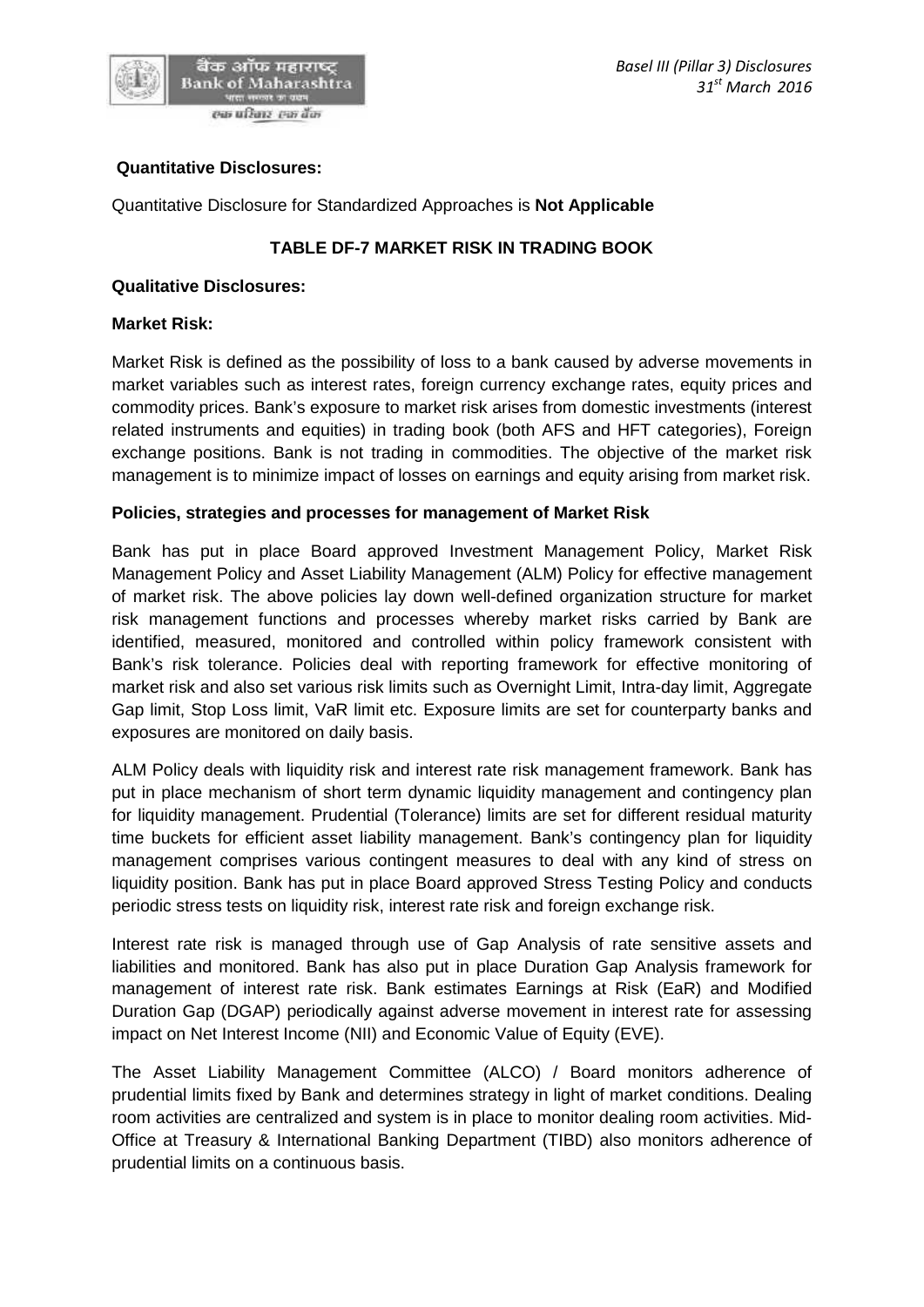

Market Risk Management Policy - To ensure that Bank's operations are in line with Management expectations of return vis-à-vis market risk, it is crucial that Bank has a defined set of principles and processes in place for articulating how it plans to manage market risks it faces, in Trading or Banking Book.

Bank's Market Risk Management Policy aims to set out broad outlines of processes by which market risks carried by Bank shall be managed i.e. identified, measured, controlled and monitored in such a way that risk taken is within the approved risk tolerance limits. The scope of this policy covers market risks arising from Bank's "Trading book" and investment portion of "Banking book".

#### **Quantitative Disclosure:**

Capital requirement for Market Risk is as under:

| (Amount in Rs million)                                                                   |            |
|------------------------------------------------------------------------------------------|------------|
| <b>Risk Category</b>                                                                     | 31.03.2016 |
| Interest Rate Risk                                                                       | 2616.63    |
| ij<br><b>Equity Position Risk</b>                                                        | 45.00      |
| iij<br>Foreign Exchange Risk (including gold)                                            | 638.51     |
| Total capital charge for market risks under<br>standardized duration approach (i+ii+iii) | 3300.14    |

### **TABLE DF-8 OPERATIONAL RISK**

### **Qualitative disclosures:**

#### **Operational risk:**

Operational Risk is risk of loss resulting from inadequate or failed internal processes, people and systems or from external events. Operational risk includes Legal risk but excludes Strategic and Reputation Risk.

### **Policies on management of Operational Risk:**

Bank has framed Operational Risk Management Policy in line with RBI Guidelines for Advanced Approaches for Operational Risk (TSA & AMA). Other policies which deal with management of operational risk are (a) Information System Security Policy, (b) Business Continuity Planning Policy, (c) Compliance Policy, (d) Outsourcing Policy and (e) Fraud Risk Management Policy.

**Strategies and processes:** Operational Risk Management process of Bank is driven by a strong organizational culture and sound operating procedures, involving corporate values, internal control culture, effective internal reporting. Policies are put in place for effective management of Operational Risk in Bank.

Bank has been constantly reviewing legal documents to ensure that legal documents are comprehensive and enforceable. As a measure of risk transfer, Bank has obtained insurance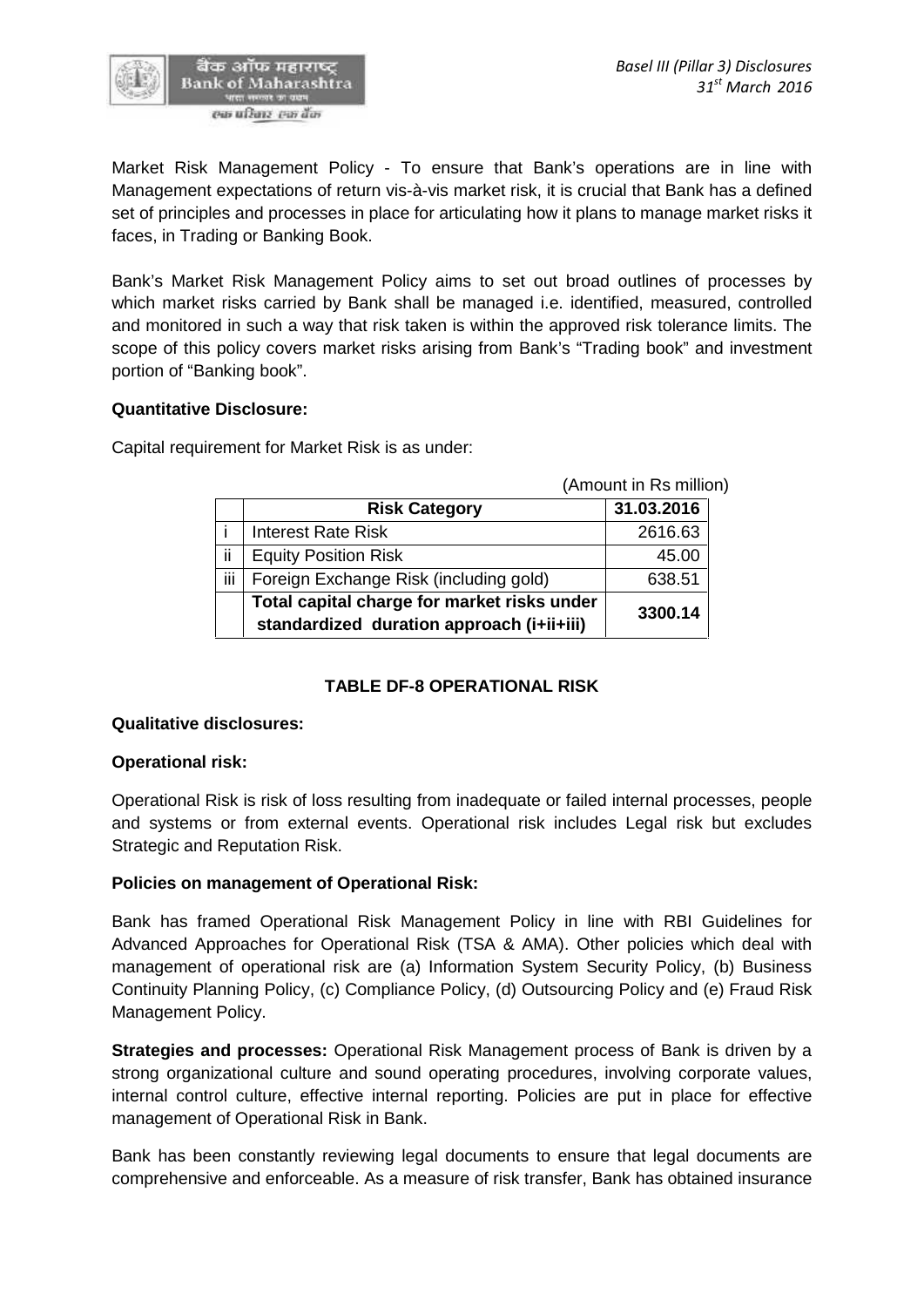

cover for all assets owned by Bank. It is also ensured that assets financed by Bank are also adequately insured, as a risk mitigation measure. The operational risk management policy outlines organization structure and detail processes for management of operational risk. Basic objective of policy is to closely integrate operational risk management system into dayto-day risk management processes of Bank by clearly assigning roles for effectively identifying, assessing, monitoring and controlling / mitigating operational risks and by timely reporting of operational risk exposures including material operational losses. Operational risks in Bank are managed through comprehensive and well-articulated internal control framework.

### **Approach adopted for capital charge computation for operational risk:**

Bank is following Basic Indicator Approach (BIA) for calculating capital charge for Operational Risk. Bank has received approval for migration to 'The Standardised Approach' (TSA) for calculating Operational Risk Capital Charge as a parallel run. However, Bank has been allowed to maintain capital charge as per Basic Indicator Approach (BIA) for regulatory purpose.

#### **Quantitative Disclosure:**

Capital charge for Operational Risk under Basic Indicator approach is **Rs 6827.92 Million.**

## **TABLE DF-9 INTEREST RATE RISK IN THE BANKING BOOK (IRRBB)**

#### **Qualitative Disclosures:**

### **Interest Rate Risk in the Banking Book:**

Interest Rate Risk in the Banking Book (IRRBB) refers to potential adverse financial impact on Bank's Banking Book from changes in interest rates. Interest rate risk is measured and monitored through two approaches.

**(i) Earnings at Risk:** Impact on income (Earning Perspective) is measured through use of Traditional Gap Analysis by applying notional rate shock (parallel shift in interest rates across assets and liabilities) upto 100 basis point (bps) for a period of one year.

**(ii) Economic Value of Equity (Duration Gap Analysis):** Bank has adopted Duration Gap Analysis for assessing impact (as a percentage) on economic value of equity (Economic Value Perspective) in line with the method suggested by RBI.

Impact on Economic Value of Equity is analysed for a 200 bps rate shock as indicated by RBI. The Economic Value of Equity is measured and monitored on a quarterly basis.

|                                |                                             | (Amount in Rs. Million) |  |
|--------------------------------|---------------------------------------------|-------------------------|--|
| <b>Change in Interest rate</b> | Parallel shift of 100 bps for 1 Year period |                         |  |
|                                | 31.03.2016                                  |                         |  |
|                                | $(+)$ 100 basis point                       | $(-)$ 100 basis point   |  |
| Impact on Net Interest Income  | 3081.41                                     | - 3081.41               |  |

### **Quantitative Disclosure: Earning at Risk:**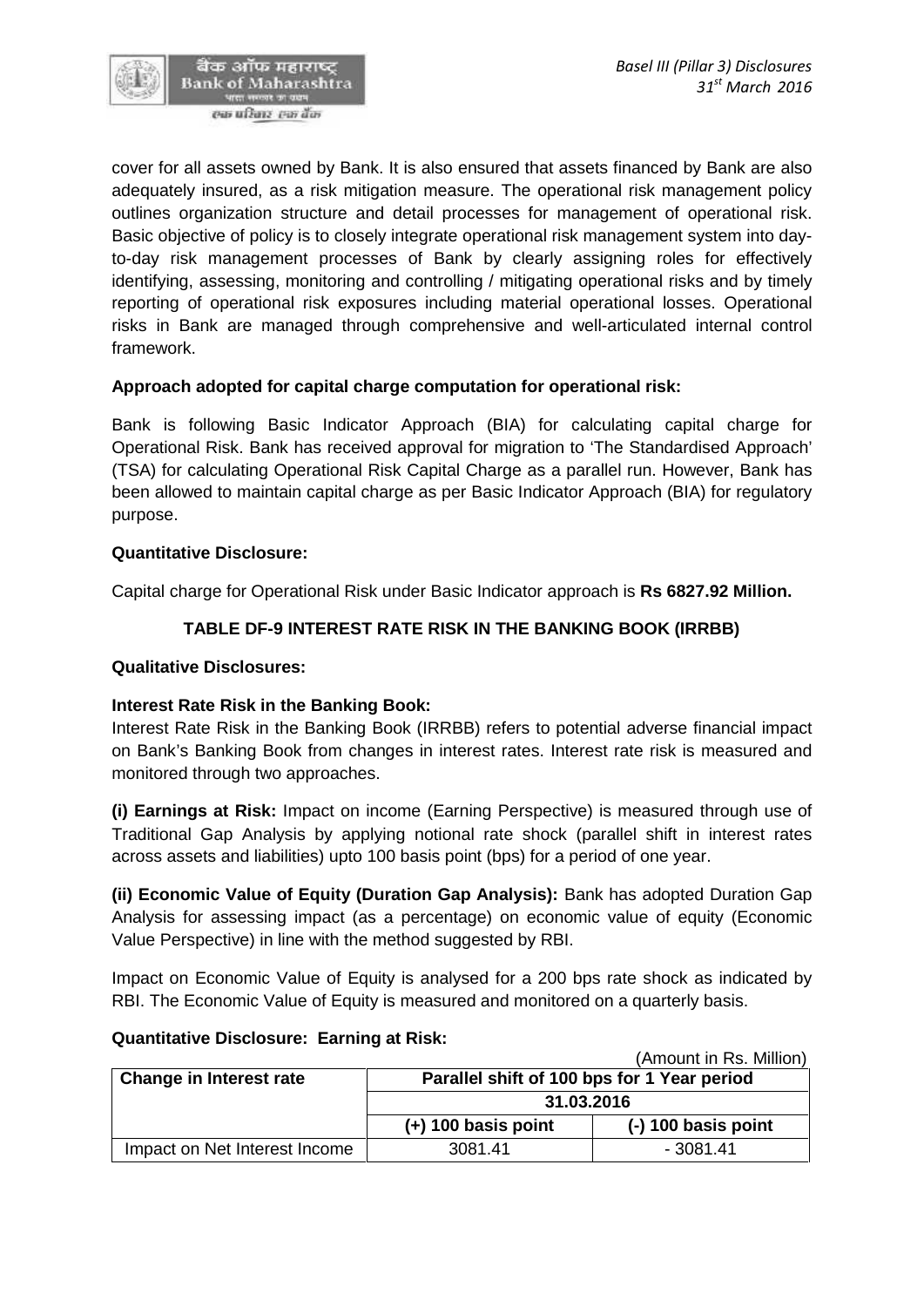

### **Economic Value of Equity:**

|                                       | 31.03.2016            |                     |
|---------------------------------------|-----------------------|---------------------|
|                                       | $(+)$ 200 basis point | (-) 200 basis point |
| Impact on economic value of<br>equity | 829.14                | - 829.14            |

# **TABLE DF-10: GENERAL DISCLOSURE FOR EXPOSURES RELATED TO COUNTERPARTY CREDIT RISK**

### **Qualitative Disclosures:**

Bank is participating in derivative market as a user to hedge risk of underlying exposure of its own and that of its customers. Keeping in view business composition of Bank, nature and mix of clients, capital requirement as also risk appetite, Bank is dealing in following derivative products:

- Currency futures
- Foreign Exchange Forward contracts and currency swaps.
- Interest Rate Swaps OIS & IRS.

Bank at present is not undertaking transactions under Credit Default Swaps and Currency options.

Measurement and management of various risks is ensured by setting up various limits such as counter party limits, stop loss limits, Day light Limits, Overnight limit, Stop Loss Limits and exposure limits etc. at various levels. Utilization of such limits would be subject to guidelines of RBI/SEBI/Exchanges.

From exchange side, limits stipulated are (1) initial margin (2) mark to market margins (3) open interest. Bank is complying with these limits.

In respect of currency futures transactions, Bank is maintaining account with exchange approved Bank for purpose of clearing and settlement of transactions and also maintains margin in the form of cash/bank deposits/bank guarantees/ G-Sec or any other approved securities.

Purpose of booking forward contracts is to hedge an exposure to exchange risk in respect of transaction for which sale and/or purchase of foreign exchange is permitted under FEMA 1999. Bank offers to its customers, forward contract as a product for hedging their foreign currency exchange risk.

Bank is doing IRS/FRA deals only with those counterparty banks which have executed ISDA Master agreement/CSAs and for whom Bank has set up counterparty exposure limits.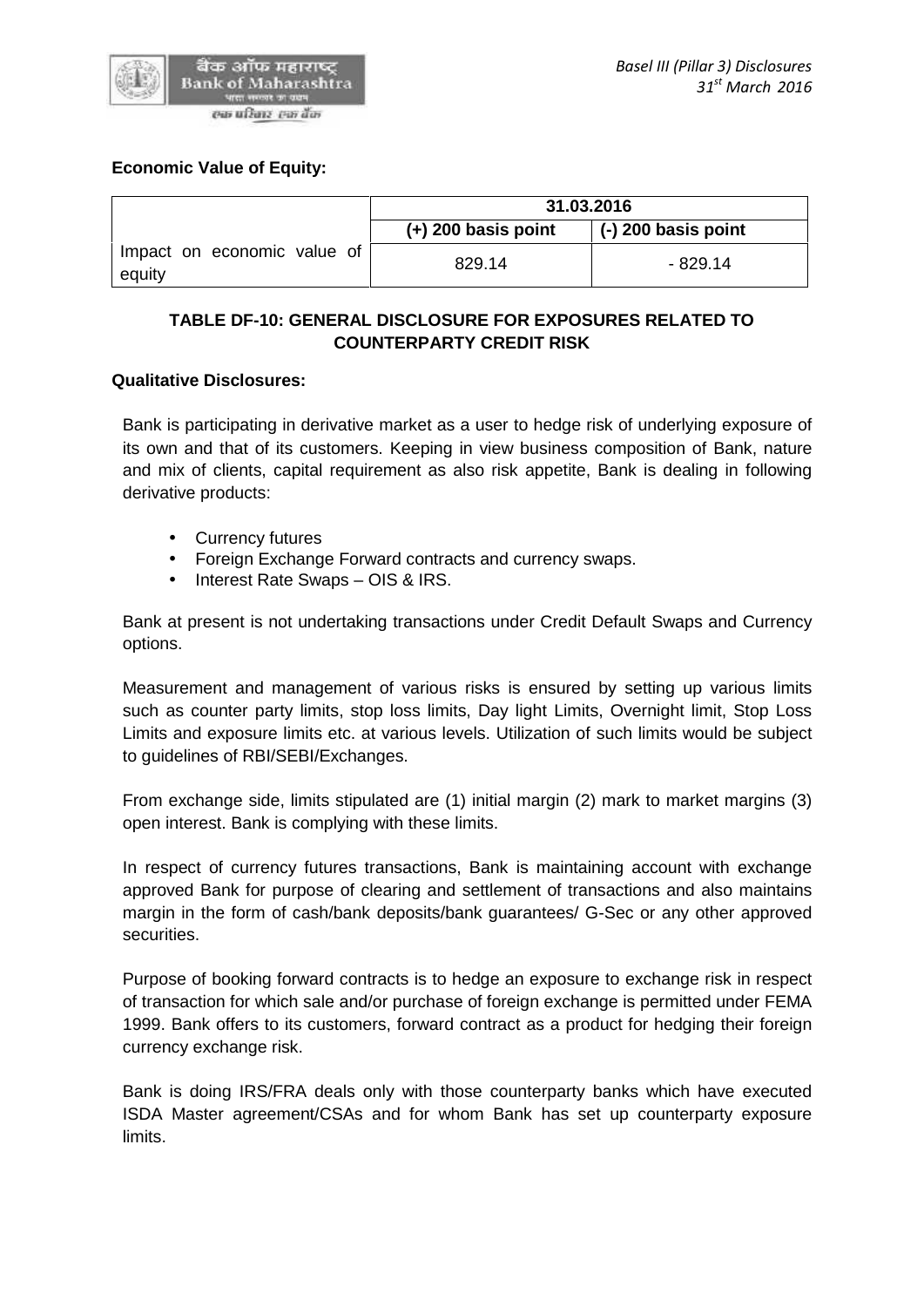

Bank has made requisite provision on credit exposure of derivative contracts computed as per current exposure method & as per RBI guidelines.

 Bank will describe methodology and will assign economic capital for counter party credit exposure, as and when bank will migrate to Advanced Approaches of measurement of Risk and related Capital requirement.

### **(a) Quantitative Disclosures**

|                |                                                     | (Amount in Rs. million) |
|----------------|-----------------------------------------------------|-------------------------|
| Sr. No.        | <b>Particulars</b>                                  | 31.03.2016              |
|                | <b>Replacement Cost</b>                             | 1117.20                 |
| $\overline{2}$ | <b>Potential Future Exposure</b>                    | 1904.81                 |
| 3              | <b>Gross Credit Equivalent</b>                      | 3022.01                 |
|                | <b>Comprising:</b>                                  |                         |
| 3.1            | <b>Interest Rate Contract</b>                       | 45.00                   |
| 3.2            | <b>Credit Derivatives Contract</b>                  | 0.00                    |
| 3.3            | <b>Equity Contracts</b>                             | 0.00                    |
| 3.4            | Foreign Exchange Contracts and Gold                 | 2977.01                 |
| 3.5            | <b>Commodities Contracts</b>                        | 0.00                    |
| 4              | <b>Gross Credit Equivalent Amount</b>               | 3022.01                 |
| 5              | Less: Effect of Netting Arrangements                | 0.00                    |
| 6              | <b>Credit Equivalent Amount after netting (4-5)</b> | 3022.01                 |
| $\overline{7}$ | <b>Less: Collateral Amount</b>                      | 0.00                    |
| 7.1            | <b>Eligible Financial Collateral</b>                | 0.00                    |
| 7.2            | <b>Other Eligible Collateral</b>                    | 0.00                    |
| 8              | <b>Net Credit Equivalent Amount</b>                 | 3022.01                 |

Counterparty credit exposure is mitigated by exposure netting through ISDA agreements and recognition of eligible collateral, effect of which have been included in regulatory capital calculations where appropriate.

### **(b) Credit Derivatives Transactions-** (Amount in Rs Million)

| <b>Particulars</b>                      | <b>Notional of</b><br><b>Protection Bought</b> | <b>Credit Derivatives</b><br><b>Protection Sold</b> |
|-----------------------------------------|------------------------------------------------|-----------------------------------------------------|
|                                         |                                                |                                                     |
| Own Credit Portfolio                    | <b>NIL</b>                                     | <b>NIL</b>                                          |
| <b>Client Intermediation Activities</b> | <b>NIL</b>                                     | <b>NIL</b>                                          |
| Total                                   | <b>NIL</b>                                     | <b>NIL</b>                                          |
| Credit default swaps                    | <b>NIL</b>                                     | <b>NIL</b>                                          |
| Total return swaps                      | <b>NIL</b>                                     | <b>NIL</b>                                          |
|                                         |                                                |                                                     |
| Total                                   | <b>NIL</b>                                     | NIL                                                 |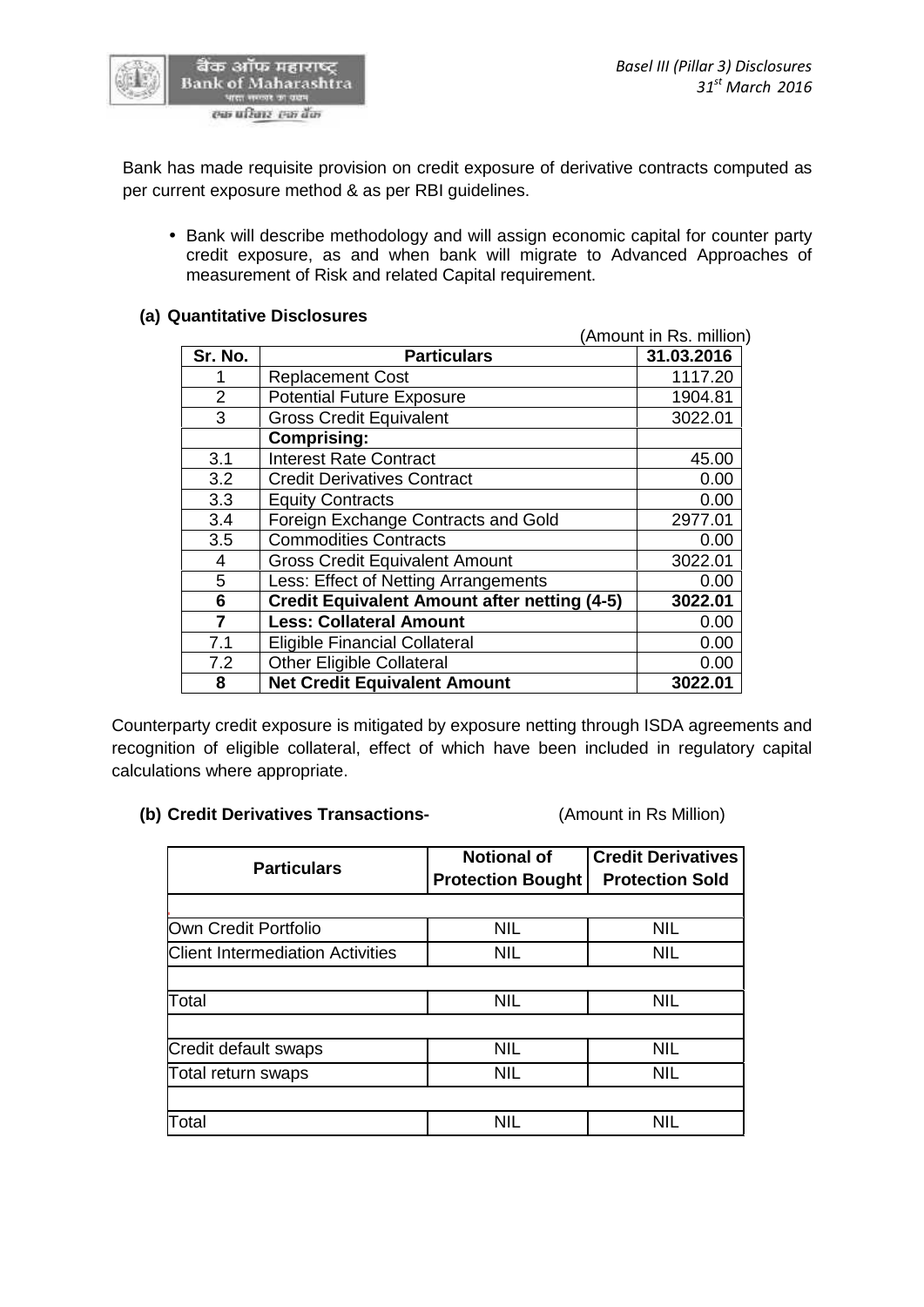

# **TABLE DF-11- COMPOSITION OF CAPITAL**

|                | TABLE DF-11- COMPOSITION OF CAPITAL                                                                                                                   |                   |                                                                                                                |                           |
|----------------|-------------------------------------------------------------------------------------------------------------------------------------------------------|-------------------|----------------------------------------------------------------------------------------------------------------|---------------------------|
|                | Basel III common disclosure template to be used during<br>the transition of regulatory adjustments (i.e. from April<br>01, 2013 to December 31, 2017) | As on<br>31.03.16 | (Rs. in Million)<br><b>AMOUNTS</b><br><b>SUBJECT</b><br><b>TO PRE-</b><br><b>BASEL III</b><br><b>TREATMENT</b> | Ref. No.                  |
|                | Common Equity Tier 1 capital: instruments and<br>reserves                                                                                             |                   |                                                                                                                |                           |
| 1              | Directly issued qualifying common share capital<br>plus related stock surplus (share premium)                                                         | 41056.17          |                                                                                                                | $A1 + B1$                 |
| 2              | Retained earnings                                                                                                                                     | 596.40            |                                                                                                                | B8(a)                     |
| 3              | Accumulated other comprehensive income (other<br>reserves, revaluation reserves and DTA)                                                              | 38806.04          |                                                                                                                | B2+B3+B4+<br>$B5 + B6(a)$ |
| $\overline{4}$ | Directly issued capital subject to phase out from<br>CET1<br>(only<br>applicable to non-joint<br>stock<br>companies)                                  | 0.00              |                                                                                                                |                           |
|                | Public sector capital injections grandfathered<br>until 1 January 2018                                                                                | 0.00              |                                                                                                                |                           |
| 5              | Common share capital issued by subsidiaries and<br>held by third parties (amount allowed in group<br>CET <sub>1</sub> )                               | 0.00              |                                                                                                                |                           |
| 6              | <b>Equity</b><br><b>Tier</b><br>before<br><b>Common</b><br>$\mathbf 1$<br>capital<br>regulatory adjustments                                           | 80458.61          |                                                                                                                |                           |
|                | Common Equity Tier 1 capital: regulatory<br>adjustments                                                                                               |                   |                                                                                                                |                           |
| $\overline{7}$ | Prudential valuation adjustments                                                                                                                      | 0.00              |                                                                                                                |                           |
| 8              | Goodwill (net of related tax liability)                                                                                                               | 0.00              |                                                                                                                |                           |
| 9              | Intangibles other than mortgage-servicing<br>rights<br>(net of related tax liability)                                                                 | 362.88            | 453.60                                                                                                         | K1(b)                     |
| 10             | Deferred tax assets                                                                                                                                   | 0.00              | 0.00                                                                                                           |                           |
| 11             | Cash-flow hedge reserve                                                                                                                               | 0.00              |                                                                                                                |                           |
| 12             | Shortfall of provisions to expected losses                                                                                                            | 0.00              |                                                                                                                |                           |
| 13             | Securitisation gain on sale                                                                                                                           | 0.00              |                                                                                                                |                           |
| 14             | Gains and losses due to changes in own credit risk<br>on fair valued liabilities                                                                      | 0.00              |                                                                                                                |                           |
| 15             | Defined-benefit pension fund net assets                                                                                                               | 0.00              |                                                                                                                |                           |
| 16             | Investments in own shares (if not already netted off                                                                                                  | 0.00              |                                                                                                                |                           |
|                |                                                                                                                                                       |                   |                                                                                                                |                           |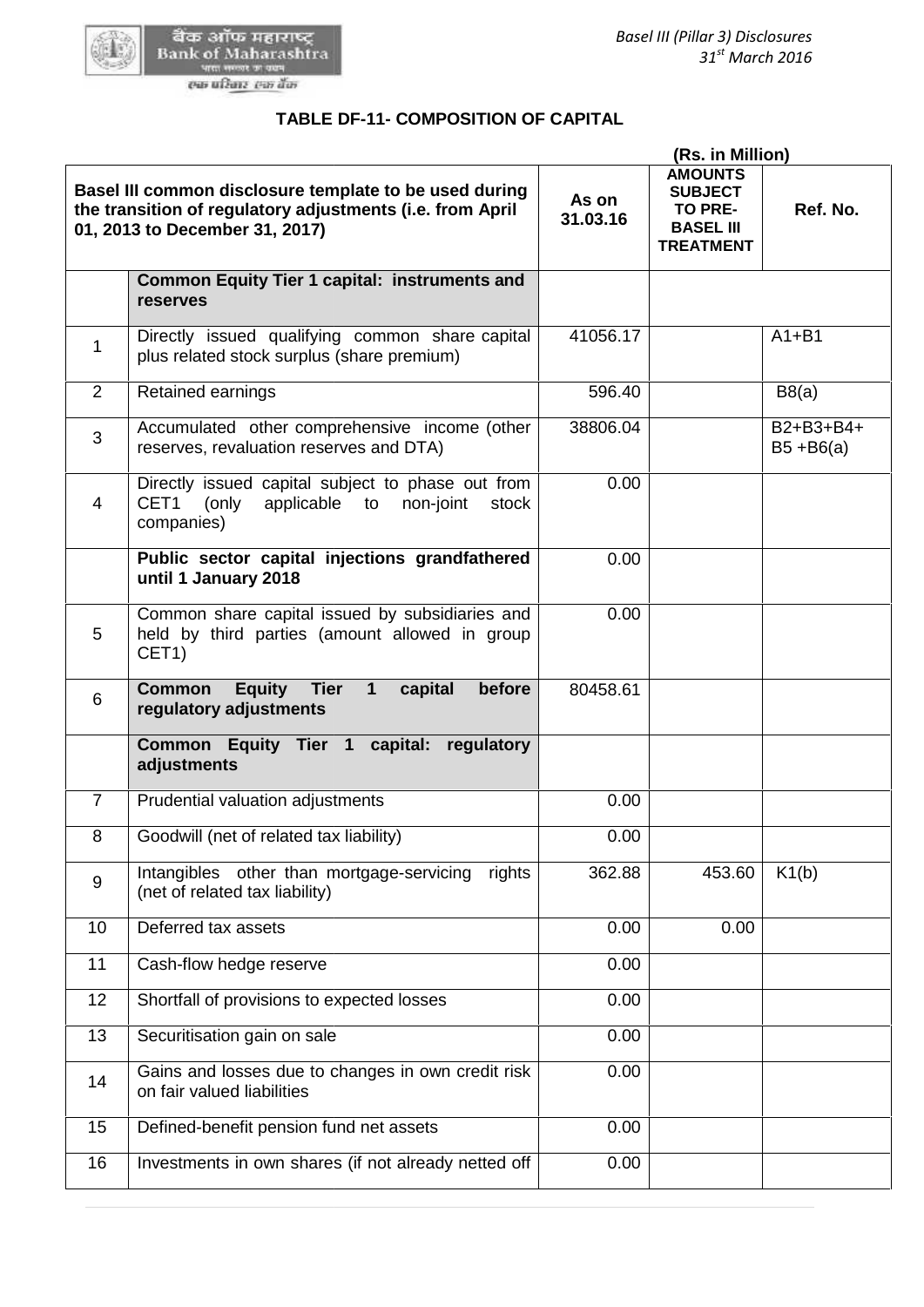|                 | Basel III common disclosure template to be used during<br>the transition of regulatory adjustments (i.e. from April<br>01, 2013 to December 31, 2017)                                                                                                                              | As on<br>31.03.16 | <b>AMOUNTS</b><br><b>SUBJECT</b><br><b>TO PRE-</b><br><b>BASEL III</b><br><b>TREATMENT</b> | Ref. No. |
|-----------------|------------------------------------------------------------------------------------------------------------------------------------------------------------------------------------------------------------------------------------------------------------------------------------|-------------------|--------------------------------------------------------------------------------------------|----------|
|                 | paid-up capital in reported balance sheet)                                                                                                                                                                                                                                         |                   |                                                                                            |          |
| 17              | Reciprocal cross-holdings in common equity                                                                                                                                                                                                                                         | 0.00              |                                                                                            |          |
| 18              | Investments in the capital of banking, financial and<br>insurance entities that are outside the scope of<br>regulatory consolidation, net of eligible short<br>positions, where the bank does not own more than<br>10% of the issued share capital (amount above<br>10% threshold) | 0.00              |                                                                                            |          |
| 19              | Significant investments in the common stock of<br>banking, financial and insurance<br>that<br>entities<br>outside<br>the<br>scope<br>of<br>regulatory<br>are<br>consolidation, net of eligible short positions (amount<br>above 10% threshold)                                     | 0.00              |                                                                                            |          |
| 20              | Mortgage servicing rights<br>(amount above 10%<br>threshold)                                                                                                                                                                                                                       | 0.00              |                                                                                            |          |
| 21              | Deferred tax assets arising from temporary<br>differences (amount above 10% threshold, net of<br>related tax liability)                                                                                                                                                            | 0.00              |                                                                                            |          |
| 22              | Amount exceeding the 15% threshold                                                                                                                                                                                                                                                 | 0.00              |                                                                                            |          |
| 23              | which:<br>significant<br>investments<br>in<br>the<br>of<br>common stock of financials entities                                                                                                                                                                                     | 0.00              |                                                                                            |          |
| 24              | of which: mortgage servicing rights                                                                                                                                                                                                                                                | 0.00              |                                                                                            |          |
| 25              | of which: deferred tax assets arising from temporary<br>differences                                                                                                                                                                                                                | 0.00              |                                                                                            |          |
| 26              | National<br>specific<br>regulatory<br>adjustments<br>$(26a+26b+26c+26d)$                                                                                                                                                                                                           | 1.50              |                                                                                            |          |
| 26a             | Of which: Investments in the equity<br>capital<br>of<br>unconsolidated insurance subsidiaries                                                                                                                                                                                      | 0.00              |                                                                                            |          |
| 26 <sub>b</sub> | Of which: Investments in the equity capital<br>of<br>unconsolidated non-financial subsidiaries                                                                                                                                                                                     | 1.50              |                                                                                            |          |
| 26c             | Of which: Shortfall in the equity capital of majority<br>owned financial entities which have not been<br>consolidated with the bank                                                                                                                                                | 0.00              |                                                                                            |          |
| 26d             | Of which: Unamortised pension funds expenditures                                                                                                                                                                                                                                   | 0.00              |                                                                                            |          |
| 27              | Regulatory adjustments applied to Common Equity<br>Tier 1 due to insufficient Additional Tier 1 and Tier 2                                                                                                                                                                         | 0.00              |                                                                                            |          |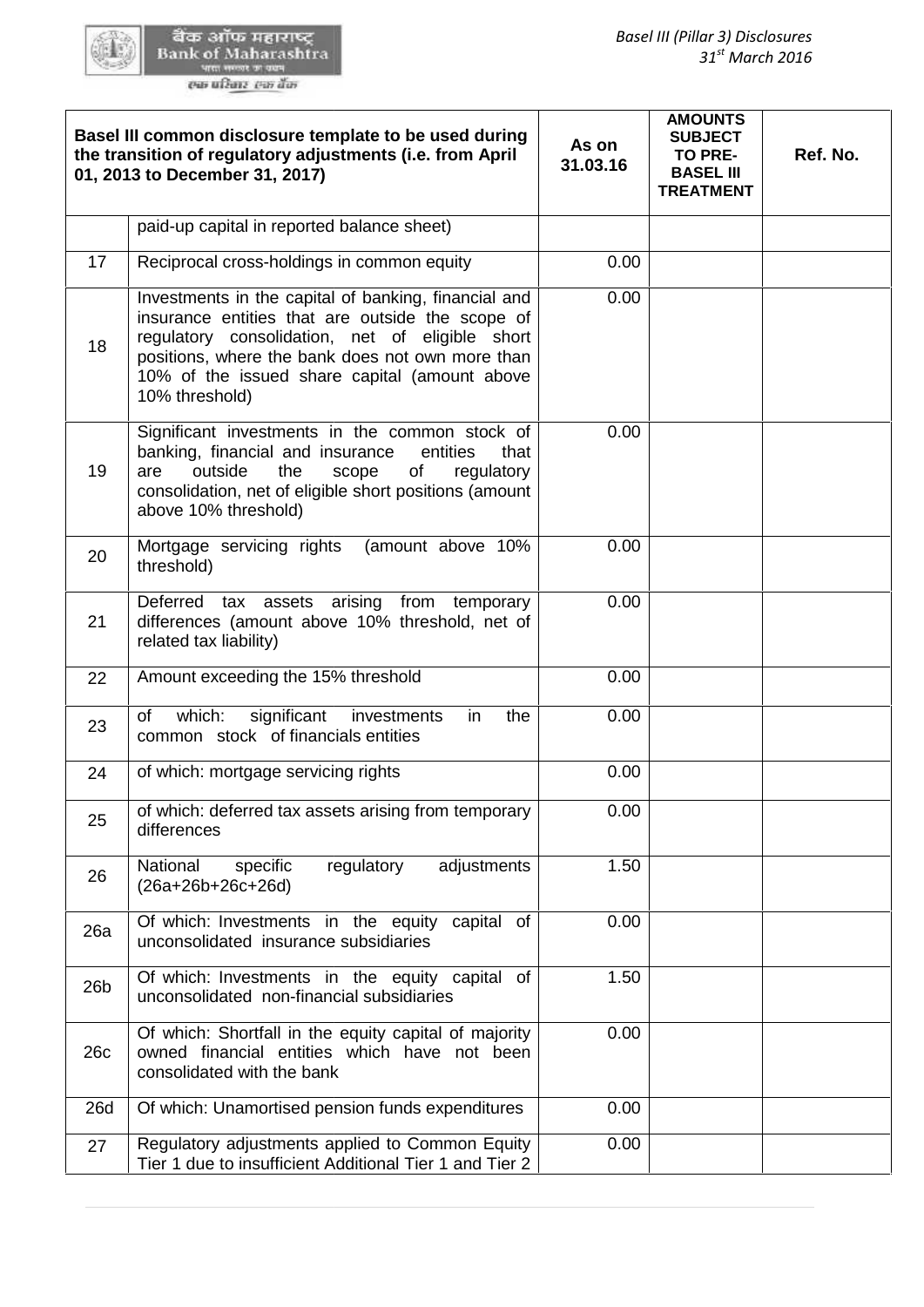|    | Basel III common disclosure template to be used during<br>the transition of regulatory adjustments (i.e. from April<br>01, 2013 to December 31, 2017)                                                                                                                                                   | As on<br>31.03.16 | <b>AMOUNTS</b><br><b>SUBJECT</b><br>TO PRE-<br><b>BASEL III</b><br><b>TREATMENT</b> | Ref. No. |
|----|---------------------------------------------------------------------------------------------------------------------------------------------------------------------------------------------------------------------------------------------------------------------------------------------------------|-------------------|-------------------------------------------------------------------------------------|----------|
|    | to cover deductions                                                                                                                                                                                                                                                                                     |                   |                                                                                     |          |
| 28 | <b>Total regulatory adjustments to Common equity</b><br>Tier 1                                                                                                                                                                                                                                          | 364.38            |                                                                                     |          |
| 29 | <b>Common Equity Tier 1 capital (CET1)</b>                                                                                                                                                                                                                                                              | 80094.22          |                                                                                     |          |
|    | <b>Additional Tier 1 capital: instruments</b>                                                                                                                                                                                                                                                           |                   |                                                                                     |          |
| 30 | issued<br>qualifying<br>Tier<br>$\mathbf{1}$<br>Directly<br>Additional<br>instruments plus related stock surplus (31+32)                                                                                                                                                                                | 10000.00          |                                                                                     |          |
| 31 | of which: classified as equity under applicable<br>accounting standards (Perpetual Non-Cumulative<br>Preference Shares)                                                                                                                                                                                 | 0.00              |                                                                                     |          |
| 32 | of which: classified as liabilities under applicable<br>accounting standards (Perpetual debt Instruments)                                                                                                                                                                                               | 10000.00          |                                                                                     |          |
| 33 | Directly issued capital instruments subject to phase<br>out from Additional Tier 1                                                                                                                                                                                                                      | 1770.00           |                                                                                     |          |
| 34 | CET1<br>Additional<br>Tier<br>$\mathbf{1}$<br>instruments<br>(and<br>instruments not included in row 5) issued by<br>subsidiaries and held by third parties (amount<br>allowed in group AT1)                                                                                                            | 0.00              |                                                                                     |          |
| 35 | of which: instruments issued by subsidiaries subject<br>to phase out                                                                                                                                                                                                                                    | 0.00              |                                                                                     |          |
| 36 | Additional Tier 1 capital before regulatory<br>adjustments                                                                                                                                                                                                                                              | 11770.00          |                                                                                     | D4(a)    |
|    | Additional Tier 1 capital: regulatory adjustments                                                                                                                                                                                                                                                       |                   |                                                                                     |          |
| 37 | Investments in own Additional Tier 1 instruments                                                                                                                                                                                                                                                        | 0.00              |                                                                                     |          |
| 38 | Reciprocal cross-holdings in Additional Tier 1<br>instruments                                                                                                                                                                                                                                           | 0.00              |                                                                                     |          |
| 39 | Investments in the capital of banking, financial<br>and insurance entities that are outside the<br>scope of regulatory consolidation, net of eligible<br>short positions, where the bank does not own more<br>than 10% of the issued common share capital of<br>the entity (amount above 10% threshold) | 0.00              |                                                                                     |          |
| 40 | Significant<br>investments<br>in<br>the capital<br>of<br>banking, financial and insurance entities that are<br>outside the scope of regulatory consolidation (net<br>of eligible short positions)                                                                                                       | 0.00              |                                                                                     |          |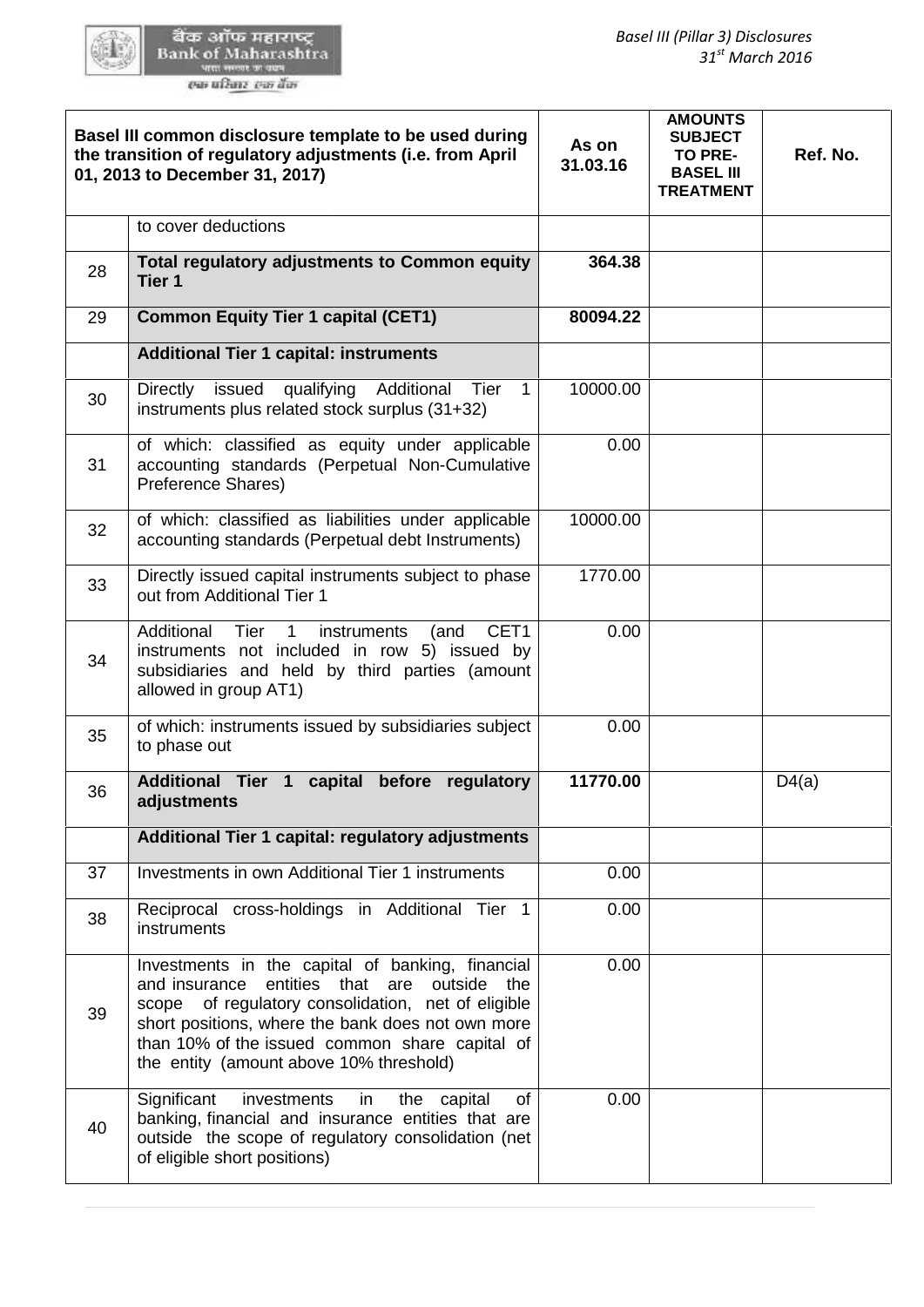|                 | Basel III common disclosure template to be used during<br>the transition of regulatory adjustments (i.e. from April<br>01, 2013 to December 31, 2017)                     | As on<br>31.03.16 | <b>AMOUNTS</b><br><b>SUBJECT</b><br>TO PRE-<br><b>BASEL III</b><br><b>TREATMENT</b> | Ref. No. |
|-----------------|---------------------------------------------------------------------------------------------------------------------------------------------------------------------------|-------------------|-------------------------------------------------------------------------------------|----------|
| 41              | National specific regulatory adjustments (41a+ 41b)                                                                                                                       | 0.00              |                                                                                     |          |
| 41a             | Investments in the Additional Tier 1 Capital of<br>unconsolidated insurance subsidiaries                                                                                  | 0.00              |                                                                                     |          |
| 41 <sub>b</sub> | Shortfall in the Additional Tier 1 capital of<br>majority owned financial entities which have not<br>been consolidated with the bank                                      | 0.00              |                                                                                     |          |
|                 | REGULATORY ADJUSTMENTS APPLIED<br>TO.<br>ADDITIONAL TIER 1 IN RESPECT OF AMOUNTS<br>SUBJECT TO PRE-BASEL III TREATMENT of<br>which:                                       | 0.00              |                                                                                     |          |
|                 | <b>Deferred tax Assets</b>                                                                                                                                                | 0.00              |                                                                                     |          |
|                 | Intangible Assets                                                                                                                                                         | 90.72             | 453.60                                                                              | K1(b)    |
|                 | Unamortised portion of Pension and Gratuity                                                                                                                               | 0.00              |                                                                                     |          |
|                 | <b>Unamortised Depreciation</b>                                                                                                                                           | 0.00              |                                                                                     |          |
|                 | <b>Reciprocal Adjustments</b>                                                                                                                                             | 0.00              |                                                                                     |          |
| 42              | Regulatory adjustments applied to Additional Tier 1<br>due to insufficient Tier 2 to cover deductions                                                                     | 0.00              |                                                                                     |          |
| 43              | Total regulatory adjustments to Additional Tier<br>1 capital                                                                                                              | 90.72             |                                                                                     |          |
| 44              | <b>Additional Tier 1 capital (AT1)</b>                                                                                                                                    | 11679.28          |                                                                                     |          |
| 45              | Tier 1 capital (T1 = CET1 + AT1) (row 29 + row<br>44)                                                                                                                     | 91773.50          |                                                                                     |          |
|                 | Tier 2 capital: instruments and provisions                                                                                                                                |                   |                                                                                     |          |
| 46              | Directly issued qualifying Tier 2 instruments plus<br>related stock surplus                                                                                               | 0.00              |                                                                                     |          |
| 47              | Directly issued capital instruments subject to phase<br>out from Tier 2                                                                                                   | 15080.00          |                                                                                     | D4(b)    |
| 48              | Tier 2 instruments (and CET1 and AT1 instruments<br>not included in rows 5 or 34) issued by subsidiaries<br>and held by third parties (amount allowed in group<br>Tier 2) | 0.00              |                                                                                     |          |
| 49              | of which: instruments issued by subsidiaries subject<br>to phase out                                                                                                      | 0.00              |                                                                                     |          |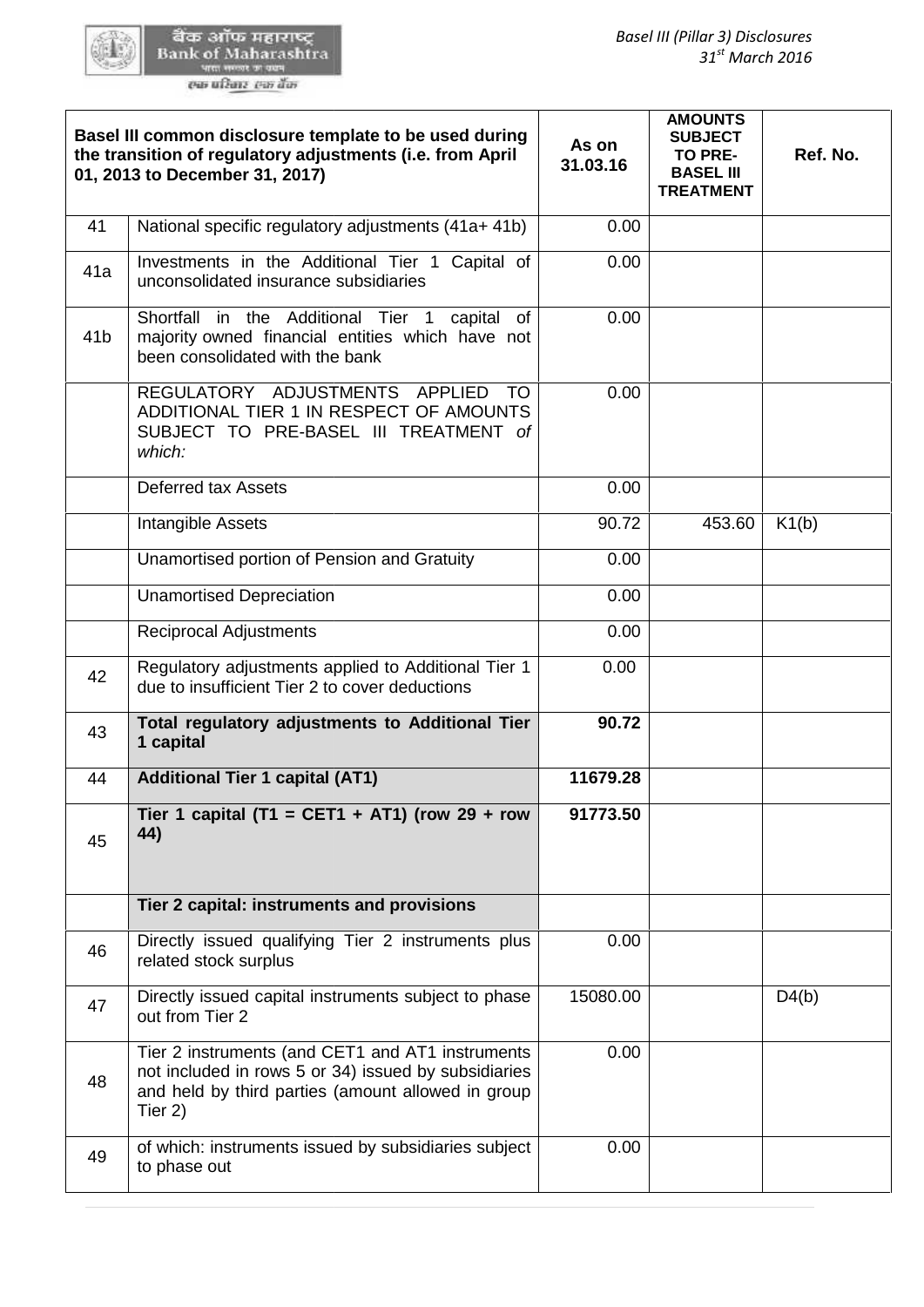| Basel III common disclosure template to be used during<br>the transition of regulatory adjustments (i.e. from April<br>01, 2013 to December 31, 2017)                                    |                                                                                                                                                                                                                                                                                                             | As on<br>31.03.16 | <b>AMOUNTS</b><br><b>SUBJECT</b><br>TO PRE-<br><b>BASEL III</b><br><b>TREATMENT</b> | Ref. No. |
|------------------------------------------------------------------------------------------------------------------------------------------------------------------------------------------|-------------------------------------------------------------------------------------------------------------------------------------------------------------------------------------------------------------------------------------------------------------------------------------------------------------|-------------------|-------------------------------------------------------------------------------------|----------|
| 50                                                                                                                                                                                       | <b>Provisions &amp; Other Reserves</b>                                                                                                                                                                                                                                                                      | 7136.14           |                                                                                     |          |
| 51                                                                                                                                                                                       | Tier 2 capital before regulatory adjustments                                                                                                                                                                                                                                                                | 22216.14          |                                                                                     |          |
|                                                                                                                                                                                          | Tier 2 capital: regulatory adjustments                                                                                                                                                                                                                                                                      | 0.00              |                                                                                     |          |
| 52                                                                                                                                                                                       | Investments in own Tier 2 instruments                                                                                                                                                                                                                                                                       |                   |                                                                                     |          |
| 53                                                                                                                                                                                       | Reciprocal cross-holdings in Tier 2 instruments                                                                                                                                                                                                                                                             | 0.00              |                                                                                     |          |
| 54                                                                                                                                                                                       | Investments in the capital of banking, financial and<br>insurance entities that are outside the scope<br>of regulatory consolidation, net of eligible short<br>positions, where the bank does not own more than<br>10% of the issued common share capital of the<br>entity (amount above the 10% threshold) |                   |                                                                                     |          |
| Significant investments in the capital banking,<br>financial and insurance entities that are outside the<br>55<br>scope of regulatory consolidation (net of eligible<br>short positions) |                                                                                                                                                                                                                                                                                                             | 0.00              |                                                                                     |          |
| 56                                                                                                                                                                                       | National specific regulatory adjustments (56a+56b)                                                                                                                                                                                                                                                          | 0.00              |                                                                                     |          |
| <b>56a</b>                                                                                                                                                                               | Of which: Investments in the Tier 2 capital of<br>unconsolidated subsidiaries                                                                                                                                                                                                                               | 0.00              |                                                                                     |          |
| 56b                                                                                                                                                                                      | Of which: Shortfall in the Tier 2 capital of majority<br>owned financial entities which have not been<br>consolidated with the bank                                                                                                                                                                         | 0.00              |                                                                                     |          |
|                                                                                                                                                                                          | REGULATORY ADJUSTMENTS APPLIED TO<br>TIER 2 IN RESPECT OF AMOUNTS SUBJECT TO<br>PRE- BASEL III TREATMENT                                                                                                                                                                                                    | 0.00              |                                                                                     |          |
| 57                                                                                                                                                                                       | Total regulatory adjustments to Tier 2 capital                                                                                                                                                                                                                                                              |                   |                                                                                     |          |
| 58                                                                                                                                                                                       | Tier 2 capital (T2)                                                                                                                                                                                                                                                                                         | 22216.14          |                                                                                     |          |
| 59                                                                                                                                                                                       | Total capital (TC = T1 + T2) (45+ 58)                                                                                                                                                                                                                                                                       | 113989.64         |                                                                                     |          |
|                                                                                                                                                                                          | RISK W EIGHTED ASSETS IN RESPECT OF<br>SUBJECT TO<br>PRE-BASEL<br>AMOUNTS<br>Ш<br><b>TREATMENT</b>                                                                                                                                                                                                          |                   |                                                                                     |          |
| 60                                                                                                                                                                                       | Total risk weighted assets (60a + 60b + 60c)                                                                                                                                                                                                                                                                | 1016902.80        |                                                                                     |          |
| 60a                                                                                                                                                                                      | of which: total credit risk weighted assets                                                                                                                                                                                                                                                                 | 890302.11         |                                                                                     |          |
| 60 <sub>b</sub>                                                                                                                                                                          | of which: total market risk weighted assets                                                                                                                                                                                                                                                                 | 41251.71          |                                                                                     |          |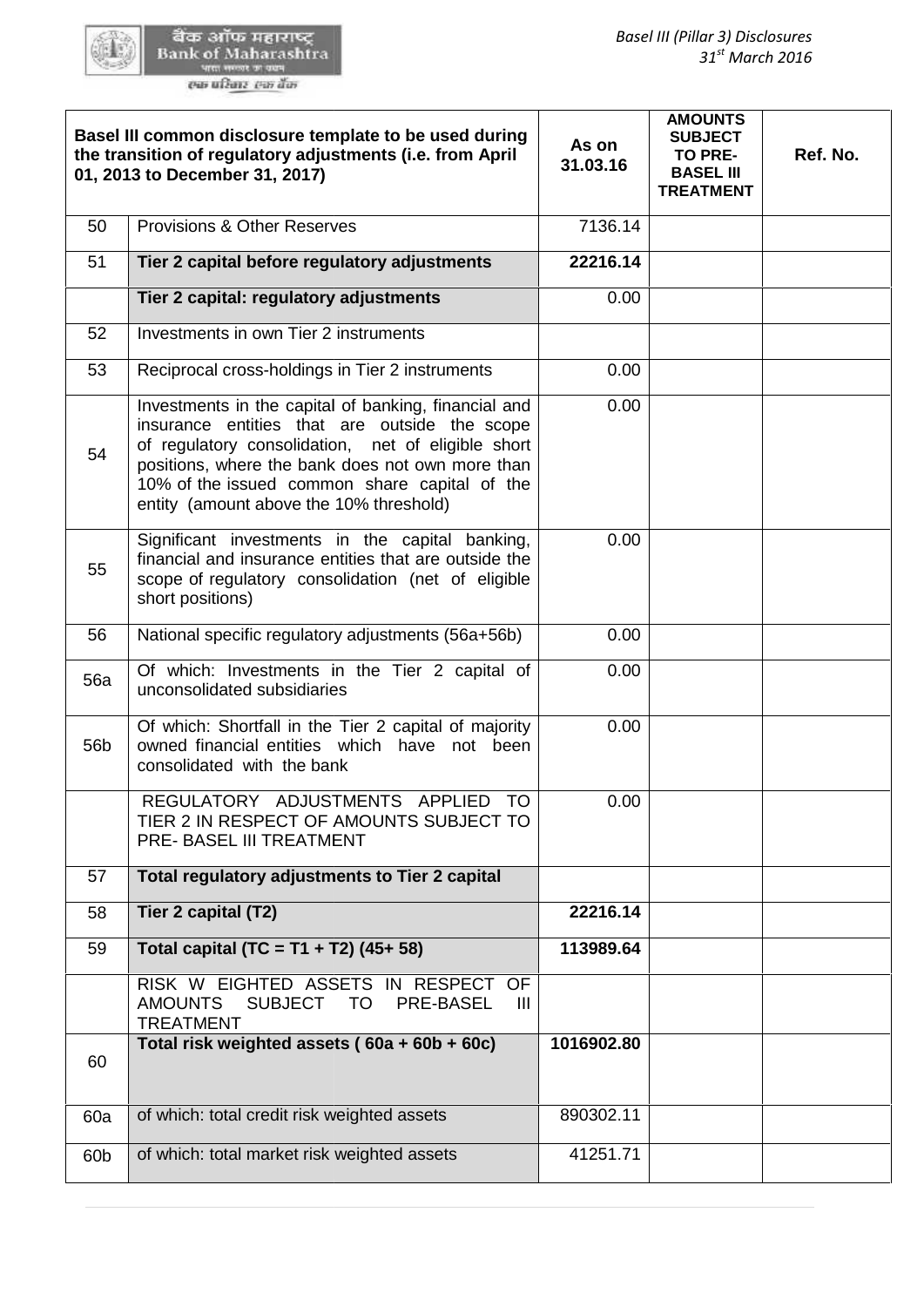|                                                                                                                                                                                                        | Basel III common disclosure template to be used during<br>the transition of regulatory adjustments (i.e. from April<br>01, 2013 to December 31, 2017) | As on<br>31.03.16 | <b>AMOUNTS</b><br><b>SUBJECT</b><br><b>TO PRE-</b><br><b>BASEL III</b><br><b>TREATMENT</b> | Ref. No. |
|--------------------------------------------------------------------------------------------------------------------------------------------------------------------------------------------------------|-------------------------------------------------------------------------------------------------------------------------------------------------------|-------------------|--------------------------------------------------------------------------------------------|----------|
| 60 <sub>c</sub>                                                                                                                                                                                        | of which: total operational risk weighted assets                                                                                                      | 85348.98          |                                                                                            |          |
|                                                                                                                                                                                                        | <b>Capital ratios</b>                                                                                                                                 |                   |                                                                                            |          |
| 61                                                                                                                                                                                                     | Common Equity Tier 1 (as a percentage of risk<br>weighted assets)                                                                                     | 7.88              |                                                                                            |          |
| 62                                                                                                                                                                                                     | Tier 1 (as a percentage of risk weighted assets)                                                                                                      | 9.02              |                                                                                            |          |
| 63                                                                                                                                                                                                     | Total capital (as a percentage of risk weighted<br>assets)                                                                                            | 11.20             |                                                                                            |          |
| Institution specific buffer requirement (minimum<br>CET1 requirement plus capital conservation and<br>64<br>countercyclical buffer requirements, expressed as a<br>percentage of risk weighted assets) |                                                                                                                                                       | 6.125%            |                                                                                            |          |
| 65                                                                                                                                                                                                     | of which: capital conservation buffer requirement                                                                                                     | 0.625%            |                                                                                            |          |
| 66                                                                                                                                                                                                     | of which: bank specific countercyclical<br>buffer<br>requirement                                                                                      | 0.00              |                                                                                            |          |
| 67                                                                                                                                                                                                     | of which: G-SIB buffer requirement                                                                                                                    | 0.00              |                                                                                            |          |
| 68                                                                                                                                                                                                     | Common Equity Tier 1 available to meet buffers (as<br>a percentage of risk weighted assets)                                                           | 1.755%            |                                                                                            |          |
|                                                                                                                                                                                                        | <b>National minima (if different from Basel III)</b>                                                                                                  |                   |                                                                                            |          |
| 69                                                                                                                                                                                                     | National Common Equity Tier 1 minimum ratio (if<br>different from Basel III minimum)                                                                  | 6.125%            |                                                                                            |          |
| 70                                                                                                                                                                                                     | National Tier 1 minimum ratio (if different from<br>Basel III minimum)                                                                                |                   |                                                                                            |          |
| 71                                                                                                                                                                                                     | National total capital minimum ratio (if different from<br>Basel III minimum)                                                                         | 9.625%            |                                                                                            |          |
|                                                                                                                                                                                                        | Amounts below the thresholds for deduction<br>(before risk weighting)                                                                                 |                   |                                                                                            |          |
| 72                                                                                                                                                                                                     | Non-significant investments in the capital of other<br>financial entities                                                                             | 0.00              |                                                                                            |          |
| 73                                                                                                                                                                                                     | Significant investments in the common stock of<br>financial entities                                                                                  | 0.00              |                                                                                            |          |
| 74                                                                                                                                                                                                     | Mortgage servicing rights (net of related tax liability)                                                                                              | 0.00              |                                                                                            |          |
| 75                                                                                                                                                                                                     | Deferred<br>from<br>assets<br>arising<br>temporary<br>tax<br>differences (net of related tax liability)                                               | 0.00              |                                                                                            |          |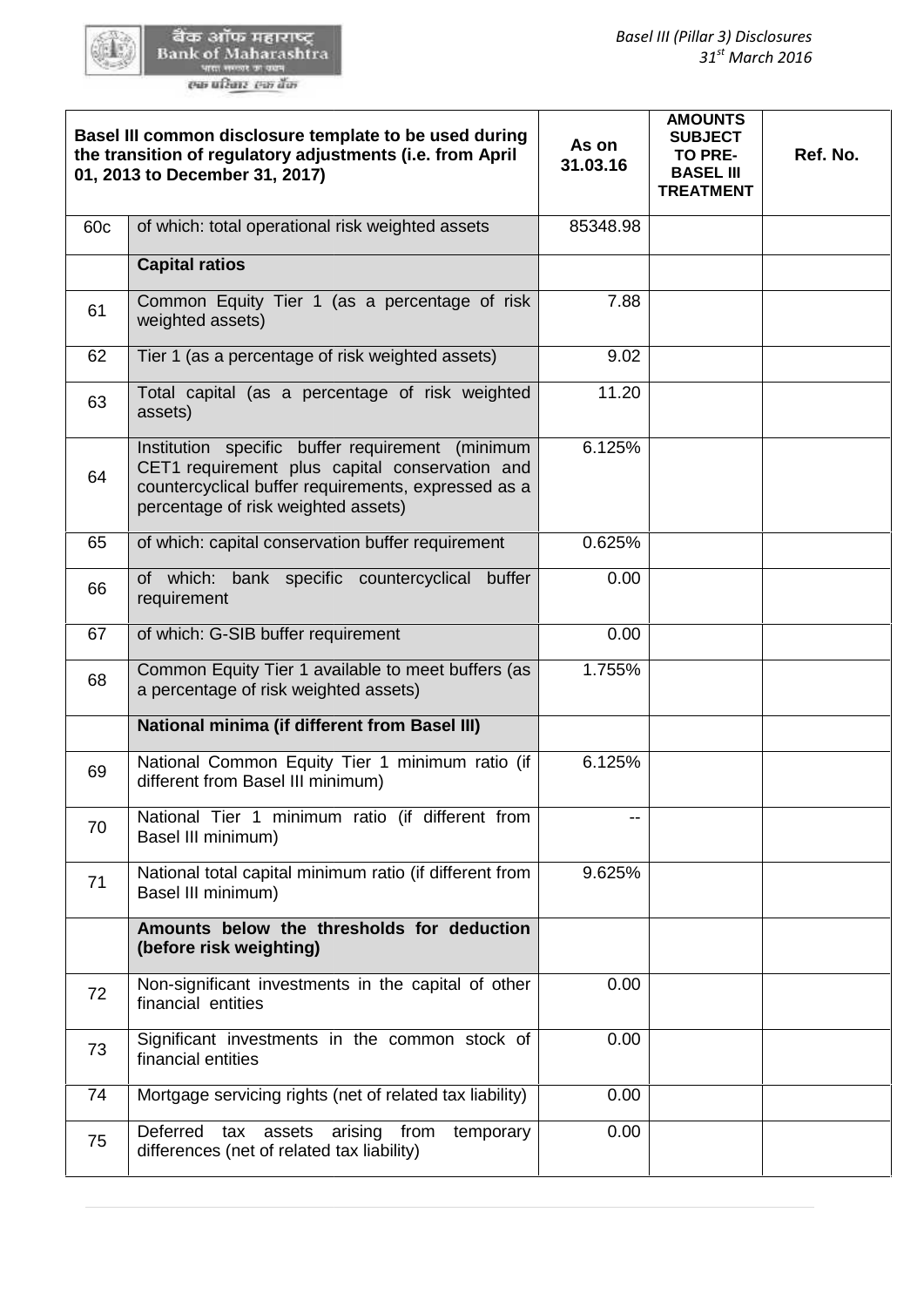|                                | Basel III common disclosure template to be used during<br>the transition of regulatory adjustments (i.e. from April<br>01, 2013 to December 31, 2017) | As on<br>31.03.16 | <b>AMOUNTS</b><br><b>SUBJECT</b><br>TO PRE-<br><b>BASEL III</b><br><b>TREATMENT</b> | Ref. No.                 |
|--------------------------------|-------------------------------------------------------------------------------------------------------------------------------------------------------|-------------------|-------------------------------------------------------------------------------------|--------------------------|
|                                | Applicable caps on the inclusion of provisions<br>in Tier 2                                                                                           |                   |                                                                                     |                          |
| 76                             | Provisions eligible for inclusion in Tier 2 in respect<br>of exposures subject to standardised approach<br>(prior to application of cap)              | 6850.09           |                                                                                     |                          |
| 77                             | Cap on inclusion of provisions in Tier 2 under<br>standardised approach                                                                               | 11128.78          |                                                                                     |                          |
| 78                             | Provisions eligible for inclusion in Tier 2 in respect<br>of exposures subject to internal ratings-based<br>approach (prior to application of cap)    | N.A               |                                                                                     |                          |
| 79                             | Cap for inclusion of provisions in Tier 2 under<br>internal ratings-based approach                                                                    | N.A               |                                                                                     |                          |
|                                | <b>Capital</b><br>instruments subject to<br>phase-out<br>arrangements (only applicable between April 1,<br>2018 and March 31, 2022)                   |                   |                                                                                     |                          |
| 80                             | Current cap on CET1 instruments subject to phase<br>out arrangements                                                                                  | N.A               |                                                                                     |                          |
| 81                             | Amount excluded from CET1 due to cap (excess<br>over cap after redemptions and maturities)                                                            | N.A               |                                                                                     |                          |
| 82                             | Current cap on AT1 instruments subject to phase<br>out arrangements                                                                                   | N.A               |                                                                                     |                          |
| 83                             | Amount excluded from AT1 due to cap (excess over<br>cap after redemptions and maturities)                                                             | N.A               |                                                                                     |                          |
| 84                             | Current cap on T2 instruments subject to phase out<br>arrangements                                                                                    | N.A               |                                                                                     |                          |
| 85                             | Amount excluded from T2 due to cap (excess over<br>cap after redemptions and maturities)                                                              | N.A               |                                                                                     |                          |
|                                | <b>Notes to Template</b>                                                                                                                              |                   |                                                                                     |                          |
| ow No.<br><b>of</b><br>emplate | <b>Particulars</b>                                                                                                                                    |                   |                                                                                     | Rs. In<br><b>Million</b> |
| 10 <sup>°</sup>                | Deferred tax assets associated with accumulated losses                                                                                                |                   | 0.00                                                                                |                          |
|                                | Deferred tax assets (excluding those associated with accumulated losses)<br>net of Deferred tax liability                                             |                   |                                                                                     | 0.00                     |
|                                | Total as indicated in row 10                                                                                                                          |                   |                                                                                     | 0.00                     |
| 19                             | If investments in insurance subsidiaries are not deducted fully from capital and                                                                      |                   |                                                                                     | 0.00                     |

# **Notes to Template**

| Row No.<br><b>of</b><br><b>Template</b> | <b>Particulars</b>                                                                                        |      |
|-----------------------------------------|-----------------------------------------------------------------------------------------------------------|------|
|                                         |                                                                                                           |      |
| 10 <sub>1</sub>                         | Deferred tax assets associated with accumulated losses                                                    | 0.00 |
|                                         | Deferred tax assets (excluding those associated with accumulated losses)<br>net of Deferred tax liability | 0.00 |
|                                         | Total as indicated in row 10                                                                              | 0.00 |
| 19                                      | If investments in insurance subsidiaries are not deducted fully from capital and                          | 0.00 |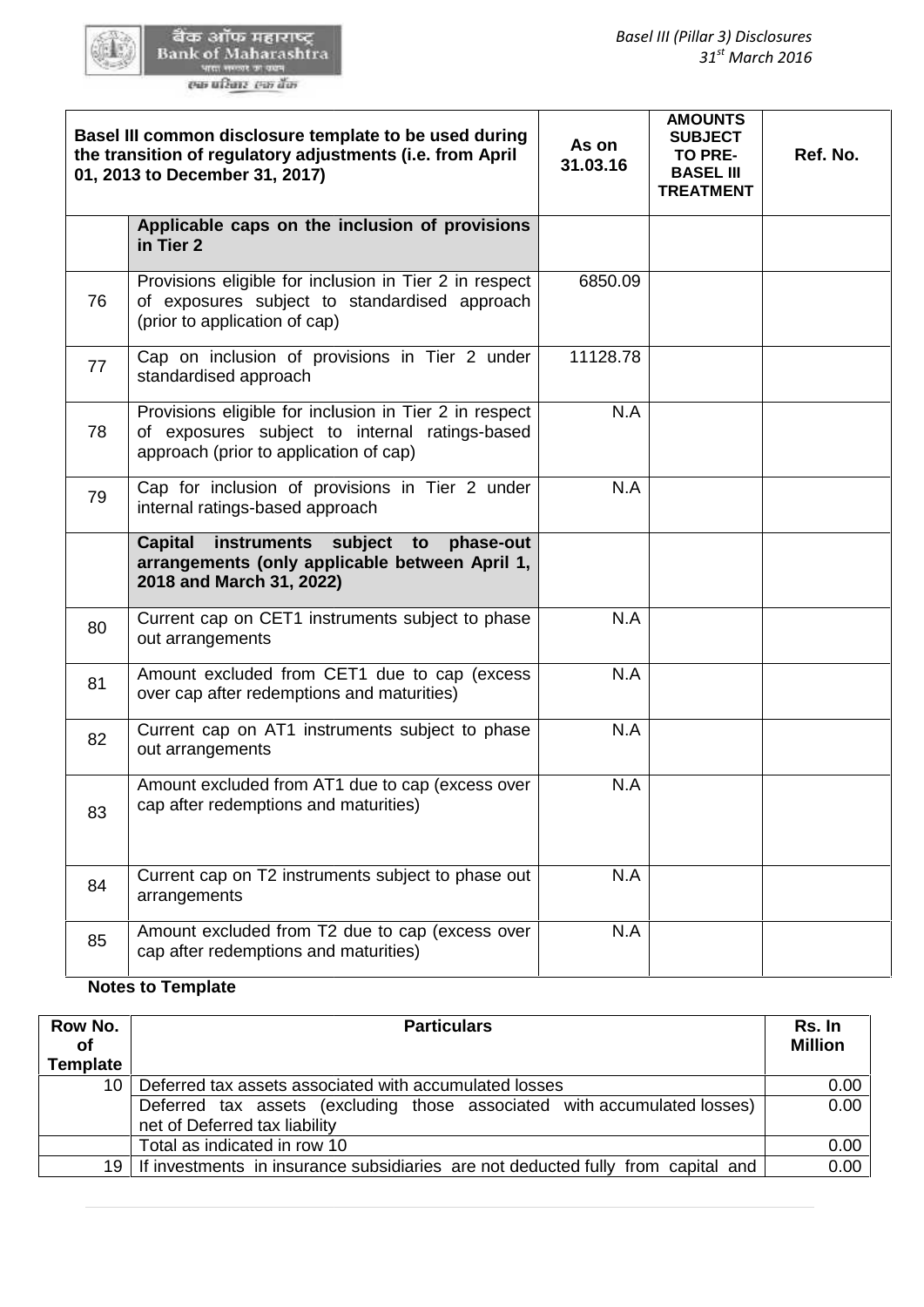बैंक ऑफ महाराष्ट्र<br>Bank of Maharashtra<br>का किताब कार्यक

|     | instead considered under 10% threshold for deduction, the resultant increase   |         |
|-----|--------------------------------------------------------------------------------|---------|
|     | in the capital of bank                                                         |         |
|     | of which: Increase in Common Equity Tier 1 capital                             | 0.00    |
|     | of which: Increase in Additional Tier 1 capital                                | 0.00    |
|     | of which: Increase in Tier 2 capital                                           | 0.00    |
| 26b | If Investments in the Equity Capital of unconsolidated financial/non-financial |         |
|     | subsidiaries/Associates are not deducted and hence, risk weighted then,        |         |
|     | Increase in Common Equity Tier 1 Capital                                       | 732.71  |
|     | Increase in Risk Weighted Assets<br>ii)                                        | 1831.78 |
| 44a | Excess Additional Tier 1 Capital not reckoned for capital adequacy (difference | 0.00    |
|     | between AT1 as reported in row 44 and admissible AT1 as reported in 44a        |         |
|     | of which: Excess AT1 which is considered as Tier 2 capital under row 58b       | 0.00    |
| 50  | Eligible Provisions included in Tier 2 capital                                 | 6850.09 |
|     | Eligible Revaluation Reserves included in Tier 2 capital                       | 0.00    |
|     | Total of Row 50                                                                | 0.00    |

# **TABLE DF-12: COMPOSITION OF CAPITAL – RECONCILIATION REQUIREMENT Step 1**

| Step 1 |                                                                          |                                                                           |                                                                                                  |
|--------|--------------------------------------------------------------------------|---------------------------------------------------------------------------|--------------------------------------------------------------------------------------------------|
|        |                                                                          | <b>Balance sheet as</b><br>in published<br>financial<br><b>statements</b> | (Rs. In Million)<br><b>Balance Sheet</b><br><b>Under regulatory</b><br>scope of<br>consolidation |
|        |                                                                          | As on 31.03.2016                                                          | As on 31.03.2016                                                                                 |
| A      | <b>Capital &amp; Liabilities</b>                                         |                                                                           |                                                                                                  |
|        | Paid-up Capital                                                          | 11683.34                                                                  |                                                                                                  |
| i      | Reserves & Surplus                                                       | 76188.10                                                                  |                                                                                                  |
|        | <b>Minority Interest</b>                                                 | 0.00                                                                      |                                                                                                  |
|        | <b>Total Capital</b>                                                     | 87871.44                                                                  |                                                                                                  |
|        | Deposits Of which:                                                       | 1389898.18                                                                |                                                                                                  |
| ii.    | Deposits from banks                                                      | 21180.92                                                                  |                                                                                                  |
|        | <b>Customer deposits</b>                                                 | 1368717.26                                                                |                                                                                                  |
|        | Other deposits                                                           | 0.00                                                                      |                                                                                                  |
|        | Borrowings Of which:                                                     | 92281.03                                                                  |                                                                                                  |
|        | From RBI                                                                 | 5000.00                                                                   |                                                                                                  |
|        | From Banks                                                               | 0.00                                                                      |                                                                                                  |
| iΪi    | institutions<br>&<br>From other<br>agencies                              | 36207.67                                                                  |                                                                                                  |
|        | Borrowings in the form of<br>bonds & debentures capital<br>instruments   | 51000.00                                                                  |                                                                                                  |
|        | Borrowings from outside India                                            | 73.36                                                                     |                                                                                                  |
| iv     | <b>Other Liabilities and Provision</b>                                   | 39522.60                                                                  |                                                                                                  |
|        | <b>Total Capital &amp; Liabilities</b>                                   | 1609573.24                                                                |                                                                                                  |
|        |                                                                          |                                                                           |                                                                                                  |
| B      | <b>Assets</b>                                                            |                                                                           |                                                                                                  |
| i      | <b>Cash and Bank Balance with</b><br><b>Reserve Bank of India</b>        | 83822.87                                                                  |                                                                                                  |
|        | <b>Balance</b> with<br>banks<br>and<br>money at call and short<br>notice | 9378.62                                                                   |                                                                                                  |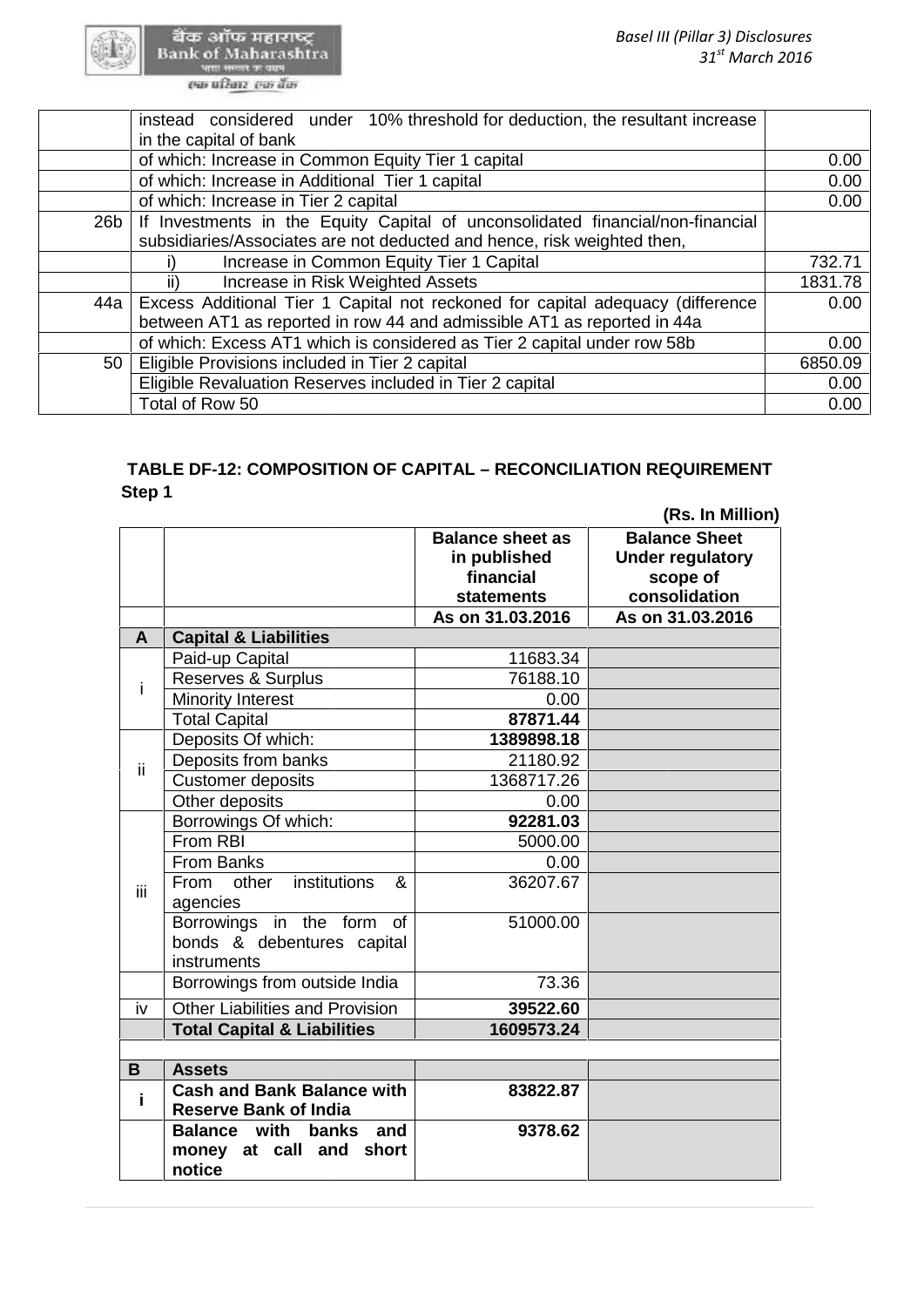|             |                                                            | <b>Balance sheet as</b><br>in published<br>financial<br>statements | <b>Balance Sheet</b><br><b>Under regulatory</b><br>scope of<br>consolidation |
|-------------|------------------------------------------------------------|--------------------------------------------------------------------|------------------------------------------------------------------------------|
|             |                                                            | As on 31.03.2016                                                   | As on 31.03.2016                                                             |
| ii.         | <b>Investments of which:</b>                               | 362308.72                                                          |                                                                              |
|             | $\sigma$ f<br>which:<br>Government<br>securities           | 323249.70                                                          |                                                                              |
|             | of which:<br>Other approved<br>securities                  | 0.00                                                               |                                                                              |
|             | of which: Shares                                           | 2209.09                                                            |                                                                              |
|             | of which: Debentures & Bonds                               | 15907.37                                                           |                                                                              |
|             | of which: Subsidiaries / Joint                             | 734.21                                                             |                                                                              |
|             | Ventures / Associates                                      |                                                                    |                                                                              |
|             | of which: Others (Commercial<br>Papers, Mutual Funds etc.) | 20208.35                                                           |                                                                              |
| iii         | <b>Loans and Advances</b><br><b>of</b><br>which:           | 1075626.71                                                         |                                                                              |
|             | Loans and Advances to banks                                | 136.82                                                             |                                                                              |
|             | and<br>Advances<br>Loan<br>to<br><b>Customers</b>          | 1075489.88                                                         |                                                                              |
| iv          | <b>Fixed Assets</b>                                        | 16944.15                                                           |                                                                              |
| $\mathbf v$ | <b>Other Assets of which:</b>                              | 61492.17                                                           |                                                                              |
|             | Goodwill and Intangible Assets                             | 453.60                                                             |                                                                              |
|             | <b>Deferred Tax Assets</b>                                 | 0.00                                                               |                                                                              |
| vi          | Goodwill on Consolidation                                  | 0.00                                                               |                                                                              |
| vii         | Debit Balance in Profit and<br>Loss Account                | 0.00                                                               |                                                                              |

# **Step 2**

Loss Account<br>Total Assets

|   | <b>Total Assets</b>                                |                | 1609573.24                                           |                                                      |
|---|----------------------------------------------------|----------------|------------------------------------------------------|------------------------------------------------------|
|   | Step 2                                             |                |                                                      |                                                      |
|   |                                                    | Ref. No.       | <b>Balance sheet as</b><br>in published<br>financial | <b>Under regulatory</b><br>scope of<br>consolidation |
|   |                                                    |                | <b>statements</b>                                    |                                                      |
|   |                                                    |                | As on 31.03.2016                                     | As on 31.03.2016                                     |
| A |                                                    |                | <b>Capital &amp; Liabilities</b>                     |                                                      |
|   | Paid-up Capital of which                           | A              | 11683.34                                             |                                                      |
|   | Amount eligible for CET 1                          | A1             | 11683.34                                             |                                                      |
|   | Amount eligible for AT1                            | A2             | 0.00                                                 |                                                      |
|   | Reserves & Surplus of<br>which:                    | B              | 76188.10                                             |                                                      |
|   | <b>Equity Share Premium</b>                        | <b>B1</b>      | 29372.83                                             |                                                      |
|   | <b>Statutory Reserve</b>                           | <b>B2</b>      | 12524.93                                             |                                                      |
|   | <b>Capital Reserve</b>                             | B <sub>3</sub> | 2168.94                                              |                                                      |
|   | Revenue<br>Reserve<br>and<br><b>Other Reserves</b> | <b>B4</b>      | 13301.14                                             |                                                      |
|   | <b>Special Reserve</b>                             | <b>B5</b>      | 4980.00                                              |                                                      |
|   | <b>Revaluation</b><br>οf<br>Reserve<br>which:      | <b>B6</b>      | 12957.84                                             |                                                      |
|   | Eligible for CET 1                                 | B6(a)          | 5831.03                                              |                                                      |
|   | <b>Investment Reserve</b>                          | <b>B7</b>      | 286.05                                               |                                                      |

**Total Assets 1609573.24**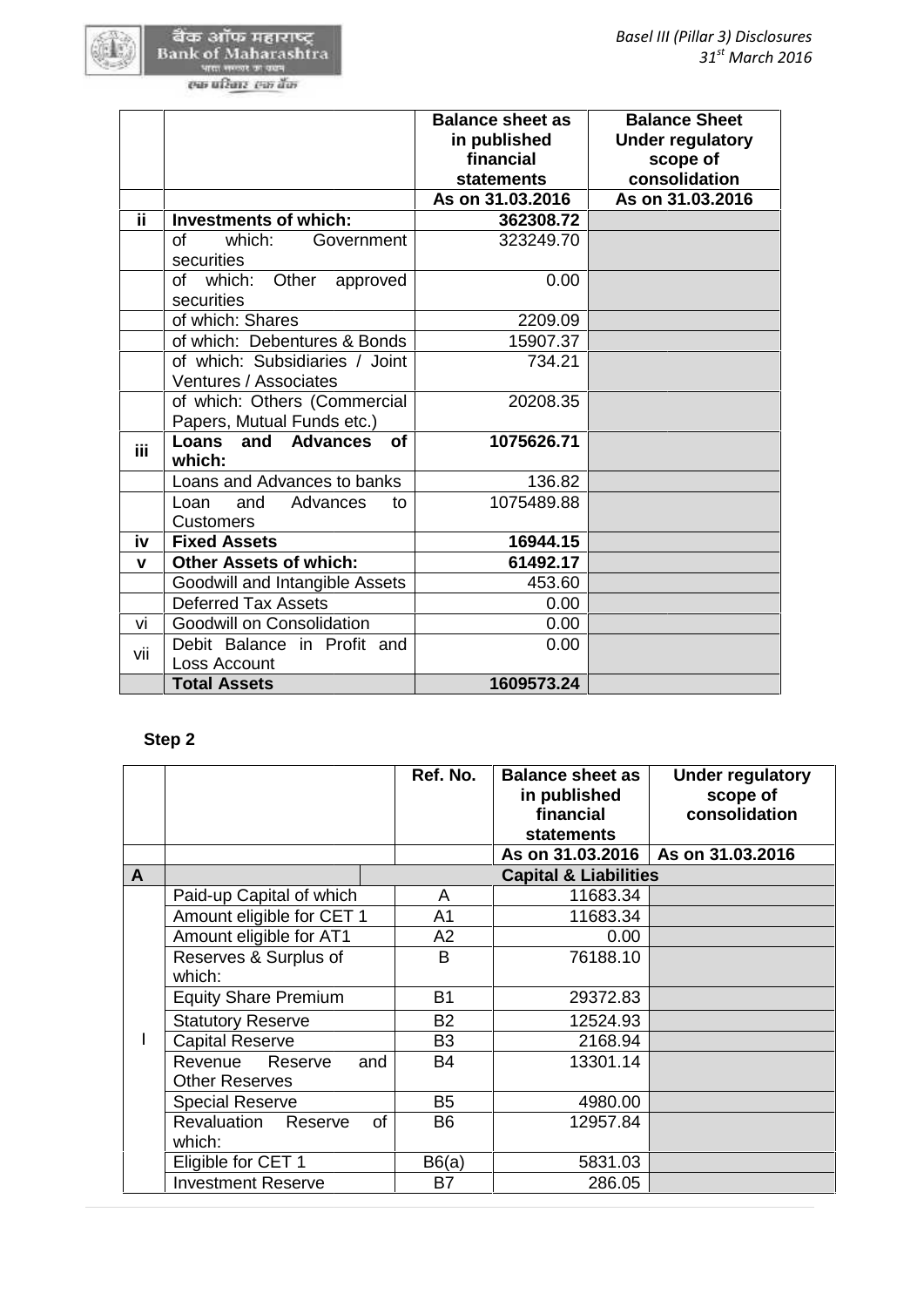|     |                                                                                  | Ref. No.       | <b>Balance sheet as</b><br>in published<br>financial<br><b>statements</b> | <b>Under regulatory</b><br>scope of<br>consolidation |
|-----|----------------------------------------------------------------------------------|----------------|---------------------------------------------------------------------------|------------------------------------------------------|
|     |                                                                                  |                | As on 31.03.2016                                                          | As on 31.03.2016                                     |
|     | Balance in Profit and Loss<br>Account of which                                   | B <sub>8</sub> | 596.40                                                                    |                                                      |
|     | Eligible for CET 1                                                               | B8(a)          | 596.40                                                                    |                                                      |
|     | <b>Minority Interest</b>                                                         | <b>B9</b>      | 0.00                                                                      |                                                      |
|     | <b>Total Capital</b>                                                             | $A + B$        | 87871.44                                                                  |                                                      |
|     | <b>Deposits</b><br>Of which:                                                     | $\mathsf{C}$   | 1389898.18                                                                |                                                      |
| ii. | Deposits from banks                                                              | C <sub>1</sub> | 21180.92                                                                  |                                                      |
|     | <b>Customer deposits</b>                                                         | C <sub>2</sub> | 1368717.26                                                                |                                                      |
|     | Other deposits                                                                   | C <sub>3</sub> | 0.00                                                                      |                                                      |
|     | <b>Borrowings</b><br>Of which:                                                   | D              | 92281.03                                                                  |                                                      |
|     | From RBI                                                                         | D <sub>1</sub> | 5000.00                                                                   |                                                      |
|     | From banks                                                                       | D <sub>2</sub> | 0.00                                                                      |                                                      |
| iii | From other institutions &<br>agencies                                            | D <sub>3</sub> | 36207.67                                                                  |                                                      |
|     | Borrowings in the form of<br>bonds & debentures capital<br>instruments of which: | D <sub>4</sub> | 51000.00                                                                  |                                                      |
|     | Eligible for AT1<br>before<br>regulatory adjustments                             | D4(a)          | 11770.00                                                                  |                                                      |
|     | Eligible for Tier 2 before<br>regulatory adjustments                             | D4(b)          | 15080.00                                                                  |                                                      |
|     | Other<br>Liabilities<br>and<br>Provision of which                                | E              | 39522.60                                                                  |                                                      |
|     | <b>DTLs related to Goodwill</b>                                                  | E1             | 0.00                                                                      |                                                      |
|     | DTLs related to Intangible<br>Assets                                             | E2             | 0.00                                                                      |                                                      |
|     | <b>Total</b>                                                                     |                | 1609573.24                                                                |                                                      |
|     |                                                                                  |                |                                                                           |                                                      |
| B   | <b>Assets</b>                                                                    |                |                                                                           |                                                      |
| i.  | Cash and Bank Balance<br>with Reserve Bank of India                              | F              | 83822.87                                                                  |                                                      |
|     | Balance with banks and<br>money at call and short<br>notice                      | G              | 9378.62                                                                   |                                                      |
| ii. | Investments of which:                                                            | H              | 362308.72                                                                 |                                                      |
|     | <b>Government Securities</b>                                                     | H1             | 323249.70                                                                 |                                                      |
|     | <b>Other Approved Securities</b>                                                 | H2             | 0.00                                                                      |                                                      |
|     | <b>Shares</b>                                                                    | H <sub>3</sub> | 2209.09                                                                   |                                                      |
|     | <b>Debentures and Bonds</b>                                                      | H <sub>4</sub> | 15907.37                                                                  |                                                      |
|     | <b>Subsidiaries/Joint Ventures</b>                                               | H <sub>5</sub> | 734.21                                                                    |                                                      |
|     | Others(Mutual<br>Funds,<br>CoDs, RIDF, PTCs)                                     | H <sub>6</sub> | 20208.35                                                                  |                                                      |
| iii | Loans and Advances<br><b>of</b><br>which:                                        | $\mathbf{I}$   | 1075626.71                                                                |                                                      |
|     | and Advances<br>Loans<br>to<br>banks                                             | $\vert$ 1      | 136.82                                                                    |                                                      |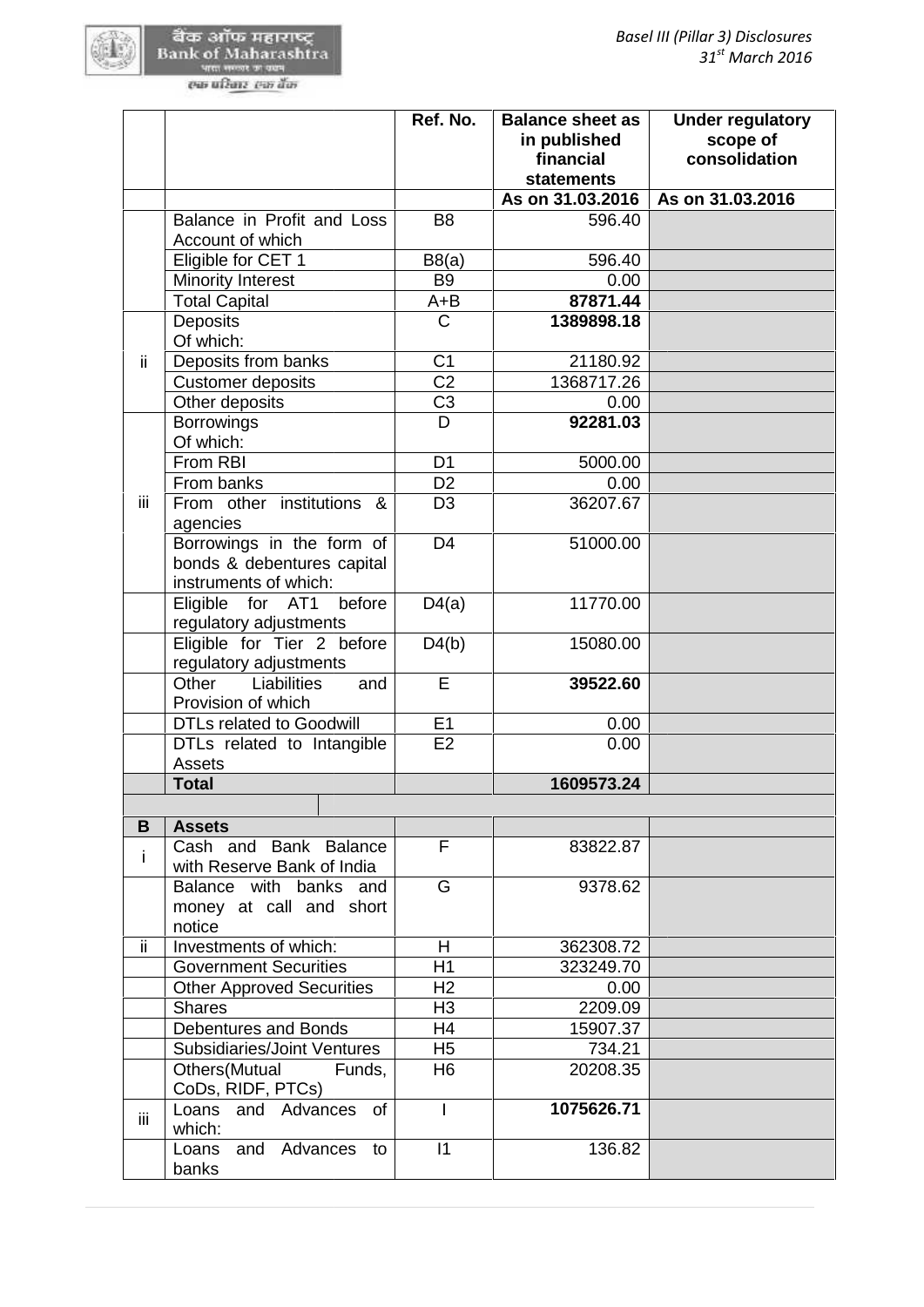|     |                                                      | Ref. No.       | <b>Balance sheet as</b><br>in published<br>financial<br><b>statements</b> | <b>Under regulatory</b><br>scope of<br>consolidation |
|-----|------------------------------------------------------|----------------|---------------------------------------------------------------------------|------------------------------------------------------|
|     |                                                      |                | As on 31.03.2016                                                          | As on 31.03.2016                                     |
|     | Advances<br>Loan<br>and<br>to<br><b>Customers</b>    | 2              | 1075489.88                                                                |                                                      |
| iv  | <b>Fixed Assets</b>                                  | J              | 16944.15                                                                  |                                                      |
| v   | Other Assets of which:                               | K              | 61492.18                                                                  |                                                      |
|     | Intangible<br>Goodwill<br>and<br>Assets out of which | K <sub>1</sub> | 453.60                                                                    |                                                      |
|     | Goodwill                                             | K1(a)          | 0.00                                                                      |                                                      |
|     | Other<br>Intangibles<br>(Excluding MSRs)             | K1(b)          | 453.60                                                                    |                                                      |
|     | <b>Deferred Tax Assets</b>                           | K1(c)          | 0.00                                                                      |                                                      |
|     | <b>Unamortised Pension</b>                           | $K 1$ (d)      | 0.00                                                                      |                                                      |
| vi  | <b>Goodwill on Consolidation</b>                     |                | 0.00                                                                      |                                                      |
| vii | Debit Balance in Profit and<br>Loss Account          | Μ              | 0.00                                                                      |                                                      |
|     | <b>Total Assets</b>                                  |                | 1609573.24                                                                |                                                      |

# **Step 3**

|                | Extract of Basel III common disclosure template (with added column) – DF 11                                                     |                                                                         |                                                                                                                                                            |
|----------------|---------------------------------------------------------------------------------------------------------------------------------|-------------------------------------------------------------------------|------------------------------------------------------------------------------------------------------------------------------------------------------------|
|                | <b>Common Equity Tier 1 capital: instruments and reserves</b>                                                                   |                                                                         |                                                                                                                                                            |
|                |                                                                                                                                 | Component<br>of regulatory $\vert$<br>capital<br>reported<br>by<br>bank | Source<br>based<br><sub>on</sub><br>reference numbers/letter<br>s of the balance sheet<br>under the<br>regulatory<br>scope of consolidation<br>from step 2 |
| 1              | Directly issued qualifying common share<br>(and equivalent for non-joint stock<br>companies) capital plus related stock surplus | 41056.17                                                                | $A1 + B1$                                                                                                                                                  |
| $\overline{2}$ | Retained earnings                                                                                                               | 596.40                                                                  | B8(a)                                                                                                                                                      |
| 3              | Accumulated other comprehensive income<br>(and other reserves)                                                                  | 38806.04                                                                | B2+B3+B4+B5+B6(a)                                                                                                                                          |
| 4              | Directly issued capital subject to phase out<br>from CET1 (only applicable to non-joint stock)<br>companies)                    |                                                                         |                                                                                                                                                            |
| 5              | Common share capital issued by<br>subsidiaries and held by third parties<br>(amount allowed in group CET1)                      |                                                                         |                                                                                                                                                            |
| 6              | <b>Common Equity Tier 1 capital before</b><br>regulatory adjustments                                                            | 80458.61                                                                |                                                                                                                                                            |
| $\overline{7}$ | Prudential valuation adjustments                                                                                                |                                                                         |                                                                                                                                                            |
| 8              | Goodwill (net of related tax liability)                                                                                         |                                                                         |                                                                                                                                                            |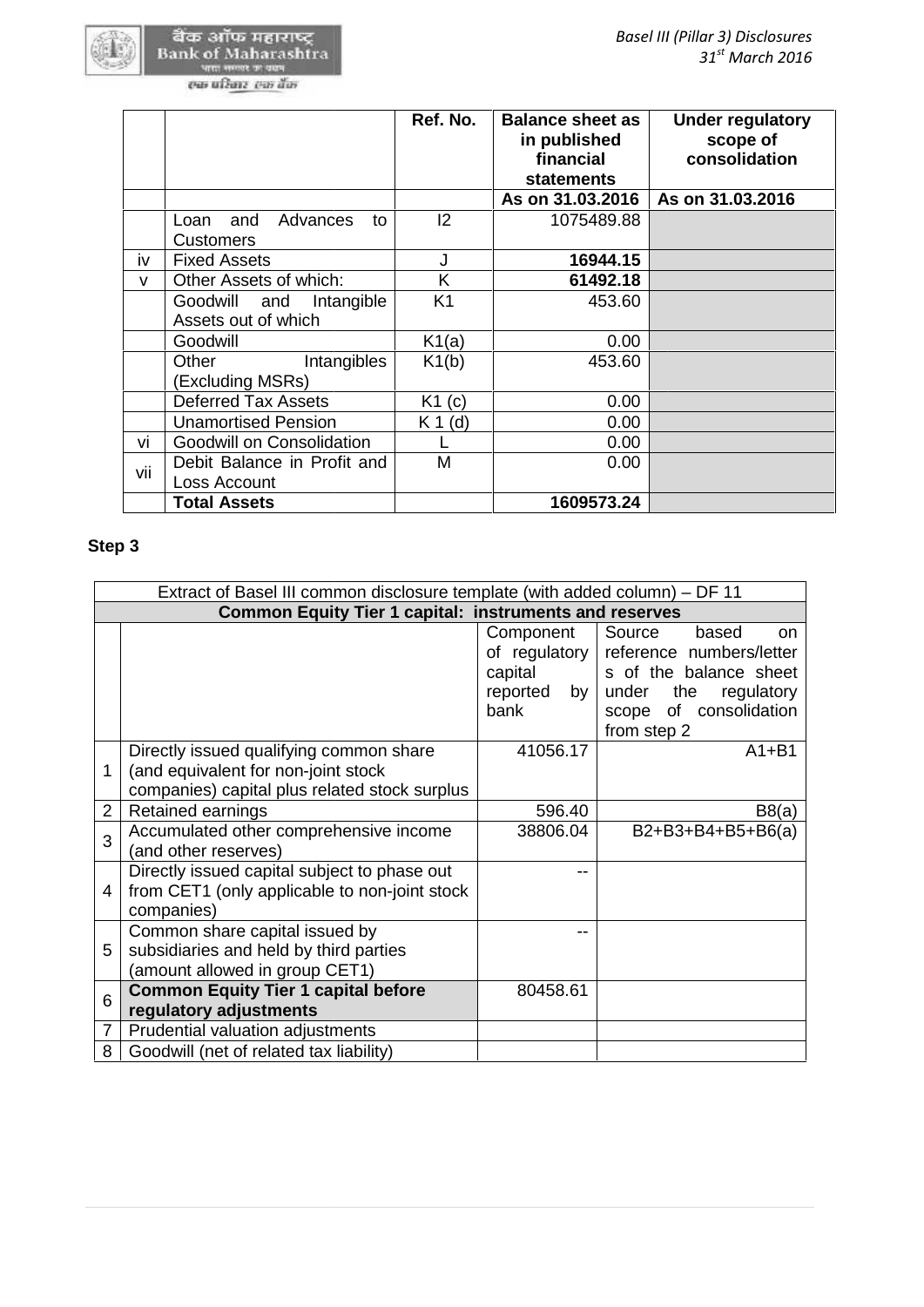|                |                                                                                                                     |                                                                                            |                                                                                            |                                                                                            | DF-13: Main Features of the Regulatory Capital Instruments |                                                    |                                       |                                                                                                                                                                                         |                                              |                                                         |                                                         |                                                         |                                                         |
|----------------|---------------------------------------------------------------------------------------------------------------------|--------------------------------------------------------------------------------------------|--------------------------------------------------------------------------------------------|--------------------------------------------------------------------------------------------|------------------------------------------------------------|----------------------------------------------------|---------------------------------------|-----------------------------------------------------------------------------------------------------------------------------------------------------------------------------------------|----------------------------------------------|---------------------------------------------------------|---------------------------------------------------------|---------------------------------------------------------|---------------------------------------------------------|
|                |                                                                                                                     |                                                                                            | <b>IPDI</b>                                                                                |                                                                                            |                                                            |                                                    |                                       |                                                                                                                                                                                         | <b>Tier II Bonds</b>                         |                                                         |                                                         |                                                         |                                                         |
| - 1            | Issuer                                                                                                              | Bank of<br>Maharashtra                                                                     | Bank of<br>Maharashtra                                                                     | Bank of<br>Maharashtra                                                                     | Bank of<br>Maharashtra                                     | Bank of<br>Maharashtra                             | Bank of<br>Maharashtra                | Bank of<br>Maharashtra                                                                                                                                                                  | Bank of<br>Maharashtra                       | Bank of<br>Maharashtra                                  | Bank of<br>Maharashtra                                  | Bank of<br>Maharashtra                                  | Bank of<br>Maharashtra                                  |
| $\overline{2}$ | Unique identifier (e.g. CUSIP, ISIN or Bloomberg<br>identifier for private placement)                               | INE457A09124                                                                               | INE457A09165                                                                               | INE457A09215                                                                               | NE457A09082                                                | INE457A09090                                       | INE457A09108                          | INE457A09116                                                                                                                                                                            | INE457A09157                                 | INE457A09173                                            | NE457A09132                                             | NE457A09140                                             | INE457A09199                                            |
| -3             | Governing law(s) of the instrument<br><b>Regulatory treatment</b>                                                   | <b>Indian Laws</b>                                                                         | <b>Indian Laws</b>                                                                         | <b>Indian Laws</b>                                                                         | <b>Indian Laws</b>                                         | Indian Laws                                        | Indian Laws                           | <b>Indian Laws</b>                                                                                                                                                                      | Indian Laws                                  | <b>Indian Laws</b>                                      | Indian Laws                                             | <b>Indian Laws</b>                                      | <b>Indian Laws</b>                                      |
|                | <b>Transitional Basel III rules</b>                                                                                 | <b>Additional Tier</b>                                                                     | <b>Additional Tier</b>                                                                     | <b>Additional Tier</b>                                                                     | Tier II Bonds                                              | Tier II Bonds                                      | Tier II Bonds                         | Tier II Bonds                                                                                                                                                                           | Tier II Bonds                                | Tier II Bonds                                           | Tier II Bonds                                           | Tier II Bonds                                           | Tier II Bonds                                           |
| -5             | Post-transitional Basel III rules                                                                                   | Ineligible                                                                                 | Ineligible                                                                                 | Eligible                                                                                   | Ineligible                                                 | Ineligible                                         | Ineligible                            | Ineligible                                                                                                                                                                              | Ineligible                                   | Ineligible                                              | Ineligible                                              | Ineligible                                              | Ineligible                                              |
| -6             | Eligible at solo/group/ group& solo                                                                                 | Solo                                                                                       | Solo                                                                                       | Solo                                                                                       | Solo                                                       | Solo                                               | Solo                                  | Solo                                                                                                                                                                                    | Solo                                         | Solo                                                    | Solo                                                    | Solo                                                    | Solo                                                    |
|                | nstrument type                                                                                                      | <b>Perpetual Debt</b><br>Instruments                                                       | <b>Perpetual Debt</b><br>Instruments                                                       | Perpetual Debt<br>Instruments                                                              | Upper Tier II-<br>Debt<br><b>Instruments</b>               | <b>Upper Tier II</b><br>Debt<br><b>Instruments</b> | Upper Tier II-<br>Debt<br>Instruments | Upper Tier II-<br>Debt<br><b>Instruments</b>                                                                                                                                            | Upper Tier II-<br>Debt<br><b>Instruments</b> | Upper Tier II-<br>Debt Instruments                      | Subordinated<br>Tier II-Debt<br><b>Instruments</b>      | Subordinated Tier<br>II-Debt<br><b>Instruments</b>      | Subordinated<br>Tier II-Debt<br><b>Instruments</b>      |
| -8             | Amount recognised in regulatory capital (Rs. in<br>million, as of most recent reporting date)                       | 1350                                                                                       | 420                                                                                        | 10000                                                                                      | 1800                                                       | 1200                                               | 900                                   | 1200                                                                                                                                                                                    | 600                                          | 1800                                                    | 800                                                     | 780                                                     | 6000                                                    |
| -9             | Par value of instrument(` in Million)                                                                               |                                                                                            |                                                                                            |                                                                                            | $\overline{1}$                                             |                                                    |                                       |                                                                                                                                                                                         |                                              |                                                         |                                                         |                                                         | $\overline{1}$                                          |
| 10             | Accounting classification                                                                                           | Liability-<br>borrowing                                                                    | Liability-<br>borrowing                                                                    | Liability-<br>borrowing                                                                    | Liability-<br>borrowing                                    | Liability-<br>borrowing                            | Liability-<br>borrowing               | Liability-<br>borrowing                                                                                                                                                                 | Liability-<br>borrowing                      | Liability-<br>borrowing                                 | Liability-<br>borrowing                                 | Liability-borrowing                                     | Liability-<br>borrowing                                 |
| 11             | Original date of issuance                                                                                           | 31.07.2007                                                                                 | 30.09.2009                                                                                 | 12.01.2015                                                                                 | 14.10.2006                                                 | 21.03.2007                                         | 30.03.2007                            | 19.07.2007                                                                                                                                                                              | 30.09.2009                                   | 01.02.2010                                              | 15.01.2008                                              | 30.09.2009                                              | 31.12.2012                                              |
| 12             | Perpetual or dated                                                                                                  | Perpetual                                                                                  | Perpetual                                                                                  | Perpetual                                                                                  | Dated                                                      | Dated                                              | Dated                                 | Dated                                                                                                                                                                                   | Dated                                        | Dated                                                   | Dated                                                   | Dated                                                   | Dated                                                   |
| 13             | Original maturity date                                                                                              | No Maturity                                                                                | No Maturity                                                                                | No Maturity                                                                                | 14.10.2021                                                 | 21.03.2022                                         | 30.03.2022                            | 19.07.2022                                                                                                                                                                              | 30.09.2024                                   | 01.02.2025                                              | 15.04.2018                                              | 30.04.2019                                              | 31.12.2022                                              |
| 14             | Issuer call subject to prior supervisory approval                                                                   | Yes                                                                                        | Yes                                                                                        | Yes                                                                                        | Yes                                                        | Yes                                                | Yes                                   | Yes                                                                                                                                                                                     | Yes                                          | Yes                                                     | No                                                      | No                                                      | No                                                      |
| 15             | Optional call date, contingent call dates and<br>redemption amount                                                  | 31.07.2017                                                                                 | 30.09.2019                                                                                 | 12.01.2020                                                                                 | 14.10.2016                                                 | 21.03.2017                                         | 30.03.2017                            | 19.07.2017                                                                                                                                                                              | 30.09.2019                                   | 01.02.2020                                              | <b>NA</b>                                               | <b>NA</b>                                               | <b>NA</b>                                               |
| 16             | Subsequent call dates, if applicable                                                                                | On each<br>anniversery<br>after 31.07.2017<br>subject to RBI<br>Approval                   | On eah<br>anniversery after<br>30.09.2019<br>subject to RBI<br>Approval                    | On each<br>Anniversery after<br>12.01.2020<br>subject to RBI<br>Approval                   | No                                                         | No                                                 | No                                    | No                                                                                                                                                                                      | No                                           | No                                                      | <b>NA</b>                                               | <b>NA</b>                                               | <b>NA</b>                                               |
|                | Coupons / dividends                                                                                                 |                                                                                            |                                                                                            |                                                                                            |                                                            |                                                    |                                       |                                                                                                                                                                                         |                                              |                                                         |                                                         |                                                         |                                                         |
| 17             | Fixed or floating dividend/coupon                                                                                   | Fixed                                                                                      | Fixed                                                                                      | Fixed                                                                                      | Fixed                                                      | Fixed                                              | Fixed                                 | Fixed                                                                                                                                                                                   | Fixed                                        | Fixed                                                   | Fixed                                                   | Fixed                                                   | Fixed                                                   |
| 18             | Coupon rate and any related index                                                                                   | 10.65%pa                                                                                   | 9.25% pa                                                                                   | 9.48% pa                                                                                   | 9.10%pa                                                    | 9.90%pa                                            | 10.25%pa                              | 10.35%pa                                                                                                                                                                                | 8.95%pa                                      | 8.65%pa                                                 | 9.20%pa                                                 | 8.74%pa                                                 | 9.00%pa                                                 |
| 19             | Existence of a dividend stopper                                                                                     | Yes                                                                                        | Yes                                                                                        | Yes                                                                                        | Yes                                                        | Yes                                                | Yes                                   | Yes                                                                                                                                                                                     | Yes                                          | Yes                                                     | No                                                      | No                                                      | No                                                      |
| 20             | Fully discretionary, partially discretionary or<br>nandatory                                                        | Partially<br>Discretionary                                                                 | Partially<br>Discretionary                                                                 | Full<br>Discretionary                                                                      | Partially<br>Discretionary                                 | Partially<br>Discretionary                         | Partially<br>Discretionary            | Partially<br>Discretionary                                                                                                                                                              | Partially<br>Discretionary                   | Partially<br>Discretionary                              | Mandatory                                               | Mandatory                                               | Mandatory                                               |
| 21             | Existence of step up or other incentive to redeem                                                                   | Yes                                                                                        | Yes                                                                                        | No                                                                                         | Yes                                                        | Yes                                                | Yes                                   | Yes                                                                                                                                                                                     | Yes                                          | No                                                      | No                                                      | No                                                      | No                                                      |
| 22             | Noncumulative or cumulative                                                                                         |                                                                                            | Non Cumulative   Non Cumulative   Non Cumulative                                           |                                                                                            | Non<br>Cumulative                                          | Non<br>Cumulative                                  | Non<br>Cumulative                     | Non Cumulative                                                                                                                                                                          | <b>Non</b><br>Cumulative                     | Non Cumulative                                          | Non Cumulative                                          | Non Cumulative                                          | Non Cumulative                                          |
| 23             | Convertible or non-convertible                                                                                      |                                                                                            |                                                                                            | Non Convertible   Non Convertible   Non Convertible                                        | Non<br>Convertible                                         | Non<br>Convertible                                 | Non<br>Convertible                    | Non<br>Convertible                                                                                                                                                                      | Non<br>Convertible                           | Non Convertible                                         |                                                         | Non Convertible   Non Convertible                       | Non Convertible                                         |
| 24             | If convertible, conversion trigger (s)                                                                              | <b>NA</b>                                                                                  | <b>NA</b>                                                                                  | <b>NA</b>                                                                                  | <b>NA</b>                                                  | <b>NA</b>                                          | <b>NA</b>                             | <b>NA</b>                                                                                                                                                                               | NA                                           | <b>NA</b>                                               | <b>NA</b>                                               | <b>NA</b>                                               | <b>NA</b>                                               |
| 25             | If convertible, fully or partially                                                                                  | <b>NA</b>                                                                                  | <b>NA</b>                                                                                  | <b>NA</b>                                                                                  | <b>NA</b>                                                  | <b>NA</b>                                          | <b>NA</b>                             | <b>NA</b>                                                                                                                                                                               | <b>NA</b>                                    | <b>NA</b>                                               | <b>NA</b>                                               | <b>NA</b>                                               | <b>NA</b>                                               |
| 26             | If convertible, conversion rate                                                                                     | <b>NA</b>                                                                                  | <b>NA</b>                                                                                  | <b>NA</b>                                                                                  | <b>NA</b>                                                  | <b>NA</b>                                          | $\sf NA$                              | <b>NA</b>                                                                                                                                                                               | <b>NA</b>                                    | <b>NA</b>                                               | <b>NA</b>                                               | <b>NA</b>                                               | <b>NA</b>                                               |
| 27             | If convertible, mandatory or optional conversion                                                                    | <b>NA</b>                                                                                  | <b>NA</b>                                                                                  | <b>NA</b>                                                                                  | <b>NA</b>                                                  | <b>NA</b>                                          | <b>NA</b>                             | <b>NA</b>                                                                                                                                                                               | <b>NA</b>                                    | <b>NA</b>                                               | <b>NA</b>                                               | <b>NA</b>                                               | <b>NA</b>                                               |
| 28             | If convertible, specify instrument type convertible<br>nto                                                          | <b>NA</b>                                                                                  | <b>NA</b>                                                                                  | <b>NA</b>                                                                                  | NA                                                         | <b>NA</b>                                          | NA                                    | <b>NA</b>                                                                                                                                                                               | NA                                           | <b>NA</b>                                               | <b>NA</b>                                               | <b>NA</b>                                               | <b>NA</b>                                               |
| 29             | If convertible, specify issuer of instrument it<br>converts into                                                    | <b>NA</b>                                                                                  | <b>NA</b>                                                                                  | <b>NA</b>                                                                                  | NA                                                         | <b>NA</b>                                          | <b>NA</b>                             | <b>NA</b>                                                                                                                                                                               | <b>NA</b>                                    | <b>NA</b>                                               | <b>NA</b>                                               | <b>NA</b>                                               | <b>NA</b>                                               |
| 30             | Write-down feature                                                                                                  | No                                                                                         | No                                                                                         | Yes                                                                                        | No                                                         | No                                                 | No                                    | No                                                                                                                                                                                      | No                                           | No                                                      | No                                                      | No                                                      | No                                                      |
| 31             | If write-down, write-down trigger(s)                                                                                | <b>NA</b>                                                                                  | <b>NA</b>                                                                                  | Point of Non-<br>viability trigger                                                         | <b>NA</b>                                                  | <b>NA</b>                                          | NA                                    | <b>NA</b>                                                                                                                                                                               | <b>NA</b>                                    | <b>NA</b>                                               | <b>NA</b>                                               | <b>NA</b>                                               | NA.                                                     |
| 32             | If write-down, full or partial                                                                                      | <b>NA</b>                                                                                  | <b>NA</b>                                                                                  | Full                                                                                       | <b>NA</b>                                                  | <b>NA</b>                                          | <b>NA</b>                             | <b>NA</b>                                                                                                                                                                               | <b>NA</b>                                    | <b>NA</b>                                               | <b>NA</b>                                               | <b>NA</b>                                               | <b>NA</b>                                               |
| 33             | If write-down, permanent or temporary                                                                               | <b>NA</b>                                                                                  | <b>NA</b>                                                                                  | Permanent                                                                                  | <b>NA</b>                                                  | <b>NA</b>                                          | <b>NA</b>                             | <b>NA</b>                                                                                                                                                                               | <b>NA</b>                                    | <b>NA</b>                                               | <b>NA</b>                                               | <b>NA</b>                                               | <b>NA</b>                                               |
| 34             | If temporary write-down, description of write-up<br>mechanism                                                       | <b>NA</b>                                                                                  | <b>NA</b>                                                                                  | <b>NA</b>                                                                                  | NA                                                         | <b>NA</b>                                          | NA                                    | <b>NA</b>                                                                                                                                                                               | <b>NA</b>                                    | <b>NA</b>                                               | NA                                                      | <b>NA</b>                                               | <b>NA</b>                                               |
| 35             | Position in subordination hierarchy in liquidation<br>(specify instrument type immediately senior to<br>instrument) | All other<br>Depositors,<br>Creditors and<br>Tier II Bond<br>holders of the<br><b>Bank</b> | All other<br>Depositors,<br>Creditors and<br>Tier II Bond<br>holders of the<br><b>Bank</b> | All other<br>Depositors,<br>Creditors and<br>Tier II Bond<br>holders of the<br><b>Bank</b> | All other<br>Bank                                          | All other<br>Bank                                  | All other<br>Bank                     | All other<br>Depositors and Depositors and Depositors and Depositors and Depositors and<br>Creditors of the Creditors of the Creditors of the Creditors of the Creditors of the<br>Bank | All other<br>Bank                            | All other<br>Depositors and<br>Creditors of the<br>Bank | All other<br>Depositors and<br>Creditors of the<br>Bank | All other<br>Depositors and<br>Creditors of the<br>Bank | All other<br>Depositors and<br>Creditors of the<br>Bank |
| 36             | Non-compliant transitioned features                                                                                 | Yes                                                                                        | Yes                                                                                        | No                                                                                         | Yes                                                        | Yes                                                | Yes                                   | Yes                                                                                                                                                                                     | Yes                                          | Yes                                                     | Yes                                                     | Yes                                                     | Yes                                                     |
| 37             | If yes, specify non-compliant features                                                                              | Loss-absorption<br>feature                                                                 | Loss-absorption<br>feature                                                                 | <b>NA</b>                                                                                  | Loss-<br>absorption<br>feature                             | Loss-<br>absorption<br>feature                     | Loss-<br>absorption<br>feature        | Loss-absorption<br>feature                                                                                                                                                              | Loss-<br>absorption<br>feature               | Loss-absorption<br>feature                              | Loss-absorption<br>feature                              | Loss-absorption<br>feature                              | Loss-absorption<br>feature                              |
|                |                                                                                                                     |                                                                                            |                                                                                            |                                                                                            |                                                            |                                                    |                                       |                                                                                                                                                                                         |                                              |                                                         |                                                         |                                                         |                                                         |

\* Subject to GoI approval.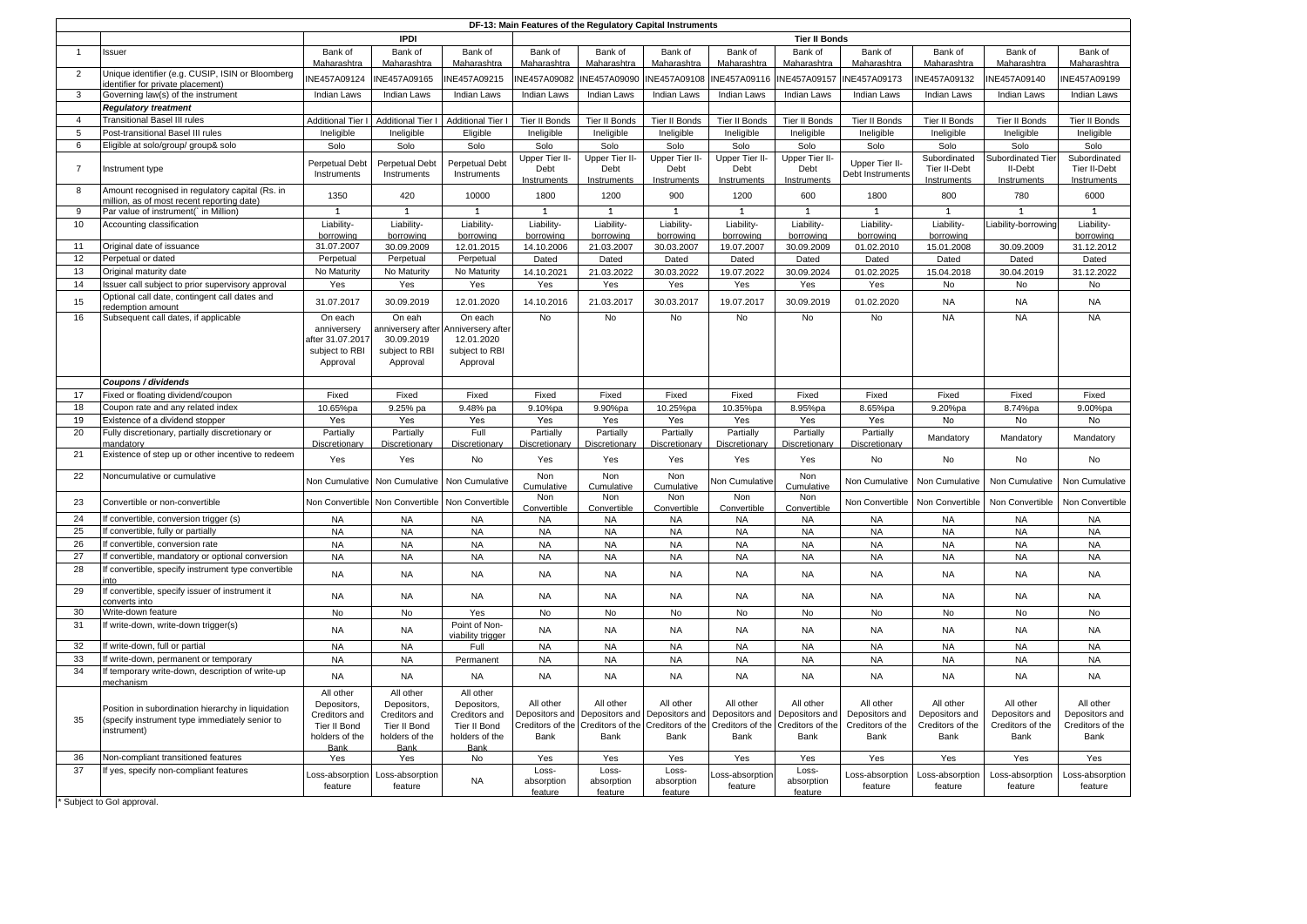# **TABLE DF – 15: DISCLOSURE REQUIREMENT FOR REMUNERATION –**

**Quantitative and Qualitative Disclosures: Not Applicable**

## **TABLE DF – 16: EQUITIES: DISCLOSURE FOR BANKING BOOK POSITIONS – BOOK POSITIONS**

#### **Qualitative Disclosure:**

बैंक ऑफ महाराष्ट् **Bank of Maharashtra** एक परिवार-एक बैंक

General qualitative disclosure requirement with respect to Equity Risk.

- In accordance with RBI guidelines on investment classification and valuation, Investments In accordance with RBI guidelines on investment classification and valuation, Investments<br>"are classified on the date of purchase into "Held for Trading" (HFT), "Available for Sale" (AFS) and "Held to Maturity" (HTM) categories. Investments which Bank intends to hold till maturity are classified as HTM securities. In accordance with RBI guidelines, equity investments held under HTM category are classified as banking book for capital adequacy purpose. "Held to Maturity" (HTM) categories. Investments which Bank intends to hold<br>are classified as HTM securities. In accordance with RBI guidelines, equity<br>s held under HTM category are classified as banking book for capital
- Investments in equity of subsidiaries and joint ventures are required to classify under HTM category in accordance with RBI guidelines. These are held with a strategic objective to maintain strategic relationships or for strategic business purposes. business
- Investments classified under HTM category are carried at their acquisition cost and not • Investments classified under HTM category are carried at their acquisition cost and not<br>marked to market. Any diminution, other than temporary, in the value of equity investments is provided for. Any loss on sale of investments in HTM category is recognised in the Statement of Profit and Loss. Any gain from sale of investments under HTM category is recognised in the Statement of Profit and Loss and is appropriated, net of taxes and statutory reserve, to "Capital Reserve" in accordance with the RBI Guidelines. investments is provided for. Any loss on sale of investments in HTM category is<br>recognised in the Statement of Profit and Loss. Any gain from sale of investments under<br>HTM category is recognised in the Statement of Profit
- As per RBI guidelines, Bank is allowed to hold investments in units of Venture Capital Fund (VCF) under Banking Book (HTM category) for initial period of 3 years and valued at cost during this period. Fund (VCF) under Banking Book (HTM category) for initial period of 3 years and valued at cost during this period.

### **Quantitative Disclosures**

## **1. Value of Investments**

(Amount in Rs million)

| of taxes and statutory reserve, to "Capital Reserve" in accordance wi<br>Guidelines.                                                                                                    |                                      |                   |            |
|-----------------------------------------------------------------------------------------------------------------------------------------------------------------------------------------|--------------------------------------|-------------------|------------|
| As per RBI guidelines, Bank is allowed to hold investments in units of Ven<br>Fund (VCF) under Banking Book (HTM category) for initial period of 3 years<br>at cost during this period. |                                      |                   |            |
| <b>Quantitative Disclosures</b>                                                                                                                                                         |                                      |                   |            |
| 1. Value of Investments                                                                                                                                                                 |                                      |                   | (Amount in |
| <b>Investments</b>                                                                                                                                                                      | Value as per<br><b>Balance Sheet</b> | <b>Fair Value</b> |            |
| Unquoted                                                                                                                                                                                | 841.32                               | 841.32            |            |
| Quoted                                                                                                                                                                                  | <b>NIL</b>                           | <b>NIL</b>        |            |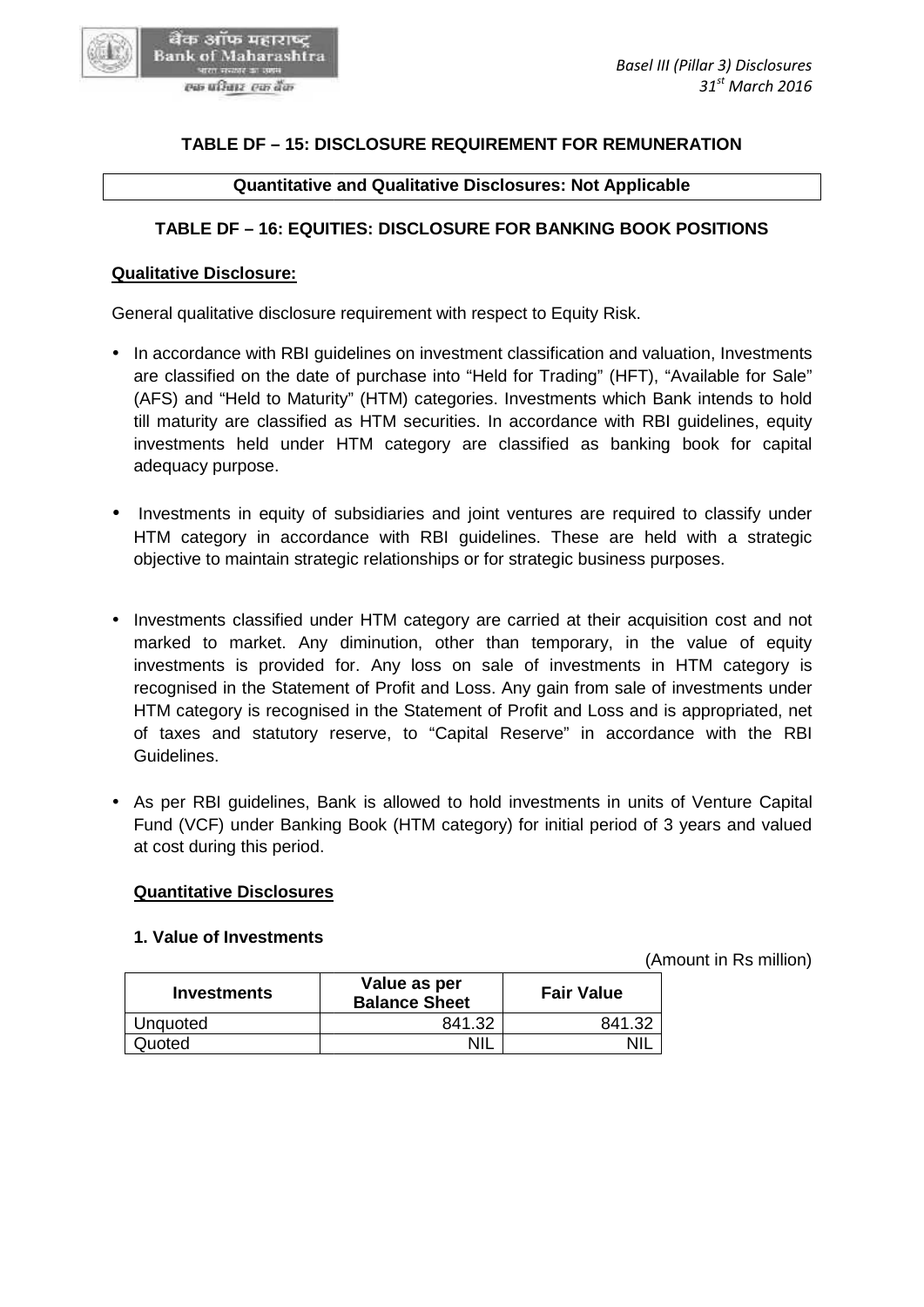

## **2. Type and Nature of Investments 2. Type**

|                                                                                                                                                                                         |                        | (Amount in Rs million) |
|-----------------------------------------------------------------------------------------------------------------------------------------------------------------------------------------|------------------------|------------------------|
| <b>Investments</b>                                                                                                                                                                      | <b>Publicly Traded</b> | <b>Privately Held</b>  |
| Subsidiary, Associate and Joint<br>Ventures                                                                                                                                             | <b>NIL</b>             | 734.71                 |
| Other shares of PSU/Corporate,<br>which were in the books of the Bank<br>under HTM category as<br>.on<br>02.09.2004 and as<br><b>RBI</b><br>per<br>guidelines, can be retained as such. | <b>NIL</b>             | <b>NIL</b>             |
| <b>Venture Capital Funds</b>                                                                                                                                                            | <b>NIL</b>             | 107.11                 |

# **3. Gain/ Loss Statement 3.**

#### (Amount in Rs million)

|                                                                       | (Amount in Rs million) |  |
|-----------------------------------------------------------------------|------------------------|--|
| <b>Particulars</b>                                                    | <b>Amount</b>          |  |
| Cumulative realized gains (losses arising from sales and liquidations | <b>NIL</b>             |  |
| in the reporting period.                                              |                        |  |
| Total unrealized gains (losses)                                       | <b>NIL</b>             |  |
| Total latent revaluation gains (losses)                               | <b>NIL</b>             |  |
| Any amount of the above included in Tier I and Tier II capital        | <b>NIL</b>             |  |

### **4. Capital Requirement for Banking Book 4. Capital Requirement**

|                                                                | Cumulative realized gains (losses arising from sales and liquidations |                 |               |                        |  |  |
|----------------------------------------------------------------|-----------------------------------------------------------------------|-----------------|---------------|------------------------|--|--|
| in the reporting period.                                       |                                                                       |                 |               |                        |  |  |
| Total unrealized gains (losses)                                |                                                                       |                 |               | <b>NIL</b>             |  |  |
| Total latent revaluation gains (losses)                        |                                                                       |                 |               | <b>NIL</b>             |  |  |
| Any amount of the above included in Tier I and Tier II capital |                                                                       |                 |               | NIL                    |  |  |
|                                                                |                                                                       |                 |               |                        |  |  |
| 4. Capital Requirement for Banking Book                        |                                                                       |                 |               |                        |  |  |
|                                                                |                                                                       |                 |               | (Amount in Rs million) |  |  |
|                                                                | <b>Treatment</b>                                                      |                 | <b>Risk</b>   | <b>Capital</b>         |  |  |
| <b>Investments</b>                                             | under                                                                 | <b>Exposure</b> | Weighted      | <b>Requirement</b>     |  |  |
|                                                                | <b>Basel III</b>                                                      |                 | <b>Assets</b> | @9.625%                |  |  |
| Subsidiary,<br>Associate                                       | <b>Risk</b>                                                           | 732.71          | 1831.78       | 176.31                 |  |  |
| Joint<br>and<br>Ventures                                       | weighted                                                              |                 |               |                        |  |  |
| Capital<br>,Venture                                            | at 250%                                                               |                 |               |                        |  |  |
| <b>Funds</b>                                                   | <b>Risk</b>                                                           | 107.11          | 160.67        | 15.46                  |  |  |
|                                                                | weighted                                                              |                 |               |                        |  |  |
|                                                                | at 150%                                                               |                 |               |                        |  |  |
| Other<br>of<br>shares                                          | <b>NIL</b>                                                            | <b>NIL</b>      | <b>NIL</b>    | <b>NIL</b>             |  |  |
| PSU/Corporate, which                                           |                                                                       |                 |               |                        |  |  |
| were in the books of                                           |                                                                       |                 |               |                        |  |  |
| the Bank under HTM                                             |                                                                       |                 |               |                        |  |  |
| category<br>as<br>on                                           |                                                                       |                 |               |                        |  |  |
| 02.09.2004 and as per                                          |                                                                       |                 |               |                        |  |  |
| RBI guidelines, can be                                         |                                                                       |                 |               |                        |  |  |
| retained as such.                                              |                                                                       |                 |               |                        |  |  |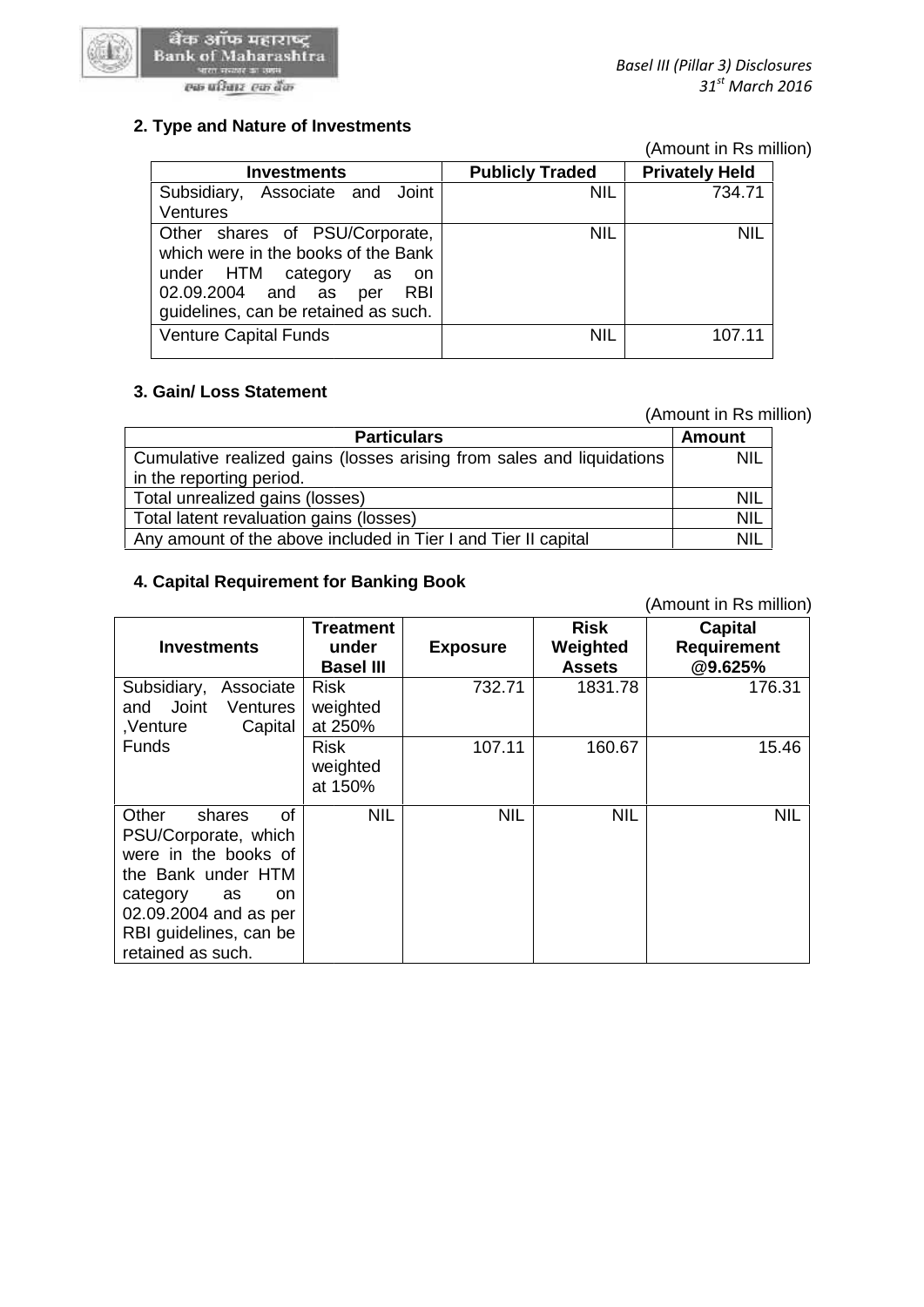#### **TABLE DF-17 – LEVERAGE RATIO DISCLOSURE**

Under Basel III, a simple, transparent, non-risk based leverage ratio has been introduced. Under Basel III, a simple, transparent, non-risk based leverage ratio has been introduced.<br>The leverage ratio is calibrated to act as a credible supplementary measure to the risk based capital requirements and is intended to achieve the following objectives:

- (a) Constrain the build-up of leverage in the banking sector to avoid destabilizing Constrain the build-up of leverage in the banking sector to avoid destabilizing<br>deleveraging processes which can damage the broader financial system and the economy: and
- (b) Reinforce the risk-based requirements with a simple, non-risk based "backstop" measure.

Basel III leverage ratio is defined as the capital measure (the numerator) divided by the exposure measure (the denominator) expressed as a percentage. (b) Reinforce the risk-based requirements with a simple, non-risk based "backstop"<br>measure.<br>Basel III leverage ratio is defined as the capital measure (the numerator) divided by the<br>exposure measure (the denominator) expre

#### **Capital measure:**

बैंक ऑफ महाराष्ट् **Bank of Maharashtra** एक परिवार-एक बैंक

#### **Exposure measure:**

- a. On-balance sheet exposure
- b. Derivative exposure
- c. Securities financing transaction (SFT) exposures : and<br>d. Off- balance sheet (OBS) items.
- d. Off- balance sheet (OBS) items.

|                | Basel III leverage ratio is defined as the capital measure (the numerator) divided by the<br>exposure measure (the denominator) expressed as a percentage.                                                                                                                                                                                                                 |                        |
|----------------|----------------------------------------------------------------------------------------------------------------------------------------------------------------------------------------------------------------------------------------------------------------------------------------------------------------------------------------------------------------------------|------------------------|
|                | <b>Capital measure:</b><br>The capital measure for the leverage ratio is the Tier 1 capital of the risk based capital<br>framework.                                                                                                                                                                                                                                        |                        |
| deposits:      | <b>Exposure measure:</b><br>The exposure measure for the leverage ratio generally follows the accounting value. A<br>bank's total exposure is the sum of the following exposures without netting of loans and<br>a. On-balance sheet exposure<br>b. Derivative exposure<br>c. Securities financing transaction (SFT) exposures : and<br>d. Off- balance sheet (OBS) items. |                        |
|                |                                                                                                                                                                                                                                                                                                                                                                            |                        |
|                | Summary Comparison of accounting assets vs. leverage ratio exposure measure                                                                                                                                                                                                                                                                                                |                        |
| Sr.<br>No.     | <b>Item</b>                                                                                                                                                                                                                                                                                                                                                                | (Rs. in<br>millions)   |
| 1              | Total consolidated assets as per published financial statements                                                                                                                                                                                                                                                                                                            | 1609573.25             |
| $\overline{2}$ | Adjustments for Investments in Banking, Financial, Insurance and<br>Commercial entities that are consolidated for accounting purposes but<br>outside the scope of regulatory consolidation (Out of 1 above)                                                                                                                                                                | (1.50)                 |
| 3              | Adjustments for fiduciary assets recognized on the balance sheet<br>pursuant to the operative accounting framework but excluded from the<br>leverage ratio exposure measure                                                                                                                                                                                                | 0.00                   |
| 4              | Adjustments for derivative financial instruments                                                                                                                                                                                                                                                                                                                           | 3967.66                |
| 5              | Adjustment for securities financing transactions (i.e. repos and similar<br>secured lending)                                                                                                                                                                                                                                                                               | 823.73                 |
| 6              | Adjustment for off-balance sheet items (i.e. conversion to credit<br>equivalent amounts of off- balance sheet exposures)                                                                                                                                                                                                                                                   | 126960.75              |
| 7<br>8         | Other adjustments (Intangible assets deducted from Tier 1 capital)<br><b>Leverage Ratio Exposure</b>                                                                                                                                                                                                                                                                       | (453.60)<br>1740870.29 |